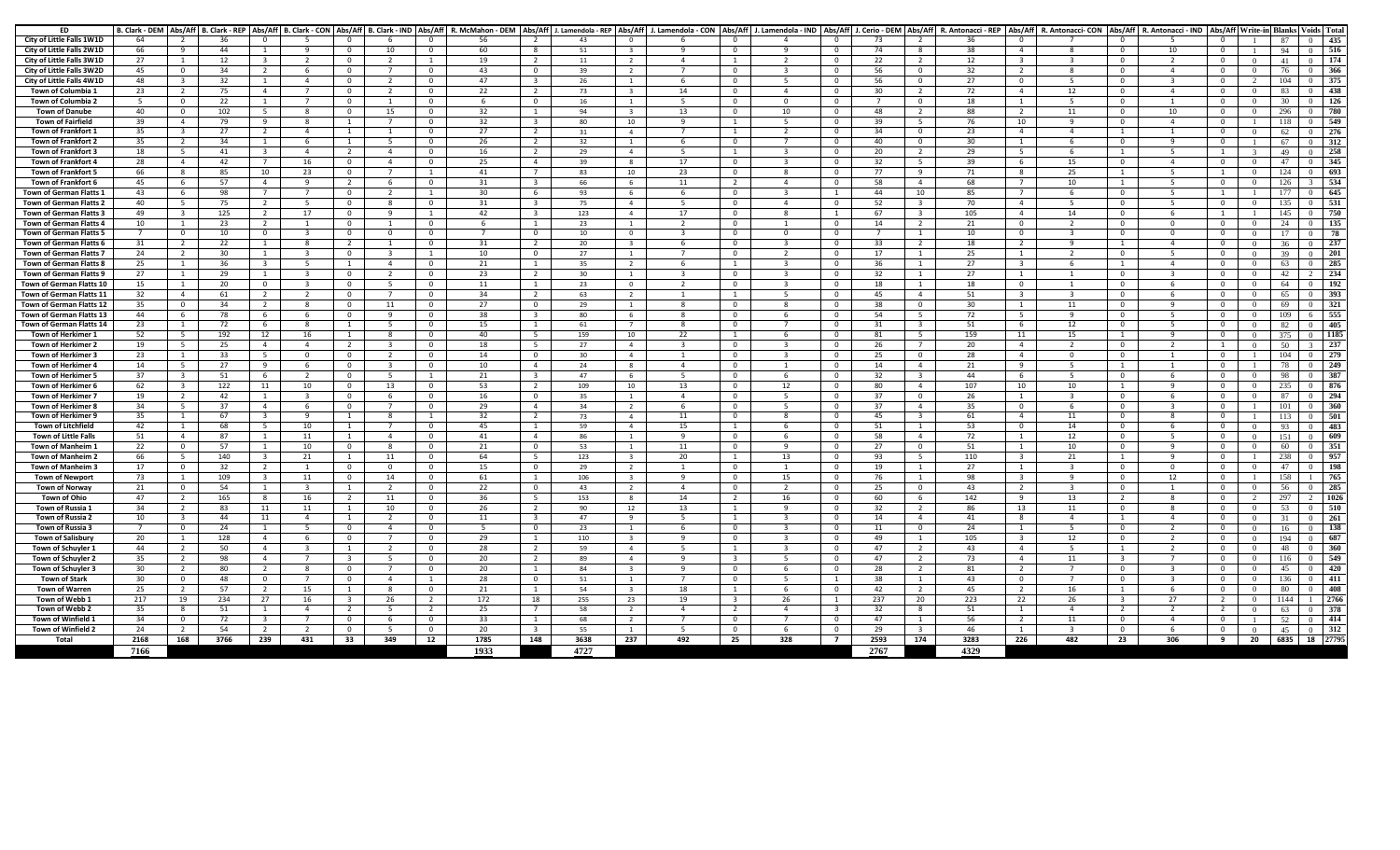| ED                              | <b>Scott Scherer - REP</b> | Abs/Aff          | <b>Scott Scherer - CON</b> | Abs/Aff        | <b>Scott Scherer - IND</b> | Abs/Aff        | Write-in       | <b>Blanks   Voids   Total</b> |              |      |
|---------------------------------|----------------------------|------------------|----------------------------|----------------|----------------------------|----------------|----------------|-------------------------------|--------------|------|
| City of Little Falls 1W1D       | 71                         | $\mathbf{0}$     | 9                          | $\Omega$       | 27                         | $\mathbf{1}$   | $\Omega$       | 35                            | 2            | 145  |
| City of Little Falls 2W1D       | 75                         | 6                | 13                         | $\mathbf{1}$   | 26                         | $\mathbf{1}$   | $\Omega$       | 50                            | $\Omega$     | 172  |
| City of Little Falls 3W1D       | 24                         | 3                | 6                          | $\overline{2}$ | 10                         | $\Omega$       | $\Omega$       | 12                            | $\mathbf{1}$ | 58   |
| City of Little Falls 3W2D       | 58                         | $\overline{2}$   | 6                          | 0              | 19                         | $\mathbf 0$    | $\Omega$       | 37                            | $\mathbf{0}$ | 122  |
| City of Little Falls 4W1D       | 50                         | $\mathbf{1}$     | 5                          | $\mathbf 0$    | 12                         | 12             | $\Omega$       | 45                            | $\mathbf{0}$ | 125  |
| Town of Columbia 1              | 94                         | 6                | 15                         | $\Omega$       | 9                          | $\Omega$       | $\Omega$       | 22                            | $\Omega$     | 146  |
| Town of Columbia 2              | 29                         | $\mathbf 0$      | 6                          | $\mathbf 0$    | 3                          | $\mathbf 0$    | $\Omega$       | $\overline{4}$                | $\Omega$     | 42   |
| <b>Town of Danube</b>           | 134                        | 5                | 18                         | $\mathbf 0$    | 23                         | 0              | $\Omega$       | 80                            | $\Omega$     | 260  |
| <b>Town of Fairfield</b>        | 107                        | 10               | 11                         | $\overline{2}$ | 11                         | $\mathbf{1}$   | $\Omega$       | 40                            | $\mathbf{1}$ | 183  |
| Town of Frankfort 1             | 44                         | 5                | 6                          | $\mathbf{1}$   | 6                          | $\mathbf 0$    | $\mathbf{1}$   | 28                            | $\mathbf{1}$ | 92   |
| <b>Town of Frankfort 2</b>      | 50                         | $\overline{3}$   | 11                         | $\mathbf{1}$   | 16                         | 0              | $\Omega$       | 23                            | $\mathbf{0}$ | 104  |
| <b>Town of Frankfort 3</b>      | 53                         | 8                | 8                          | $\mathbf{1}$   | $\overline{7}$             | 0              | $\Omega$       | 9                             | $\Omega$     | 86   |
| <b>Town of Frankfort 4</b>      | 51                         | 9                | 18                         | $\overline{2}$ | 11                         | $\mathbf{1}$   | $\Omega$       | 23                            | $\Omega$     | 115  |
| <b>Town of Frankfort 5</b>      | 107                        | 11               | 25                         | 3              | 21                         | 4              | $\Omega$       | 59                            | $\mathbf{1}$ | 231  |
| Town of Frankfort 6             | 92                         | 11               | 16                         | $\overline{2}$ | 10                         | 0              | $\Omega$       | 46                            | $\mathbf{1}$ | 178  |
| <b>Town of German Flatts 1</b>  | 136                        | 10               | 8                          | $\mathbf 0$    | 19                         | $\overline{2}$ | $\Omega$       | 40                            | $\mathbf{0}$ | 215  |
| <b>Town of German Flatts 2</b>  | 110                        | 6                | 8                          | 0              | 18                         | $\overline{2}$ | $\Omega$       | 33                            | $\mathbf{0}$ | 177  |
| <b>Town of German Flatts 3</b>  | 156                        | 6                | 19                         | 0              | 25                         | $\mathbf 0$    | 1              | 43                            | $\mathbf{0}$ | 250  |
| <b>Town of German Flatts 4</b>  | 31                         | 3                | $\overline{4}$             | $\mathbf 0$    | $\overline{4}$             | $\mathbf 0$    | $\Omega$       | 3                             | $\mathbf{0}$ | 45   |
| <b>Town of German Flatts 5</b>  | 15                         | $\overline{2}$   | 5                          | 0              | $\mathbf{1}$               | $\Omega$       | $\Omega$       | 3                             | $\Omega$     | 26   |
| <b>Town of German Flatts 6</b>  | 41                         | $\overline{2}$   | 9                          | 3              | 12                         | $\mathbf 0$    | $\mathbf{1}$   | 11                            | $\mathbf{0}$ | 79   |
| <b>Town of German Flatts 7</b>  | 43                         | $\overline{2}$   | 5                          | $\mathbf 0$    | 8                          | $\mathbf{1}$   | $\Omega$       | 8                             | $\Omega$     | 67   |
| <b>Town of German Flatts 8</b>  | 52                         | $\overline{2}$   | 10                         | 3              | 9                          | 0              | $\Omega$       | 18                            | $\mathbf{1}$ | 95   |
| Town of German Flatts 9         | 48                         | $\mathbf{1}$     | 8                          | $\mathbf 0$    | $\overline{7}$             | $\overline{2}$ | $\Omega$       | 12                            | $\Omega$     | 78   |
| <b>Town of German Flatts 10</b> | 35                         | $\mathbf{1}$     | $\mathbf{1}$               | $\mathbf 0$    | 14                         | 0              | $\mathbf{1}$   | 12                            | $\Omega$     | 64   |
| <b>Town of German Flatts 11</b> | 81                         | $\overline{4}$   | $\overline{7}$             | 0              | 20                         | $\overline{2}$ | $\Omega$       | 17                            | $\Omega$     | 131  |
| <b>Town of German Flatts 12</b> | 56                         | $\overline{2}$   | 8                          | 0              | 22                         | 0              | $\Omega$       | 19                            | $\Omega$     | 107  |
| <b>Town of German Flatts 13</b> | 112                        | 9                | 8                          | $\mathbf 0$    | 26                         | $\mathbf{1}$   | $\Omega$       | 29                            | $\Omega$     | 185  |
| Town of German Flatts 14        | 93                         | 8                | 12                         | $\mathbf{1}$   | 9                          | 0              | $\Omega$       | 12                            | $\mathbf{0}$ | 135  |
| <b>Town of Herkimer 1</b>       | 254                        | 23               | 22                         | $\mathbf{1}$   | 28                         | $\mathbf{1}$   | $\overline{2}$ | 63                            | $\mathbf{1}$ | 395  |
| <b>Town of Herkimer 2</b>       | 40                         | 5                | $\overline{4}$             | 5              | 10                         | $\Omega$       | $\mathbf{1}$   | 14                            | $\Omega$     | 79   |
| <b>Town of Herkimer 3</b>       | 51                         | $\overline{7}$   | 3                          | $\mathbf 0$    | 12                         | $\mathbf 0$    | $\mathbf{1}$   | 18                            | $\mathbf{1}$ | 93   |
| <b>Town of Herkimer 4</b>       | 37                         | 16               | $\overline{7}$             | $\mathbf{1}$   | $\overline{7}$             | 0              | $\Omega$       | 15                            | $\Omega$     | 83   |
| <b>Town of Herkimer 5</b>       | 83                         | 5                | 9                          | $\mathbf 0$    | 11                         | $\overline{2}$ | $\mathbf{1}$   | 18                            | $\Omega$     | 129  |
| Town of Herkimer 6              | 182                        | 22               | 16                         | $\mathbf 0$    | 34                         | $\overline{2}$ | $\Omega$       | 36                            | $\mathbf 0$  | 292  |
| <b>Town of Herkimer 7</b>       | 62                         | 3                | 3                          | $\mathbf 0$    | 14                         | 0              | $\Omega$       | 16                            | $\Omega$     | 98   |
| <b>Town of Herkimer 8</b>       | 62                         | 5                | 5                          | $\mathbf{1}$   | 23                         | 0              | $\mathbf 0$    | 21                            | 3            | 120  |
| Town of Herkimer 9              | 104                        | $\overline{a}$   | 13                         | $\mathbf{1}$   | $\overline{22}$            | 0              | $\mathbf 1$    | $\overline{22}$               | $\pmb{0}$    | 167  |
| <b>Town of Litchfield</b>       | 89                         | 5                | 15                         | $\mathbf 0$    | 15                         | 0              | $\mathbf 0$    | 37                            | $\mathbf 0$  | 161  |
| <b>Town of Little Falls</b>     | 120                        | 3                | 15                         | $\mathbf{1}$   | 15                         | 0              | $\overline{2}$ | 47                            | $\Omega$     | 203  |
| Town of Manheim 1               | 65                         | $\mathbf{1}$     | 11                         | 0              | 16                         | 0              | $\mathbf 0$    | 24                            | $\mathbf 0$  | 117  |
| <b>Town of Manheim 2</b>        | 164                        | 6                | 20                         | $\mathbf{1}$   | 40                         | $\mathbf{1}$   | $\mathbf 0$    | 86                            | 1            | 319  |
| Town of Manheim 3               | 40                         | $\overline{2}$   | 3                          | 0              | 3                          | 0              | 0              | 18                            | 0            | 66   |
| <b>Town of Newport</b>          | 153                        | $\overline{3}$   | 13                         | 0              | 32                         | 0              | $\mathbf 0$    | 54                            | $\mathbf 0$  | 255  |
| <b>Town of Norway</b>           | 57                         | $\mathbf 1$      | $\overline{4}$             | 0              | 9                          | 0              | $\mathbf 0$    | 23                            | $\mathbf{1}$ | 95   |
| Town of Ohio                    | 211                        | 9                | 17                         | $\overline{2}$ | 23                         | 0              | $\overline{4}$ | 76                            | 0            | 342  |
| Town of Russia 1                | 103                        | 14               | 11                         | $\mathbf 0$    | 18                         | $\mathbf 0$    | $\mathbf 0$    | 24                            | $\mathbf 0$  | 170  |
| Town of Russia 2                | 46                         | 12               | 6                          | $\mathbf{1}$   | 8                          | $\mathbf{1}$   | $\mathbf 0$    | 13                            | 0            | 87   |
| Town of Russia 3                | 34                         | $\mathbf{1}$     | 5                          | $\mathbf 0$    | 3                          | $\mathbf 0$    | $\mathbf 0$    | $\overline{3}$                | $\Omega$     | 46   |
| <b>Town of Salisbury</b>        | 147                        | $\overline{3}$   | 9                          | $\mathbf 0$    | 14                         | 0              | $\mathbf 0$    | 55                            | $\mathbf{1}$ | 229  |
| Town of Schuyler 1              | 67                         | $\mathbf{3}$     | 5                          | $\mathbf{1}$   | 12                         | 0              | $\mathbf 0$    | 32                            | $\mathbf 0$  | 120  |
| Town of Schuyler 2              | 125                        | $\boldsymbol{7}$ | 9                          | 3              | 11                         | 0              | $\mathbf 0$    | 28                            | $\mathbf 0$  | 183  |
| Town of Schuyler 3              | 92                         | 4                | 7                          | 0              | 13                         | $\mathbf{1}$   | $\mathbf 0$    | 23                            | $\mathbf 0$  | 140  |
| <b>Town of Stark</b>            | 72                         | $\mathbf{1}$     | 8                          | $\mathbf{1}$   | 14                         | 0              | 0              | 41                            | 0            | 137  |
| <b>Town of Warren</b>           | 64                         | $\overline{3}$   | 20                         | $\overline{2}$ | 20                         | 0              | $\mathbf{1}$   | 26                            | 0            | 136  |
| Town of Webb 1                  | 336                        | 33               | 19                         | $\overline{2}$ | 86                         | 6              | $\overline{2}$ | 438                           | 0            | 922  |
| Town of Webb 2                  | 67                         | $\mathbf 0$      | 4                          | 0              | 11                         | 0              | $\mathbf 0$    | 44                            | 0            | 126  |
| Town of Winfield 1              | 97                         | $\overline{3}$   | 9                          | $\mathbf 0$    | 12                         | 0              | $\mathbf 0$    | 17                            | $\mathbf 0$  | 138  |
| Town of Winfield 2              | 69                         | $\overline{4}$   | 5                          | $\mathbf 0$    | 15                         | $\mathbf{1}$   | $\mathbf 0$    | 10                            | $\Omega$     | 104  |
| Total                           | 5141                       | 346              | 582                        | 45             | 956                        | 45             | 19             | 2095                          | 16           | 9265 |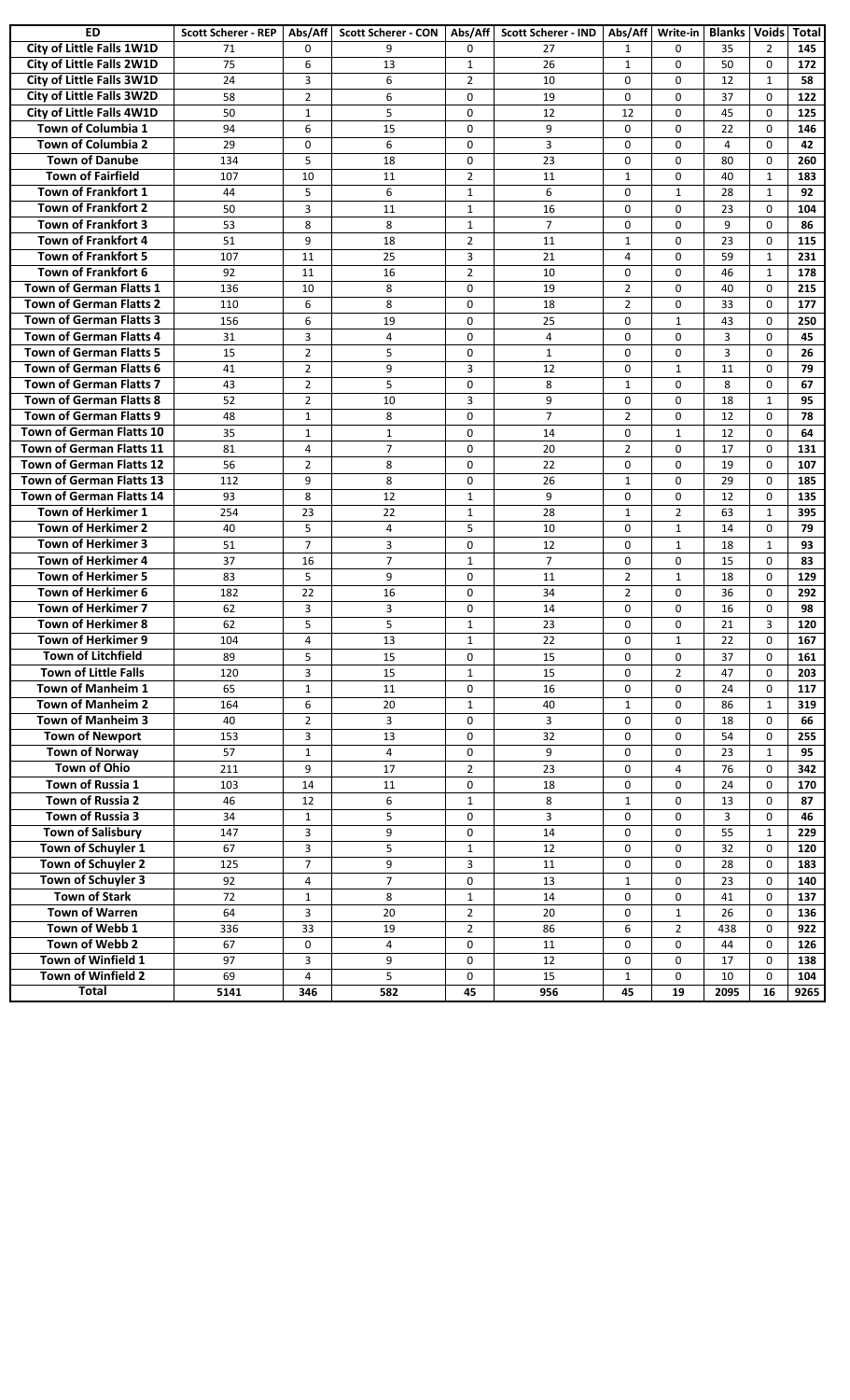|                                 |                              |                         | <b>COUNTY LEGISLATOR</b>     |                         |                              |                         |                         |               |              |              |
|---------------------------------|------------------------------|-------------------------|------------------------------|-------------------------|------------------------------|-------------------------|-------------------------|---------------|--------------|--------------|
| District 1                      | <b>Gregory Malta - REP</b>   | Abs/Aff                 | <b>Gregory Malta - CON</b>   | Abs/Aff                 | <b>Gregory Malta - IND</b>   | Abs/Aff                 | Write-in   Blanks       |               | <b>Voids</b> | <b>Total</b> |
| <b>Town of German Flatts 2</b>  | 117                          | 4                       | 8                            | $\mathbf 0$             | 17                           | 3                       | 1                       | 27            | $\Omega$     | 177          |
| <b>Town of Herkimer 5</b>       | 88                           | $\overline{7}$          | $\boldsymbol{6}$             | $\Omega$                | 10                           | $\overline{4}$          | $\mathbf{0}$            | 14            | $\Omega$     | 129          |
| <b>Town of Herkimer 8</b>       | 60                           | 5                       | 5                            | $\mathbf{1}$            | 22                           | $\mathbf{1}$            | $\mathbf{1}$            | 24            | $\mathbf{1}$ | 120          |
| <b>Total</b>                    | 265                          | 16                      | $\overline{19}$              | $\mathbf{1}$            | 49                           | 8                       | $\overline{\mathbf{3}}$ | 65            | $\mathbf{1}$ | 427          |
|                                 |                              |                         |                              |                         |                              |                         |                         |               |              |              |
| <b>District 2</b>               | <b>Mark Gaworecki - REP</b>  | Abs/Aff                 | <b>Mark Gaworecki - CON</b>  | Abs/Aff                 | Write-in                     | <b>Blanks</b>           | <b>Voids</b>            | <b>Total</b>  |              |              |
| Town of Herkimer 1              | 265                          | 19                      | 35                           | $\mathbf{1}$            | $\mathbf{1}$                 | 73                      | $\mathbf{1}$            | 395           |              |              |
| Town of Herkimer 2              | 41                           | 6                       | 9                            | 5                       | 0                            | 18                      | $\mathbf 0$             | 79            |              |              |
| <b>Town of Herkimer 3</b>       | 49                           | $\overline{7}$          | $\overline{7}$               | $\mathbf 0$             | $\mathbf{1}$                 | 28                      | 1                       | 93            |              |              |
| Town of Herkimer 4              | $\overline{36}$              | 13                      | 12                           | $\mathbf{1}$            | $\mathbf{1}$                 | 19                      | $\mathbf 1$             | 83            |              |              |
| <b>Total</b>                    | 391                          | 45                      | 63                           | $\overline{\mathbf{z}}$ | $\mathbf{3}$                 | 138                     | $\mathbf{3}$            | 650           |              |              |
|                                 |                              |                         |                              |                         |                              |                         |                         |               |              |              |
| <b>District 3</b>               | <b>Robert Schrader - REP</b> | Abs/Aff                 | <b>Robert Schrader - CON</b> | Abs/Aff                 | <b>Robert Schrader - IND</b> | Abs/Aff                 | Write-in                | <b>Blanks</b> | <b>Voids</b> | <b>Total</b> |
| Town of Herkimer 6              | 191                          | 19                      | 15                           | 0                       | 33                           | $\overline{2}$          | $\mathbf 0$             | 32            | $\mathbf 0$  | 292          |
| <b>Town of Herkimer 7</b>       | 56                           | 3                       | $\overline{3}$               | $\mathbf 0$             | 12                           | $\Omega$                | $\mathbf{0}$            | 24            | $\Omega$     | 98           |
| Town of Herkimer 9              | 103                          | $\overline{4}$          | 13                           | $\mathbf{1}$            | 19                           | $\mathbf{1}$            | 1                       | 25            | $\mathbf{0}$ | 167          |
| <b>Total</b>                    | 350                          | 26                      | 31                           | $\mathbf{1}$            | 64                           | $\overline{\mathbf{3}}$ | $\mathbf{1}$            | 81            | $\mathbf{0}$ | 557          |
|                                 |                              |                         |                              |                         |                              |                         |                         |               |              |              |
| <b>District 4</b>               | <b>Robert Hollum - REP</b>   | Abs/Aff                 | <b>Robert Hollum - CON</b>   | Write-in                | <b>Blanks</b>                | <b>Voids</b>            | <b>Total</b>            |               |              |              |
| <b>Town of German Flatts 3</b>  | 166                          | 6                       | 40                           | $\mathbf{1}$            | $\overline{37}$              | $\Omega$                | $\overline{250}$        |               |              |              |
| <b>Town of German Flatts 7</b>  | 47                           | $2^{\circ}$             | 10                           | $\mathbf 0$             | 8                            | $\Omega$                | 67                      |               |              |              |
| <b>Town of German Flatts 9</b>  | 45                           | $\overline{2}$          | 11                           | $\mathbf{1}$            | 19                           | 0                       | $\overline{78}$         |               |              |              |
| <b>Total</b>                    | 258                          | $\overline{10}$         | 61                           | $\overline{2}$          | 64                           | $\mathbf{0}$            | 395                     |               |              |              |
|                                 |                              |                         |                              |                         |                              |                         |                         |               |              |              |
| <b>District 5</b>               | Raymond Johnson - REP        | Abs/Aff                 | Raymond Johnson - CON        | Abs/Aff                 | Write-in                     | <b>Blanks</b>           | <b>Voids</b>            | <b>Total</b>  |              |              |
| <b>Town of German Flatts 4</b>  | 31                           | 3                       | 5                            | $\Omega$                | $\mathbf{1}$                 | 5                       | $\mathbf{0}$            | 45            |              |              |
| <b>Town of German Flatts 8</b>  | 57                           | 3                       | 14                           | 3                       | $\mathbf{0}$                 | 18                      | $\mathbf 0$             | 95            |              |              |
| <b>Town of German Flatts 10</b> | 41                           | $\mathbf{1}$            | 8                            | 0                       | 0                            | $\overline{14}$         | $\mathbf 0$             | 64            |              |              |
| <b>Town of German Flatts 13</b> | 120                          | 10                      | $\overline{23}$              | 0                       | 0                            | $\overline{32}$         | $\mathbf 0$             | 185           |              |              |
| <b>Town of German Flatts 14</b> | $\overline{98}$              | $\overline{7}$          | $\overline{13}$              | $\overline{2}$          | 0                            | 14                      | 1                       | 135           |              |              |
| <b>Total</b>                    | 347                          | $\overline{24}$         | 63                           | 5                       | $\overline{1}$               | $\overline{83}$         | $\mathbf{1}$            | 524           |              |              |
|                                 |                              |                         |                              |                         |                              |                         |                         |               |              |              |
| District 6                      | John Stephens - REP          | Abs/Aff                 | John Stephens - CON          | Abs/Aff                 | Write-in                     | <b>Blanks</b>           | <b>Voids</b>            | <b>Total</b>  |              |              |
| <b>Town of German Flatts 5</b>  | 11                           | $\mathbf{1}$            | 7                            | 0                       | 0                            | $\overline{7}$          | $\mathbf 0$             | 26            |              |              |
| <b>Town of German Flatts 6</b>  | $\overline{36}$              | $\overline{2}$          | $\overline{20}$              | $\overline{3}$          | 3                            | 15                      | $\mathbf 0$             | 79            |              |              |
| Town of German Flatts 11        | 81                           | 3                       | 16                           | $\mathbf{1}$            | $\Omega$                     | 20                      | $\mathbf{0}$            | 121           |              |              |
| <b>Town of German Flatts 12</b> | 60                           | $\overline{2}$          | 20                           | $\mathbf 0$             | 0                            | $\overline{25}$         | $\mathbf 0$             | 107           |              |              |
| <b>Total</b>                    | 188                          | $\overline{\mathbf{8}}$ | 63                           | $\overline{4}$          | $\overline{\mathbf{3}}$      | 67                      | $\mathbf{0}$            | 333           |              |              |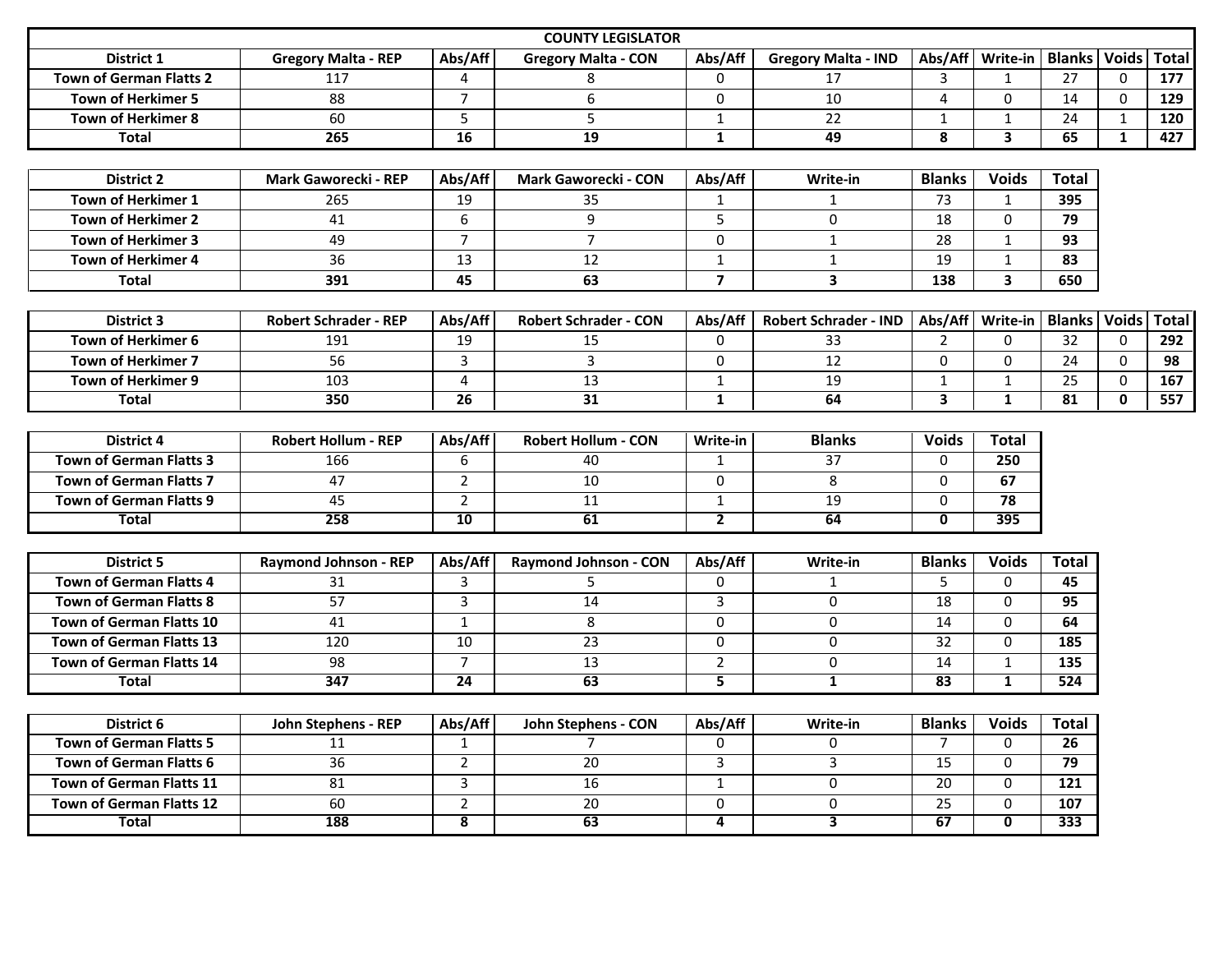| <b>District 7</b>                | <b>William Keeler - REP</b> | Abs/Aff         | Write-in               | <b>Blanks</b>           | <b>Voids</b>              | <b>Total</b>    |                                     |              |              |              |
|----------------------------------|-----------------------------|-----------------|------------------------|-------------------------|---------------------------|-----------------|-------------------------------------|--------------|--------------|--------------|
| Town of Columbia 1               | 119                         | 5               | $\mathbf 0$            | 19                      | 3                         | 146             |                                     |              |              |              |
| Town of German Flatts 1          | $\frac{146}{ }$             | $\overline{11}$ | $\pmb{0}$              | 58                      | 0                         | 215             |                                     |              |              |              |
| <b>Town of Warren</b>            | 94                          | $\overline{4}$  | $\mathbf{1}$           | $\overline{36}$         | $\mathbf{1}$              | 136             |                                     |              |              |              |
| <b>Total</b>                     | 359                         | 20              | $\mathbf{1}$           | 113                     | 4                         | 497             |                                     |              |              |              |
|                                  |                             |                 |                        |                         |                           |                 |                                     |              |              |              |
| <b>District 8</b>                | John L. Brezinski - DEM     | Abs/Aff         | Write-in               | <b>Blanks</b>           | <b>Voids</b>              | <b>Total</b>    |                                     |              |              |              |
| <b>Town of Frankfort 1</b>       | $\overline{53}$             | 4               | $\mathbf{1}$           | 34                      | 0                         | $\overline{92}$ |                                     |              |              |              |
| <b>Town of Frankfort 4</b>       | 69                          | 12              | $\mathbf 0$            | $\overline{34}$         | 0                         | 115             |                                     |              |              |              |
| <b>Town of Frankfort 5</b>       | 152                         | 19              | 0                      | 58                      | $\overline{2}$            | 231             |                                     |              |              |              |
| <b>Total</b>                     | 274                         | 35              | $\mathbf{1}$           | <b>126</b>              | $\overline{2}$            | 438             |                                     |              |              |              |
|                                  |                             |                 |                        |                         |                           |                 |                                     |              |              |              |
| <b>District 9</b>                | Peter F. Manno - REP        | Abs/Aff         | Peter F. Manno - CON   | Abs/Aff                 | Write-in                  | <b>Blanks</b>   | <b>Voids</b>                        | <b>Total</b> |              |              |
| <b>Town of Frankfort 2</b>       | 64                          | 3               | 18                     | $\mathbf{1}$            | 0                         | 18              | $\Omega$                            | 104          |              |              |
| <b>Town of Frankfort 3</b>       | 52                          | 5               | 14                     | $\mathbf{1}$            | $\mathbf 0$               | 12              | $\overline{2}$                      | 86           |              |              |
| <b>Town of Frankfort 6</b>       | 95                          | 11              | 20                     | $\overline{2}$          | 0                         | 48              | $\overline{2}$                      | 178          |              |              |
| <b>Total</b>                     | $\overline{211}$            | 19              | 52                     | $\overline{\mathbf{A}}$ | $\mathbf 0$               | 78              | 4                                   | 368          |              |              |
|                                  |                             |                 |                        |                         |                           |                 |                                     |              |              |              |
| District 10                      | Raymond D. Smith - REP      | Abs/Aff         | John Maguire - CON     | Abs/Aff                 | <b>John Maguire - MAN</b> |                 | Abs/Aff   Write-in   Blanks   Voids |              |              | <b>Total</b> |
| <b>City of Little Falls D3-2</b> | 59                          | 3               | 27                     | $\boldsymbol{0}$        | $\overline{2}$            | $\mathbf 0$     | $\Omega$                            | 31           | $\mathbf{0}$ | 122          |
| Town of Manheim 1                | 56                          | 0               | 41                     | $\mathbf{1}$            | 11                        | $\Omega$        | $\Omega$                            | 8            | $\Omega$     | 117          |
| <b>Town of Manheim 2</b>         | 165                         | 4               | 110                    | $\overline{4}$          | 20                        | $\mathbf{1}$    | $\mathbf{0}$                        | 14           | 1            | 319          |
| <b>Town of Manheim 3</b>         | 34                          | $\overline{2}$  | 24                     | $\boldsymbol{0}$        | 3                         | 0               | 0                                   | 3            | $\mathbf 0$  | 66           |
| <b>Total</b>                     | 314                         | 9               | 202                    | 5                       | $\overline{36}$           | $\mathbf{1}$    | 0                                   | 56           | $\mathbf{1}$ | 624          |
|                                  |                             |                 |                        |                         |                           |                 |                                     |              |              |              |
| District 11                      | Vincent J. Bono - REP       | Abs/Aff         | Vincent J. Bono - CON  | Abs/Aff                 | Write-in                  | <b>Blanks</b>   | <b>Voids</b>                        | <b>Total</b> |              |              |
| Town of Schuyler 1               | 74                          | 3               | 10                     | $\mathbf{1}$            | 0                         | $\overline{32}$ | $\mathbf{0}$                        | 120          |              |              |
| Town of Schuyler 2               | 129                         | $\overline{7}$  | $\overline{12}$        | $\overline{3}$          | $\mathbf{1}$              | 31              | 0                                   | 183          |              |              |
| Town of Schuyler 3               | 103                         | 5               | 11                     | $\mathbf 0$             | 0                         | 21              | 0                                   | 140          |              |              |
| <b>Total</b>                     | 306                         | 15              | 33                     | $\overline{\mathbf{4}}$ | $\mathbf{1}$              | 84              | 0                                   | 443          |              |              |
|                                  |                             |                 |                        |                         |                           |                 |                                     |              |              |              |
| District 12                      | Kurt J. Ackerman - REP      | Abs/Aff         | Kurt J. Ackerman - CON | Abs/Aff                 | Write-in                  | <b>Blanks</b>   | <b>Voids</b>                        | <b>Total</b> |              |              |
| <b>City of Little Falls D1-1</b> | 80                          | 0               | 20                     | $\mathbf{1}$            | 0                         | 44              | $\Omega$                            | 145          |              |              |
| City of Little Falls D2-1        | 89                          | 6               | 24                     | $\overline{2}$          | 0                         | 51              | 0                                   | 172          |              |              |
| City of Little Falls D3-1        | 29                          | 3               | $\overline{8}$         | $\overline{2}$          | $\mathbf 1$               | 13              | $\overline{a}$                      | 58           |              |              |
| <b>City of Little Falls D4-1</b> | 71                          | $\mathbf{1}$    | 13                     | $\mathbf 0$             | 0                         | 40              | $\mathbf{0}$                        | 125          |              |              |
| <b>Total</b>                     | 269                         | 10              | 65                     | $\overline{\mathbf{5}}$ | $\mathbf{1}$              | 148             | $\mathbf{2}$                        | 500          |              |              |
|                                  |                             |                 |                        |                         |                           |                 |                                     |              |              |              |
| District 13                      | Raymond J. Donley - REP     | Abs/Aff         | Write-in               | <b>Blanks</b>           | <b>Voids</b>              | <b>Total</b>    |                                     |              |              |              |
| Town of Columbia 2               | 32                          | 0               | 0                      | 10                      | $\mathbf 0$               | 42              |                                     |              |              |              |
| Town of Litchfield               | 114                         | 6               | $\mathbf{1}$           | 39                      | $\mathbf{1}$              | 161             |                                     |              |              |              |
| Town of Winfield 1               | 111                         | $\overline{2}$  | $\mathbf{1}$           | 24                      | $\mathbf{0}$              | 138             |                                     |              |              |              |
| Town of Winfield 2               | 90                          | 5               | $\mathbf 0$            | 9                       | $\mathbf 0$               | 104             |                                     |              |              |              |
| <b>Total</b>                     | 347                         | 13              | $\mathbf{2}$           | 82                      | $\mathbf{1}$              | 445             |                                     |              |              |              |
|                                  |                             |                 |                        |                         |                           |                 |                                     |              |              |              |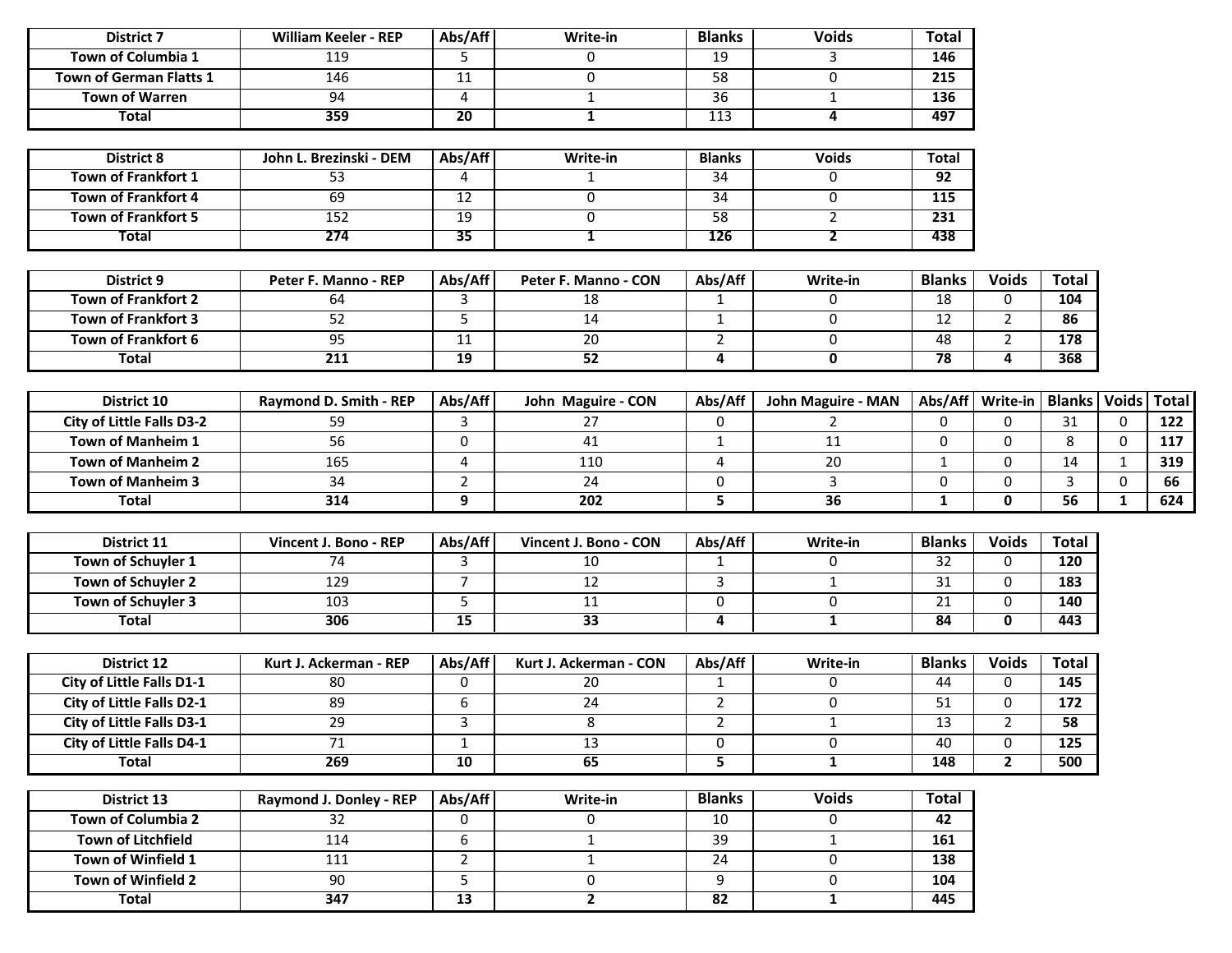| District 14              | Peter J. Campione - REP      | Abs/Aff        | Peter J. Campione - CON      | Abs/Aff        | Write-in       | <b>Blanks</b>  | <b>Voids</b> | <b>Total</b> |
|--------------------------|------------------------------|----------------|------------------------------|----------------|----------------|----------------|--------------|--------------|
| <b>Town of Danube 1</b>  | 175                          | 6              | 31                           | $\mathbf 0$    | 0              | 48             | 0            | 260          |
| Town of Little Falls 1   | 148                          | $\overline{2}$ | 22                           | $\mathbf{1}$   | $\overline{2}$ | 27             | $\mathbf{1}$ | 203          |
| <b>Town of Stark</b>     | 88                           | $\mathbf{1}$   | 19                           | $\mathbf{1}$   |                | 27             | $\mathbf 0$  | 137          |
| Total                    | 411                          | 9              | 72                           | $\overline{2}$ | 3              | 102            | 1            | 600          |
|                          |                              |                |                              |                |                |                |              |              |
| District 15              | Patrick E. Russell - REP     | Abs/Aff        | Write-in                     | <b>Blanks</b>  | <b>Voids</b>   | <b>Total</b>   |              |              |
| Town of Ohio             | 216                          | 12             | 8                            | 106            | 0              | 342            |              |              |
| Town of Russia 2         | 61                           | 14             | 0                            | 12             | 0              | 87             |              |              |
| Town of Webb 1           | 477                          | 51             | 4                            | 380            | 0              | 912            |              |              |
| Town of Webb 2           | 81                           | 0              | $\mathbf{1}$                 | 44             | 0              | 126            |              |              |
|                          |                              |                |                              |                |                | 1467           |              |              |
| Total                    | 835                          | 77             | 13                           | 542            | 0              |                |              |              |
|                          |                              |                |                              |                |                |                |              |              |
| District 16              | Frederick J. Shaw, Jr. - REP | Abs/Aff        | Frederick J. Shaw, Jr. - PR1 | Abs/Aff        | Write-in       | <b>Blanks</b>  | <b>Voids</b> | <b>Total</b> |
| <b>Town of Fairfield</b> | 126                          | 14             | 5                            | $\mathbf 0$    |                | $\mathfrak{p}$ | $\mathbf{0}$ | 148          |
| <b>Town of Norway</b>    | 68                           | $\overline{2}$ | $\overline{2}$               | $\mathbf 0$    | 0              | 23             | $\mathbf{0}$ | 95           |
| <b>Town of Salisbury</b> | 174                          | 3              | 6                            | 0              | 0              | 45             | $\mathbf{1}$ | 229          |
| Total                    | 368                          | 19             | 13                           | 0              | 1              | 70             | 1            | 472          |
|                          |                              |                |                              |                |                |                |              |              |
| District 17              | William W. Weakley - REP     | Abs/Aff        | Write-in                     | <b>Blanks</b>  | <b>Voids</b>   | <b>Total</b>   |              |              |
| <b>Town of Newport</b>   | 191                          | 3              | 1                            | 59             |                | 255            |              |              |
| Town of Russia 1         | 128                          | 15             | 0                            | 27             | 0              | 170            |              |              |
| Town of Russia 3         | 42                           | 1              | $\pmb{0}$                    | 3              | 0              | 46             |              |              |
| Total                    | 361                          | 19             | 1                            | 89             | 1              | 471            |              |              |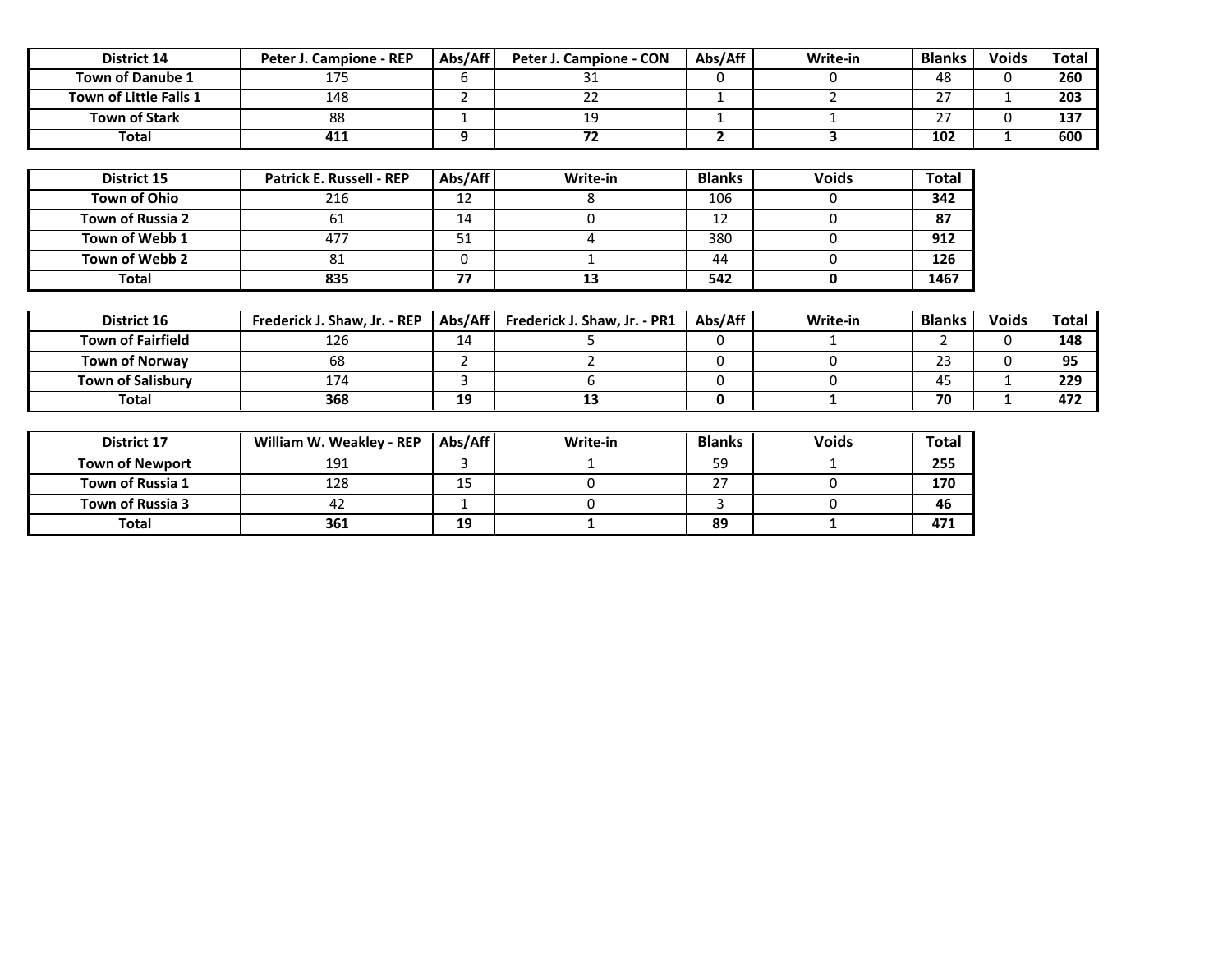|                          |                            |         | <b>CORONER District 2</b>  |                |                      |         |          |                |          |               |
|--------------------------|----------------------------|---------|----------------------------|----------------|----------------------|---------|----------|----------------|----------|---------------|
| <b>ED</b>                | <b>Brian Roberts - REP</b> | Abs/Aff | <b>Brian Roberts - PRO</b> | Abs/Aff        | Daniel J. Enea - IND | Abs/Aff | Write-in | <b>Blanks</b>  |          | Voids   Total |
| <b>Town of Fairfield</b> | 81                         | 11      |                            | 0              | 66                   | 5       | 0        | 17             |          | 183           |
| <b>Town of Manheim 1</b> | 44                         |         |                            | 0              | 65                   | 0       | $\Omega$ | 6              | 0        | 117           |
| <b>Town of Manheim 2</b> | 197                        | 7       | 13                         | $\Omega$       | 88                   | 3       | $\Omega$ | 11             | $\Omega$ | 319           |
| Town of Manheim 3        | 40                         | 2       | 3                          | 0              | 21                   | 0       | 0        | 0              | 0        | 66            |
| <b>Town of Newport</b>   | 131                        |         | h                          | $\overline{2}$ | 88                   | 0       | 0        | 27             | $\Omega$ | 255           |
| <b>Town of Norway</b>    | 46                         | 2       |                            | 0              | 32                   | 0       | $\Omega$ | 13             | 0        | 95            |
| <b>Town of Ohio</b>      | 168                        | 12      | 11                         |                | 83                   |         |          | $\overline{2}$ | 0        | 279           |
| Town of Russia 1         | 104                        | 12      |                            | 0              | 41                   | 3       | 0        | 8              | 0        | 170           |
| <b>Town of Russia 2</b>  | 46                         | 13      |                            | 0              | 19                   | 2       | $\Omega$ | 5              | $\Omega$ | 87            |
| Town of Russia 3         | 33                         |         |                            | $\Omega$       | 12                   | 0       | $\Omega$ | 0              | 0        | 46            |
| <b>Town of Salisbury</b> | 141                        | 4       | 4                          | 0              | 66                   | 0       | $\Omega$ | 14             | 0        | 229           |
| <b>Total</b>             | 1031                       | 66      | 46                         | 3              | 581                  | 14      |          | 103            | 1        | 1846          |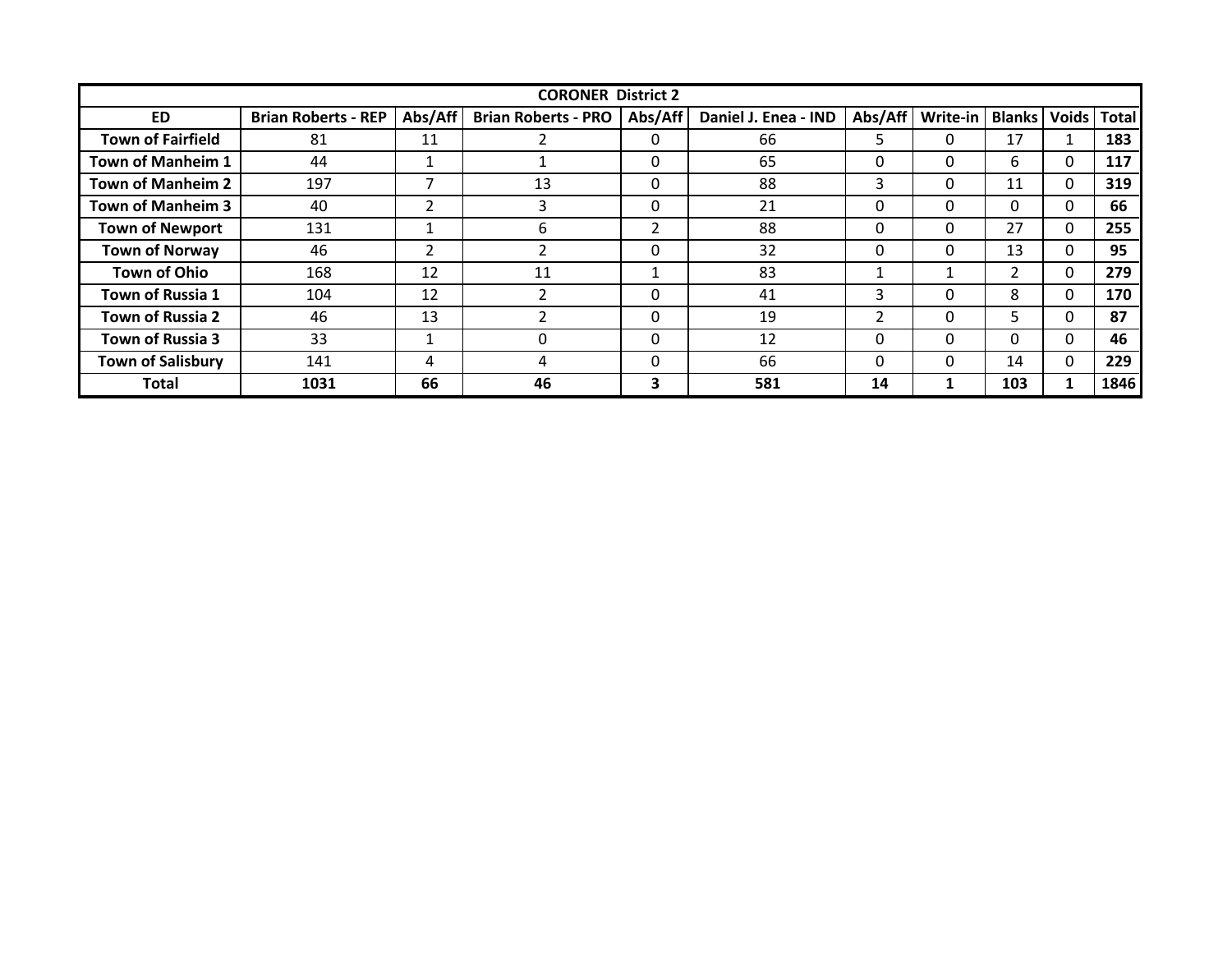|                           |                             |   | <b>COUNCILMEMBER</b>       |         |          |               |              |              |
|---------------------------|-----------------------------|---|----------------------------|---------|----------|---------------|--------------|--------------|
| ED                        | Bradley P. Burke, Jr. - REP |   | Abs/Aff   H. Ed Reed - REP | Abs/Aff | Write-in | <b>Blanks</b> | <b>Voids</b> | <b>Total</b> |
| Town of Columbia 1        | 114                         | b | 101                        |         |          | 175           |              | 292          |
| <b>Town of Columbia 2</b> |                             |   | 29                         |         |          | 97            |              | 163          |
| <b>Total</b>              | 151                         | ь | 130                        |         |          | 272           |              | 455          |

|                           |                             | <b>TOWN CLERK</b> |          |               |              |       |
|---------------------------|-----------------------------|-------------------|----------|---------------|--------------|-------|
| ED                        | Patricia A. Woytowich - REP | Abs/Aff           | Write-in | <b>Blanks</b> | <b>Voids</b> | Total |
| Town of Columbia 1        | 123                         |                   |          | 16            |              | 146   |
| <b>Town of Columbia 2</b> | 34                          |                   |          |               |              | 42    |
| <b>Total</b>              | 157                         |                   |          | 23            |              | 188   |

|                           | <b>SUPERINTENDENT OF HIGHWAYS</b> |         |          |               |              |       |  |  |  |  |
|---------------------------|-----------------------------------|---------|----------|---------------|--------------|-------|--|--|--|--|
| ED                        | <b>Robert Mark Buddle - REP</b>   | Abs/Aff | Write-in | <b>Blanks</b> | <b>Voids</b> | Total |  |  |  |  |
| Town of Columbia 1        | 115                               | b       |          | 23            |              | 146   |  |  |  |  |
| <b>Town of Columbia 2</b> |                                   |         |          |               |              | 42    |  |  |  |  |
| <b>Total</b>              | 152                               |         |          | "             |              | 188   |  |  |  |  |

|                    | <b>TAX COLLECTOR</b>          |         |          |               |              |       |  |  |  |  |
|--------------------|-------------------------------|---------|----------|---------------|--------------|-------|--|--|--|--|
| ED                 | <b>Keith G. VanNort - REP</b> | Abs/Aff | Write-in | <b>Blanks</b> | <b>Voids</b> | Total |  |  |  |  |
| Town of Columbia 1 | 117                           | b       |          | 22            |              | 146   |  |  |  |  |
| Town of Columbia 2 | 34                            |         |          |               |              | 42    |  |  |  |  |
| Total              | 151                           |         |          | 29            |              | 188   |  |  |  |  |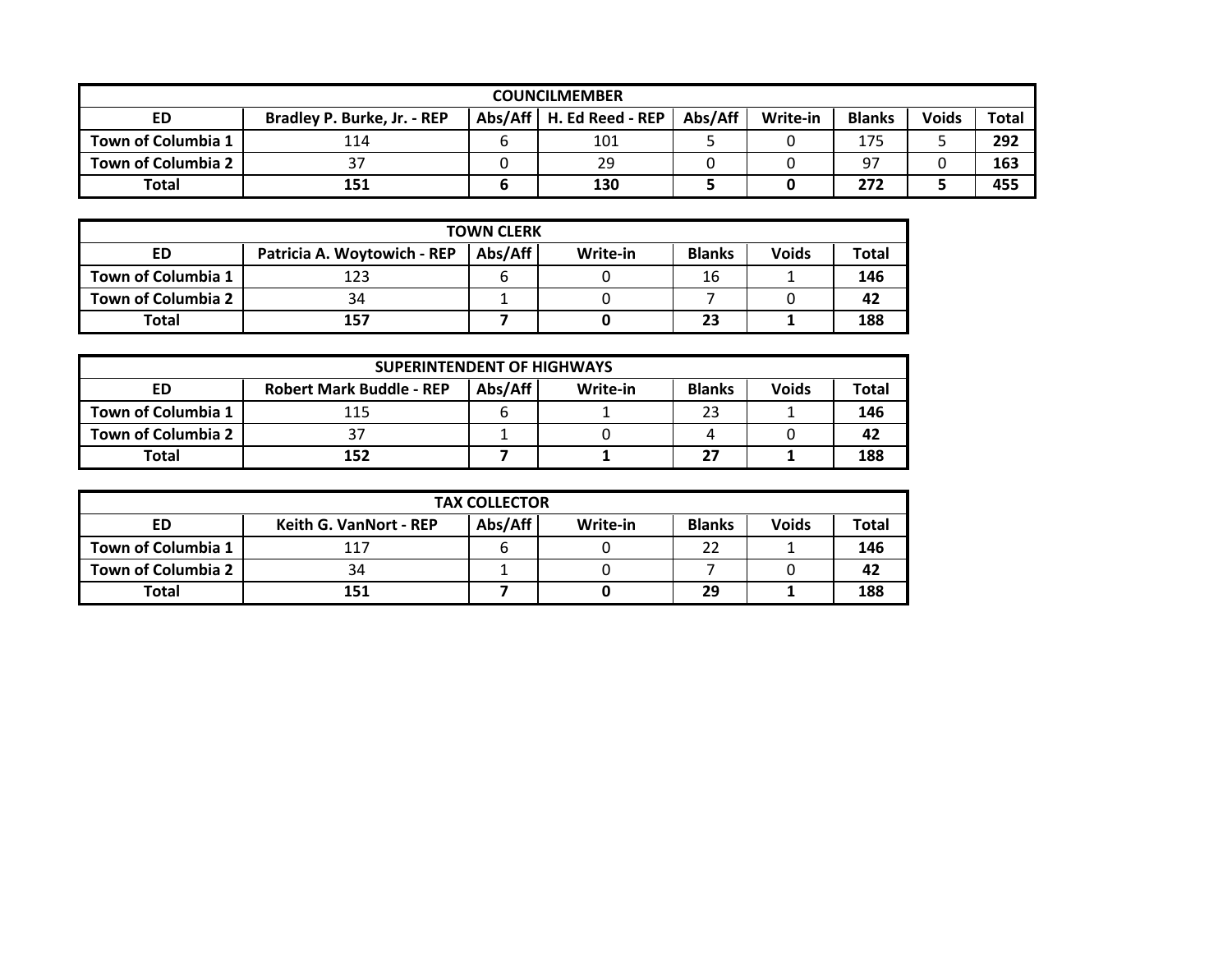|                       | <b>SUPERVISOR</b>             |                      |          |               |              |              |  |  |  |  |  |
|-----------------------|-------------------------------|----------------------|----------|---------------|--------------|--------------|--|--|--|--|--|
| ED                    | . Pellerin - JER<br>Jeremy R. | Abs/Aff <sup>1</sup> | Write-in | <b>Blanks</b> | <b>Voids</b> | <b>Total</b> |  |  |  |  |  |
| <b>Town of Danube</b> | $\sim$<br>ᆦᇰᄼ                 |                      | --       | <u>.</u>      |              | 260          |  |  |  |  |  |

|                       | <b>TOWN JUSTICE</b>         |         |          |               |              |              |  |  |  |  |  |
|-----------------------|-----------------------------|---------|----------|---------------|--------------|--------------|--|--|--|--|--|
| ED                    | <b>Richard Petrie - RIC</b> | Abs/Aff | Write-in | <b>Blanks</b> | <b>Voids</b> | <b>Total</b> |  |  |  |  |  |
| <b>Town of Danube</b> | 180                         |         |          | 771           |              | 260          |  |  |  |  |  |

|                       |                                             |         | <b>COUNCILMEMBER</b>                     |         |          |                                   |              |       |
|-----------------------|---------------------------------------------|---------|------------------------------------------|---------|----------|-----------------------------------|--------------|-------|
| ΕD                    | $\cdot$ - REP<br><b>Alicia B.</b><br>. Cook | Abs/Aff | $\lambda$ - REP<br>Tammy Helmer-Bergen · | Abs/Aff | Write-in | <b>Blanks</b>                     | <b>Voids</b> | Total |
| <b>Town of Danube</b> | ncı                                         |         | 184                                      |         |          | $\overline{\phantom{a}}$<br>- - - |              | 520   |

|                       |                                     |         | <b>TOWN CLERK</b> |               |              |              |
|-----------------------|-------------------------------------|---------|-------------------|---------------|--------------|--------------|
| ED                    | $\sim$ - REP<br>MaryLou Herringshaw | Abs/Aff | Write-in          | <b>Blanks</b> | <b>Voids</b> | <b>Total</b> |
| <b>Town of Danube</b> | 198                                 |         |                   | - -<br>--     |              | 260          |

| <b>TOF HIGHWAYS</b><br><b>SUPERINTENDENT</b> |                         |                         |         |                      |         |          |        |               |  |     |
|----------------------------------------------|-------------------------|-------------------------|---------|----------------------|---------|----------|--------|---------------|--|-----|
| ED                                           | - REP<br>Loren Horender | - BET<br>Loren Horender | Abs/Aff | Corey La Porta - VAL | Abs/Aff | Write-in | Blanks | Voids   Total |  |     |
| <b>Town of Danube</b>                        | --                      |                         | --      |                      | 105     |          |        |               |  | 260 |

|                     |                           |                      | <b>TAX COLLECTOR</b> |               |              |              |
|---------------------|---------------------------|----------------------|----------------------|---------------|--------------|--------------|
| ED                  | $=$ REP<br>Marv<br>Mosher | Abs/Aff <sup>1</sup> | Write-in             | <b>Blanks</b> | <b>Voids</b> | <b>Total</b> |
| Town J<br>of Danube | $\sim$<br><u>__ _</u>     |                      |                      | ັ             |              | 260          |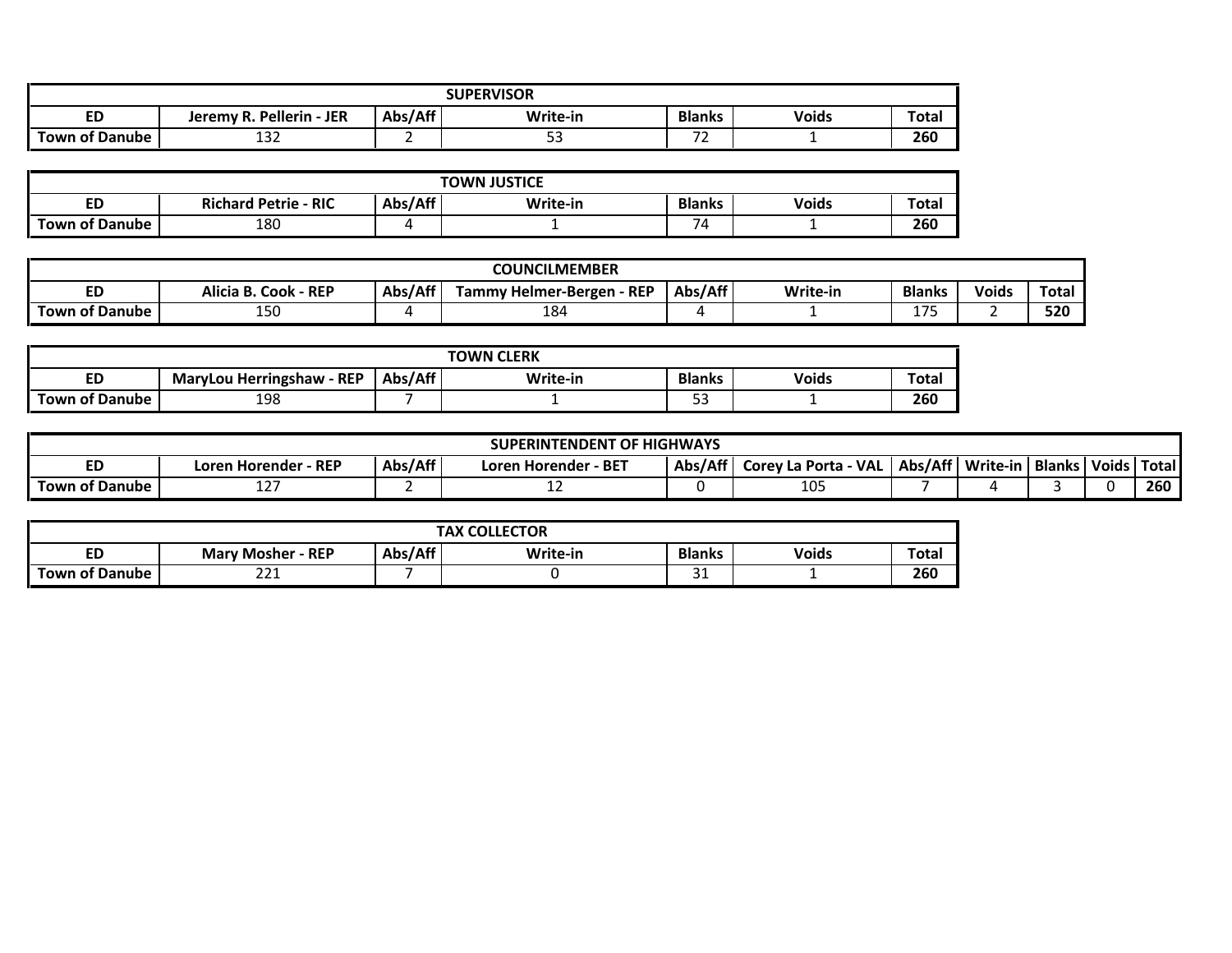| <b>SUPERVISOR</b>        |                                 |              |          |               |              |       |  |  |  |  |
|--------------------------|---------------------------------|--------------|----------|---------------|--------------|-------|--|--|--|--|
| ED                       | <b>Richard K. Lindsay - REP</b> | Abs/Aff      | Write-in | <b>Blanks</b> | <b>Voids</b> | Total |  |  |  |  |
| <b>Town of Fairfield</b> | 1つ1<br><b>____</b>              | $\sim$<br>τp |          | 46            |              | 182   |  |  |  |  |

| <b>TOWN JUSTICE</b>      |                                                               |  |    |  |    |  |  |  |  |  |
|--------------------------|---------------------------------------------------------------|--|----|--|----|--|--|--|--|--|
| ED                       | Abs/Aff<br><b>Voids</b><br>Write-in<br><b>Blanks</b><br>Total |  |    |  |    |  |  |  |  |  |
| <b>Town of Fairfield</b> | ے                                                             |  | 19 |  | 41 |  |  |  |  |  |

| <b>COUNCILMEMBER</b><br>(Vote for 2) |                                      |                                                                                                           |            |    |  |          |  |     |  |  |
|--------------------------------------|--------------------------------------|-----------------------------------------------------------------------------------------------------------|------------|----|--|----------|--|-----|--|--|
| cu                                   | . Dillenbeck - REP<br><b>William</b> | Aff/Abs  <br>Abs/Aff<br><b>Blanks</b><br>Total<br><b>Nancy L. Romer - REP</b><br>Write-in<br><b>Voids</b> |            |    |  |          |  |     |  |  |
| <b>Town of Fairfield</b>             | ר י<br><b>IL</b> .                   | --                                                                                                        | າ –<br>--- | -- |  | ٩î<br>ᇰᆂ |  | 366 |  |  |

| <b>TOWN CLERK</b>        |                      |         |          |                      |              |              |  |  |  |  |
|--------------------------|----------------------|---------|----------|----------------------|--------------|--------------|--|--|--|--|
| ED                       | Mary A. Dineen - REP | Abs/Aff | Write-in | <b>Blanks</b>        | <b>Voids</b> | <b>Total</b> |  |  |  |  |
| <b>Town of Fairfield</b> | ר כו<br>157          | ᅩ       |          | $\sim$ $\sim$<br>ے ت |              | 182          |  |  |  |  |

| <b>SUPERINTENDENT OF HIGHWAYS</b> |                                                                                         |            |  |                        |  |     |  |  |  |  |
|-----------------------------------|-----------------------------------------------------------------------------------------|------------|--|------------------------|--|-----|--|--|--|--|
| ED                                | Abs/Aff<br>Total<br><b>Blanks</b><br><b>Voids</b><br>James G. Maxwell - REP<br>Write-in |            |  |                        |  |     |  |  |  |  |
| <b>Town of Fairfield</b>          | 138                                                                                     | 1 F<br>ر 1 |  | $\sim$ $-$<br><u>.</u> |  | 182 |  |  |  |  |

| TAX COLLECTOR (Vote for 1) |                                                                                                 |    |  |    |  |     |  |  |  |  |
|----------------------------|-------------------------------------------------------------------------------------------------|----|--|----|--|-----|--|--|--|--|
| ED                         | Abs/Aff<br><b>Voids</b><br><b>Blanks</b><br>Total<br>Write-in<br><b>Melanie E. Brewer - REP</b> |    |  |    |  |     |  |  |  |  |
| <b>Town of Fairfield</b>   | 139                                                                                             | 14 |  | 28 |  | 182 |  |  |  |  |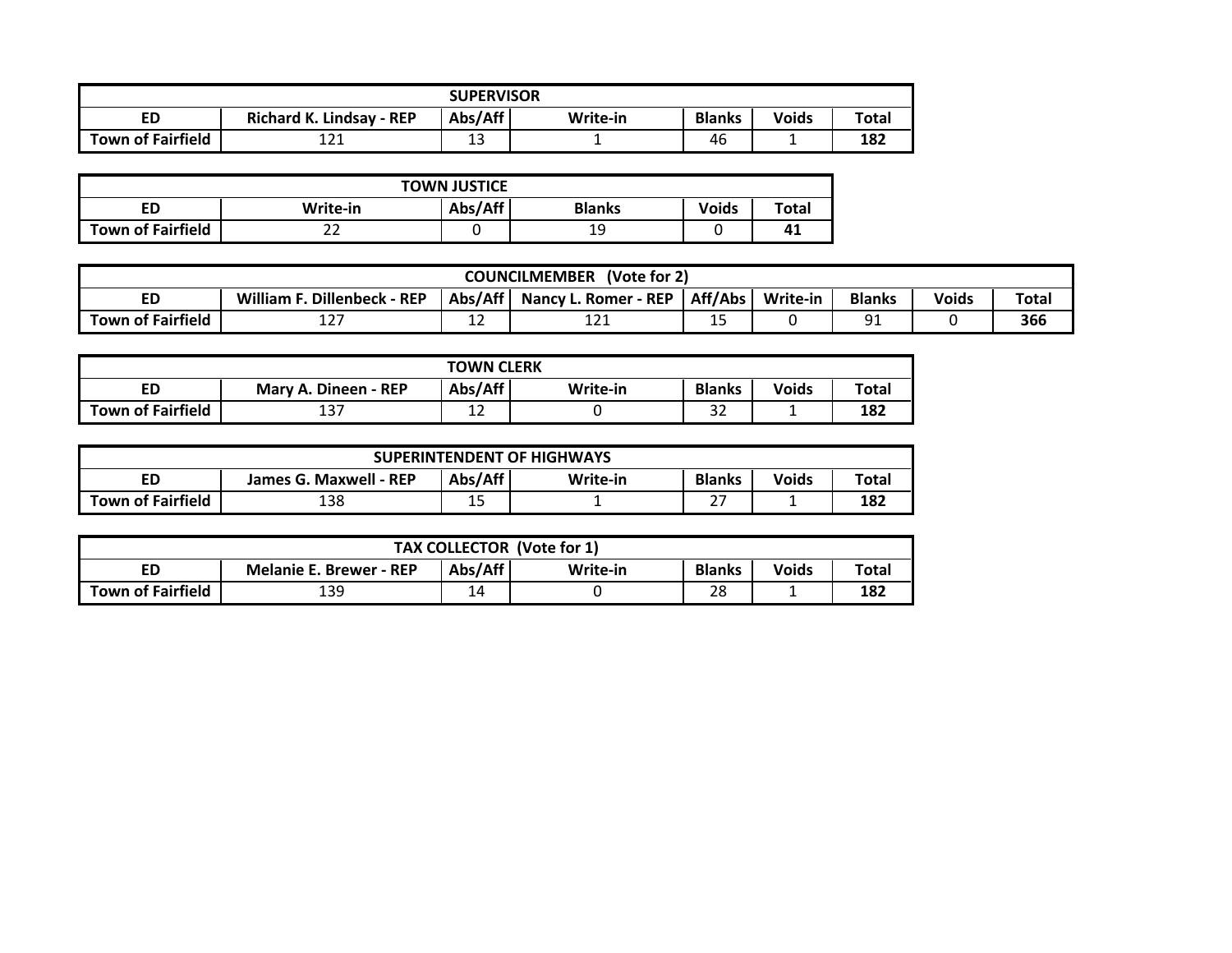|                            |                          |         | <b>SUPERVISOR</b>        |         |          |               |              |              |
|----------------------------|--------------------------|---------|--------------------------|---------|----------|---------------|--------------|--------------|
| <b>ED</b>                  | <b>Glenn Asnoe - DEM</b> | Abs/Aff | <b>Glenn Asnoe - CON</b> | Abs/Aff | Write-in | <b>Blanks</b> | <b>Voids</b> | <b>Total</b> |
| <b>Town of Frankfort 1</b> | 52                       |         | 16                       |         |          | ำ 1<br>ᅀᄔ     |              | 92           |
| <b>Town of Frankfort 2</b> | 48                       |         | 32                       |         |          | 20            |              | 104          |
| <b>Town of Frankfort 3</b> | 26                       |         | 35                       |         |          | 16            |              | 86           |
| <b>Town of Frankfort 4</b> | 38                       |         | 33                       |         |          | 32            |              | 115          |
| <b>Town of Frankfort 5</b> | 102                      | $\sim$  | 69                       |         |          | 37            |              | 231          |
| <b>Town of Frankfort 6</b> | 79                       |         | 57                       |         |          | 32            |              | 178          |
| <b>Total</b>               | 345                      | 43      | 242                      | 15      |          | 158           |              | 806          |

|                            | <b>COUNCILMEMBER</b> |         |                   |         |                    |         |                                                                  |    |  |      |          |      |  |  |
|----------------------------|----------------------|---------|-------------------|---------|--------------------|---------|------------------------------------------------------------------|----|--|------|----------|------|--|--|
| ED                         | Joe Tamburro - REP   | Abs/Aff | JoeTamburro - CON | Abs/Aff | John Wallace - REP | Abs/Aff | John Wallace - CON   Abs/Aff   Write-in   Blanks   Voids   Total |    |  |      |          |      |  |  |
| Town of Frankfort 1        | 62                   |         |                   |         | -43                |         |                                                                  |    |  | 127  | $\Omega$ | 184  |  |  |
| <b>Town of Frankfort 2</b> | 59                   |         | 18                |         | 54                 |         | 18                                                               |    |  | 130  |          | 208  |  |  |
| <b>Town of Frankfort 3</b> | 44                   |         |                   |         | 53                 |         | 12                                                               |    |  | 99   |          | 172  |  |  |
| <b>Town of Frankfort 4</b> | 51                   |         |                   |         | 56                 |         | 20                                                               |    |  | 143  |          | 230  |  |  |
| <b>Town of Frankfort 5</b> | 110                  |         | 37                |         | 127                | 11<br>ᆠ | 4.                                                               |    |  | 274  |          | 462  |  |  |
| <b>Town of Frankfort 6</b> | 103                  |         |                   |         | 84                 | 10      | 20                                                               |    |  | 236  |          | 356  |  |  |
| <b>Total</b>               | 429                  | 42      | 114               | 15      | 417                | 40      | 120                                                              | 11 |  | 1009 | 10       | 1612 |  |  |

|                            |                            |         | <b>TOWN CLERK</b> |               |              |              |
|----------------------------|----------------------------|---------|-------------------|---------------|--------------|--------------|
| ED.                        | <b>Dorri DeRollo - REP</b> | Abs/Aff | Write-in          | <b>Blanks</b> | <b>Voids</b> | <b>Total</b> |
| Town of Frankfort 1        | 55                         |         |                   | 31            |              | 92           |
| <b>Town of Frankfort 2</b> | 82                         |         |                   | 18            |              | 104          |
| <b>Town of Frankfort 3</b> | 65                         |         |                   | 13            |              | 86           |
| <b>Town of Frankfort 4</b> |                            | 12      |                   | 31            |              | 115          |
| <b>Town of Frankfort 5</b> | 154                        | 19      |                   | 58            |              | 231          |
| <b>Town of Frankfort 6</b> | 126                        | 13      |                   | 39            |              | 178          |
| <b>Total</b>               | 553                        | -61     |                   | 190           |              | 806          |

|                            |                       |         | <b>SUPERINTENDENT OF HIGHWAYS</b> |         |          |               |              |              |
|----------------------------|-----------------------|---------|-----------------------------------|---------|----------|---------------|--------------|--------------|
| <b>ED</b>                  | <b>RonTesta - DEM</b> | Abs/Aff | <b>Ron Testa - CON</b>            | Abs/Aff | Write-in | <b>Blanks</b> | <b>Voids</b> | <b>Total</b> |
| Town of Frankfort 1        | 44                    |         | 24                                |         |          | 19            |              | 92           |
| <b>Town of Frankfort 2</b> | 52                    |         | 36                                |         |          | 11            |              | 104          |
| <b>Town of Frankfort 3</b> | 29                    |         | 36                                |         |          | 12            |              | 86           |
| <b>Town of Frankfort 4</b> | 39                    |         | 40                                |         |          | 22            |              | 115          |
| <b>Town of Frankfort 5</b> | 102                   | 15      | 88                                |         |          | 18            |              | 231          |
| <b>Town of Frankfort 6</b> |                       | 10      | 59                                |         |          | 31            |              | 178          |
| <b>Total</b>               | 339                   | 47      | 283                               | 18      |          | 113           |              | 806          |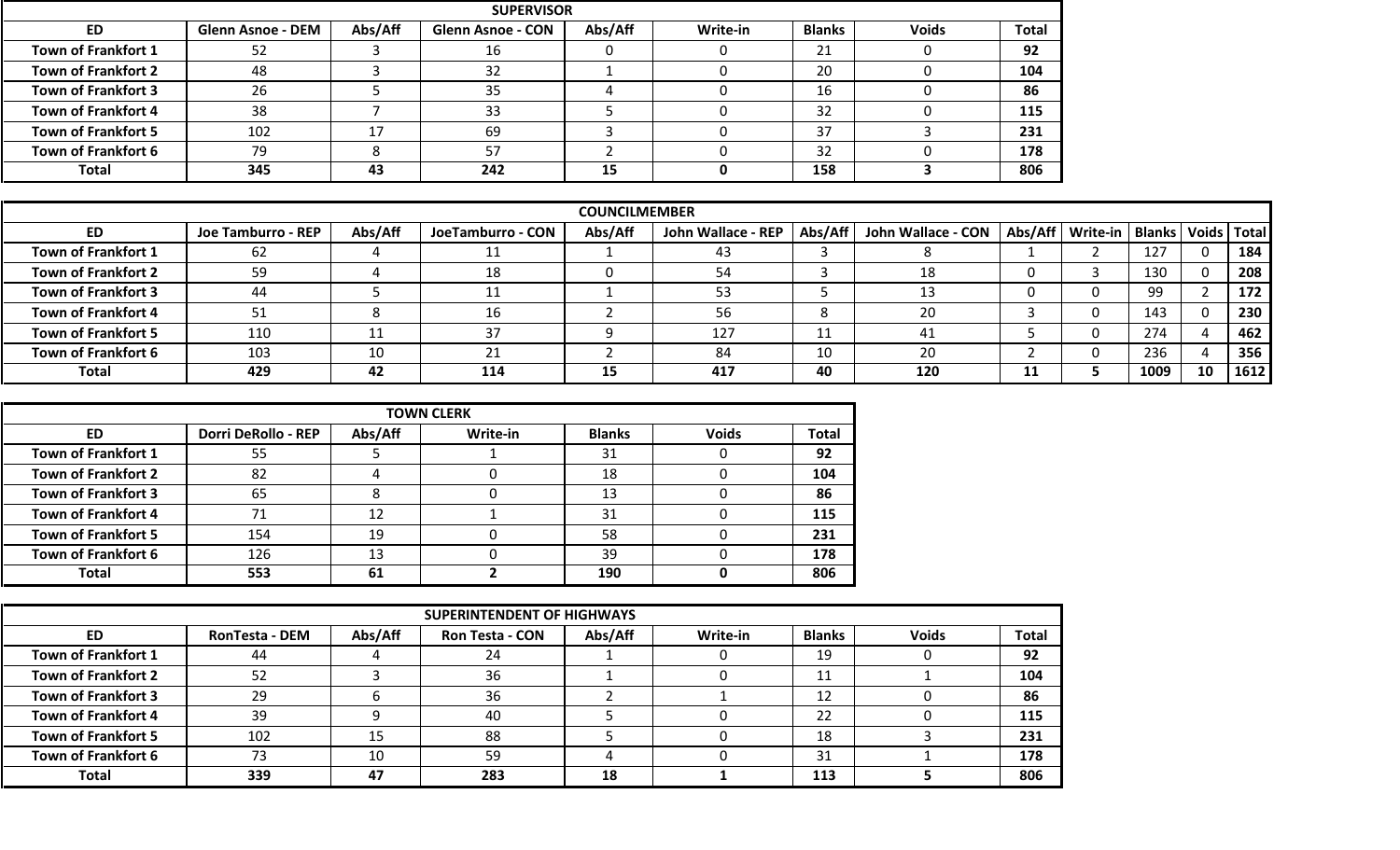| <b>PROPOSAL NUMBER ONE</b> | <b>Yes</b> | Abs/Aff Yes | No  | Abs/Aff No | <b>Blanks</b> | <b>Voids</b> | <b>Total</b> |
|----------------------------|------------|-------------|-----|------------|---------------|--------------|--------------|
| <b>Town of Frankfort 1</b> | 58         |             | 25  |            |               |              | 92           |
| <b>Town of Frankfort 2</b> | 49         |             | 40  |            |               |              | 104          |
| <b>Town of Frankfort 3</b> | 50         |             |     |            | 11            |              | 86           |
| <b>Town of Frankfort 4</b> | 51         | 14          | 37  |            | 13            |              | 115          |
| <b>Town of Frankfort 5</b> | 109        |             | 84  |            | 22            |              | 231          |
| <b>Town of Frankfort 6</b> | 89         | 11          | 48  |            | דר            |              | 178          |
| Total                      | 406        | 44          | 249 | 19         | 87            |              | 806          |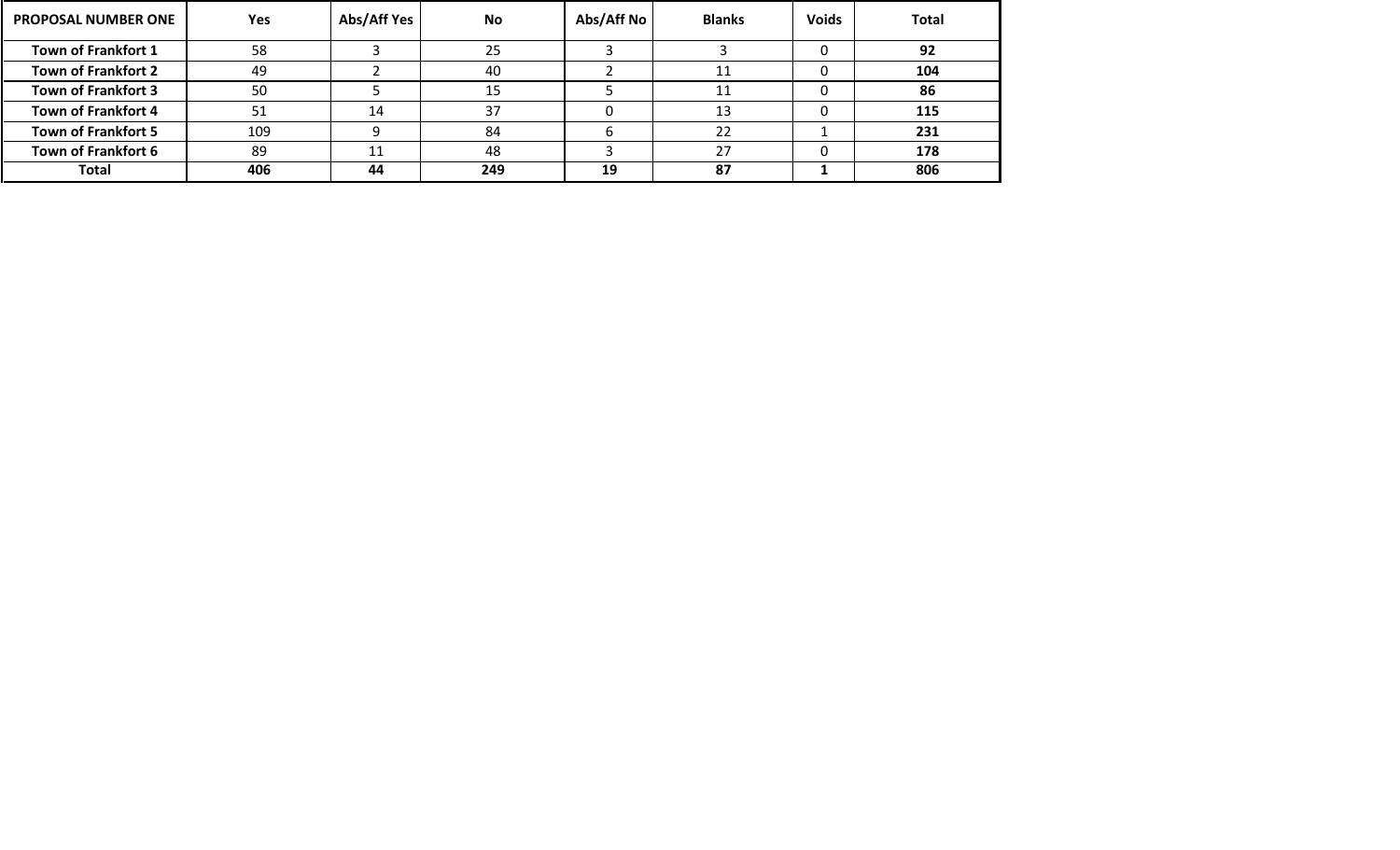|                                 |                         |               | <b>TOWN JUSTICE</b> |          |          |               |              |              |
|---------------------------------|-------------------------|---------------|---------------------|----------|----------|---------------|--------------|--------------|
| <b>ED</b>                       | <b>Jeff Stone - REP</b> | Abs/Aff       | Jeff Stone - IND    | Abs/Aff  | Write-in | <b>Blanks</b> | <b>Voids</b> | <b>Total</b> |
| Town of German Flatts 1         | 138                     | 11            | 19                  | $\Omega$ |          | 45            | $\Omega$     | 215          |
| Town of German Flatts 2         | 115                     |               | 22                  | 0        |          | 32            | $\Omega$     | 177          |
| <b>Town of German Flatts 3</b>  | 164                     | C.            | 38                  | 0        |          | 42            | $\Omega$     | 250          |
| Town of German Flatts 4         | 35                      | $\sim$<br>-5  | h                   | $\Omega$ |          |               | $\Omega$     | 45           |
| Town of German Flatts 5         | 14                      |               |                     | $\Omega$ |          | 6             | $\Omega$     | 26           |
| Town of German Flatts 6         | 43                      | 4             | 16                  |          | ຳ        | 13            | $\Omega$     | 79           |
| Town of German Flatts 7         | 44                      |               | 13                  |          |          |               | $\mathbf 0$  | 67           |
| Town of German Flatts 8         | 58                      | $\mathcal{D}$ | 17                  | 0        | $\Omega$ | 15            | $\Omega$     | 95           |
| Town of German Flatts 9         | 46                      |               | 12                  |          | $\Omega$ | 17            | $\Omega$     | 78           |
| <b>Town of German Flatts 10</b> | 36                      |               | 12                  | 0        | $\Omega$ | 15            | $\Omega$     | 64           |
| Town of German Flatts 11        | 88                      | 4             | 17                  |          | $\Omega$ | 20            | $\Omega$     | 131          |
| Town of German Flatts 12        | 61                      |               | 33                  | $\Omega$ | $\Omega$ | 11            | $\Omega$     | 107          |
| Town of German Flatts 13        | 119                     | 8             | 21                  |          | $\Omega$ | 34            | 2            | 185          |
| Town of German Flatts 14        | 104                     | 9             | 14                  | 0        | $\Omega$ | 8             | $\Omega$     | 135          |
| Total                           | 1065                    | 61            | 245                 |          | я        | 266           | 2            | 1654         |

|                               |                             |         |                             |         |                            | <b>COUNCILMEMBER</b> |                            |         |                     |                                      |          |                                   |     |          |
|-------------------------------|-----------------------------|---------|-----------------------------|---------|----------------------------|----------------------|----------------------------|---------|---------------------|--------------------------------------|----------|-----------------------------------|-----|----------|
| <b>ED</b>                     | <b>Ozzie Sterling - REP</b> | Abs/Aff | <b>Ozzie Sterling - CON</b> | Abs/Aff | <b>Dennis Mowers - THE</b> | Abs/Aff              | <b>Penny Watkins - REP</b> | Abs/Aff | Penny Watkins - WAT | Abs/Aff   Sal Geloso - THE   Abs/Aff |          | Write-in   Blanks   Voids   Total |     |          |
| Town of German Flatts 1 LD 7  | 142                         |         |                             |         | 47                         |                      | 143                        | 11      |                     | 33                                   |          |                                   |     | 430      |
| Town of German Flatts 2 LD 1  | 112                         |         | 17                          |         | 34                         |                      | 119                        |         | 10                  | 28                                   |          |                                   | 16  | 354      |
| Town of German Flatts 3 LD 4  | 146                         |         | 26                          |         | 60                         |                      | 165                        |         |                     | 46                                   | -5       |                                   | 38  | 500      |
| Town of German Flatts 4 LD 5  | 30                          |         |                             |         |                            |                      | 31                         |         |                     |                                      | $\Omega$ |                                   |     | $\Omega$ |
| Town of German Flatts 5 LD 6  | 13                          |         |                             |         |                            |                      | 14                         |         |                     |                                      | $\Omega$ |                                   |     | 52       |
| Town of German Flatts 6 LD 6  | 46                          |         | 13                          |         |                            |                      | 40                         |         |                     | 25                                   |          |                                   |     | 158      |
| Town of German Flatts 7 LD 4  | 42                          |         | 10                          |         |                            |                      | 36                         |         |                     | 10                                   |          |                                   | 17  | 134      |
| Town of German Flatts 8 LD 5  | 60                          |         |                             |         |                            |                      | 58                         |         |                     | 21                                   |          |                                   | 10  | 190      |
| Town of German Flatts 9 LD 4  | 48                          |         |                             |         |                            |                      | 39                         |         |                     | 20                                   | $\Omega$ |                                   | 25  | 156      |
| Town of German Flatts 10 LD 5 | 40                          |         |                             |         |                            |                      | 38                         |         |                     | 14                                   | $\Omega$ |                                   |     | 128      |
| Town of German Flatts 11 LD 6 | 86                          |         | 12                          |         | 21                         |                      | 76                         |         |                     | 32                                   | 3        |                                   | 19  | 262      |
| Town of German Flatts 12 LD 6 | 63                          |         |                             |         |                            |                      | 51                         |         |                     | 32                                   | 0        |                                   | 24  | 214      |
| Town of German Flatts 13 LD 5 | 116                         |         | 19                          |         | 20                         |                      | 100                        |         |                     | 46                                   | h        |                                   | 42  | 370      |
| Town of German Flatts 14 LD 5 | 92                          |         | 17                          |         |                            |                      | 88                         |         |                     | 22                                   |          |                                   | 17  | 270      |
| <b>Total</b>                  | 1036                        | 50      | 178                         |         | 282                        |                      | 998                        | 51      | 59                  | 342                                  | 20       |                                   | 259 | 3308     |

|                               |                 |                | <b>TOWN CLERK</b> |               |              |       |
|-------------------------------|-----------------|----------------|-------------------|---------------|--------------|-------|
| <b>ED</b>                     | Pam Jones - REP | Abs/Aff        | Write-in          | <b>Blanks</b> | <b>Voids</b> | Total |
| Town of German Flatts 1 LD 7  | 148             | 11             | 0                 | 56            | 0            | 215   |
| Town of German Flatts 2 LD 1  | 141             | 9              |                   | 26            | $\Omega$     | 177   |
| Town of German Flatts 3 LD 4  | 195             | 5              | 0                 | 50            | $\Omega$     | 250   |
| Town of German Flatts 4 LD 5  | 39              | 3              | $\Omega$          | 3             | 0            | 45    |
| Town of German Flatts 5 LD 6  | 19              |                | 0                 | 6             | $\Omega$     | 26    |
| Town of German Flatts 6 LD 6  | 60              | 5              |                   | 13            | $\Omega$     | 79    |
| Town of German Flatts 7 LD 4  | 56              | $\overline{2}$ | 0                 | 9             | 0            | 67    |
| Town of German Flatts 8 LD 5  | 64              | 5              | 0                 | 26            | $\Omega$     | 95    |
| Town of German Flatts 9 LD 4  | 55              | $\overline{2}$ | 0                 | 21            | 0            | 78    |
| Town of German Flatts 10 LD 5 | 49              | $\Omega$       | 0                 | 15            | $\Omega$     | 64    |
| Town of German Flatts 11 LD 6 | 96              | 4              |                   | 30            | $\Omega$     | 131   |
| Town of German Flatts 12 LD 6 | 76              | $\overline{2}$ | 0                 | 29            | 0            | 107   |
| Town of German Flatts 13 LD 5 | 132             | 9              | 0                 | 44            | $\Omega$     | 185   |
| Town of German Flatts 14 LD 5 | 99              | $\Omega$       | O                 | 36            | $\Omega$     | 135   |
| Total                         | 1229            | 58             | 3                 | 364           | 0            | 1654  |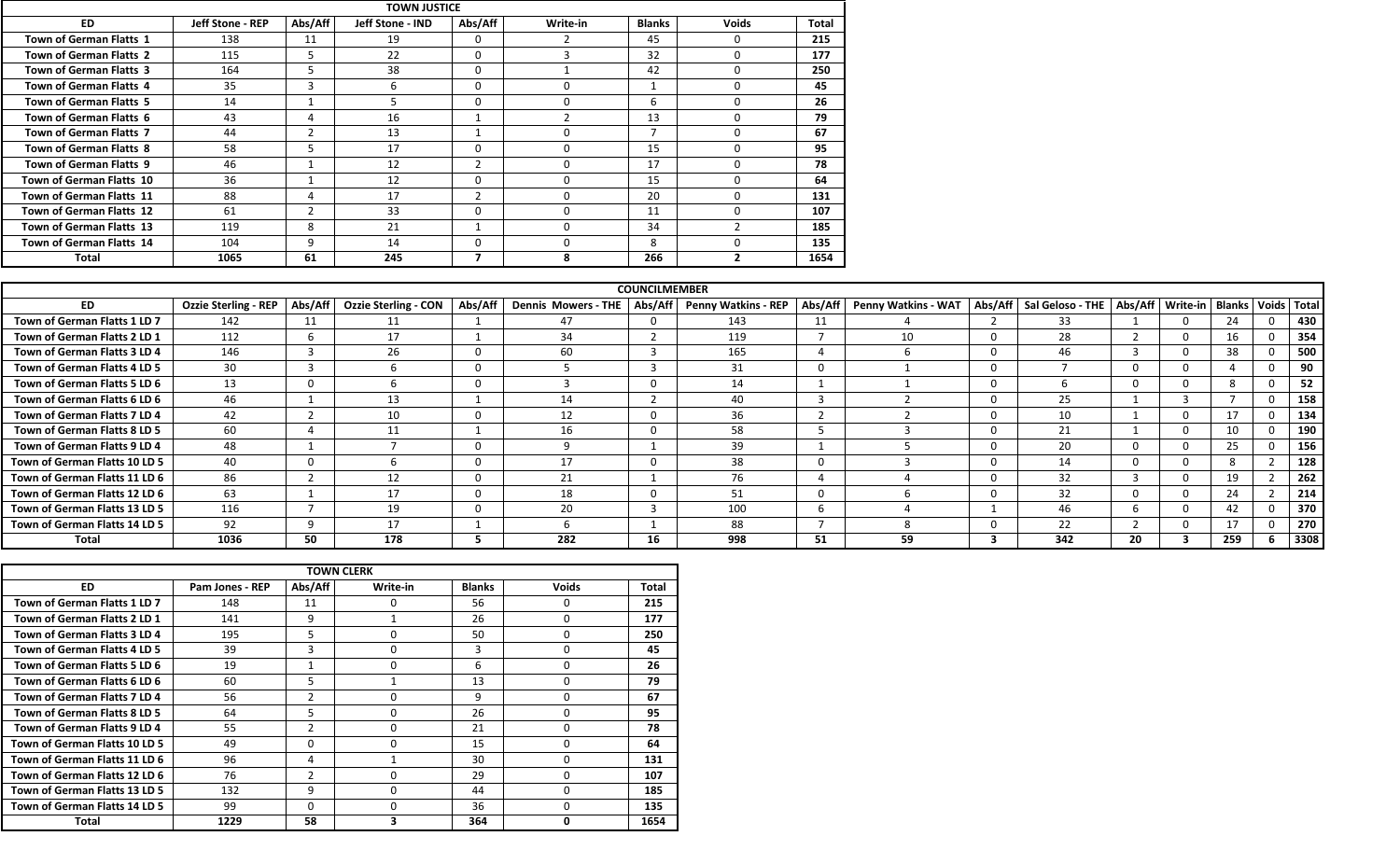|                         |                 |         | <b>SUPERVISOR</b> |         |          |               |              |              |
|-------------------------|-----------------|---------|-------------------|---------|----------|---------------|--------------|--------------|
| ED                      | Dom Frank - REP | Abs/Aff | Dom Frank - CON   | Abs/Aff | Write-in | <b>Blanks</b> | <b>Voids</b> | <b>Total</b> |
| Town of Herkimer 1 LD 2 | 254             | 20      | 31                | υ       |          | 89            |              | 395          |
| Town of Herkimer 2 LD 2 | 41              | h       | 10                |         |          | 17            |              | 79           |
| Town of Herkimer 3 LD 2 | 44              |         | 12                |         |          | 28            |              | 93           |
| Town of Herkimer 4 LD 2 | 38              | 10      | 10                |         |          | 23            |              | 83           |
| Town of Herkimer 5 LD 1 | 76              | h       | 12                |         |          | 34            |              | 129          |
| Town of Herkimer 6 LD 3 | 175             | 17      | 30                |         |          | 68            |              | 292          |
| Town of Herkimer 7 LD 3 | 60              |         | 11                |         |          | 23            |              | 98           |
| Town of Herkimer 8 LD 1 | 59              |         | 15                |         |          | 39            |              | 120          |
| Town of Herkimer 9 LD 3 | 97              | 4       | 22                |         |          | 42            |              | 167          |
| Total                   | 844             | 78      | 153               | 12      |          | 363           |              | 1456         |

|                         |                    |         |                           |         |                    | <b>TOWN JUSTICE</b>                                                                                                                                               |    |     |    |     |     |    |     |      |
|-------------------------|--------------------|---------|---------------------------|---------|--------------------|-------------------------------------------------------------------------------------------------------------------------------------------------------------------|----|-----|----|-----|-----|----|-----|------|
| ED.                     | Mike Petucci - REP | Abs/Aff | <b>Mike Petucci - CON</b> | Abs/Aff | Mike Petucci - IND | Abs/Aff   Joanne Nitka - OPE   Abs/Aff   Karl Manne - REP   Abs/Aff   Karl Manne - CON   Abs/Aff   Karl Manne - IND   Abs/Aff   Write-in   Blanks   Voids   Total |    |     |    |     |     |    |     |      |
| Town of Herkimer 1 LD 2 | 138                | 11      |                           |         |                    | 118                                                                                                                                                               |    | 256 | 18 | 22. | 30  |    | 155 | 790  |
| Town of Herkimer 2 LD 2 | 26                 |         |                           |         |                    |                                                                                                                                                                   |    | 33  |    |     | 10  |    | 33  | 158  |
| Town of Herkimer 3 LD 2 | 33                 |         |                           |         |                    |                                                                                                                                                                   |    | 47  |    |     | 10  |    | 37  | 186  |
| Town of Herkimer 4 LD 2 | 26                 |         |                           |         |                    | ΤD                                                                                                                                                                |    | 30  |    |     |     |    | 51. | 166  |
| Town of Herkimer 5 LD 1 | 47                 |         |                           |         |                    | 42                                                                                                                                                                |    | 68  |    |     |     |    | 55  | 258  |
| Town of Herkimer 6 LD 3 | 107                |         |                           |         |                    | 102                                                                                                                                                               |    | 171 |    | 1b. | 29  |    | 98  | 584  |
| Town of Herkimer 7 LD 3 | 22                 |         |                           |         |                    |                                                                                                                                                                   |    |     |    |     |     |    | 44  | 196  |
| Town of Herkimer 8 LD 1 | 29                 |         |                           |         |                    |                                                                                                                                                                   |    | 48  |    |     |     |    | 57  | 240  |
| Town of Herkimer 9 LD 3 | 60                 |         |                           |         |                    | 60                                                                                                                                                                |    | 90  |    | 13. |     |    | 57  | 334  |
| Total                   | 488                |         | 59                        |         | 70                 | 489                                                                                                                                                               | 36 | 795 | 68 | 86  | 151 | 13 | 567 | 2912 |

|                         |                  |         | <b>COUNCILMEMBER</b>      |         |          |               |              |       |
|-------------------------|------------------|---------|---------------------------|---------|----------|---------------|--------------|-------|
| <b>ED</b>               | Randy Kast - REP | Abs/Aff | <b>Kathy Penree - REP</b> | Abs/Aff | Write-in | <b>Blanks</b> | <b>Voids</b> | Total |
| Town of Herkimer 1 LD 2 | 271              | 18      | 255                       | 16      |          | 227           |              | 790   |
| Town of Herkimer 2 LD 2 | 40               | 8       | 46                        | 10      |          | 54            |              | 158   |
| Town of Herkimer 3 LD 2 | 41               |         | 45                        | h       |          | 83            |              | 186   |
| Town of Herkimer 4 LD 2 | 42               | 19      | 41                        | 11      |          | 53            |              | 166   |
| Town of Herkimer 5 LD 1 | 72               | b       | 81                        | h       |          | 93            |              | 258   |
| Town of Herkimer 6 LD 3 | 173              | 16      | 198                       | 16      |          | 181           |              | 584   |
| Town of Herkimer 7 LD 3 | 61               |         | 61                        |         |          | 66            |              | 196   |
| Town of Herkimer 8 LD 1 | 58               |         | 66                        |         |          | 106           |              | 240   |
| Town of Herkimer 9 LD 3 | 103              |         | 108                       |         |          | 111           |              | 334   |
| Total                   | 861              | 87      | 901                       | 76      |          | 974           |              | 2912  |

|                         |                   |         | <b>TOWN CLERK</b> |         |          |               |              |       |
|-------------------------|-------------------|---------|-------------------|---------|----------|---------------|--------------|-------|
| <b>ED</b>               | Jen DeMetro - REP | Abs/Aff | Jen DeMetro - CON | Abs/Aff | Write-in | <b>Blanks</b> | <b>Voids</b> | Total |
| Town of Herkimer 1 LD 2 | 255               | 18      | 24                | 0       |          | 98            |              | 395   |
| Town of Herkimer 2 LD 2 | 41                |         |                   |         |          | 20            |              | 79    |
| Town of Herkimer 3 LD 2 | 44                |         |                   | 0       |          | 36            |              | 93    |
| Town of Herkimer 4 LD 2 | 34                | 10      | 12                |         |          | 24            |              | 83    |
| Town of Herkimer 5 LD 1 | 74                |         | 13                |         |          | 36            |              | 129   |
| Town of Herkimer 6 LD 3 | 183               | 16      | 29                | 0       |          | 64            |              | 292   |
| Town of Herkimer 7 LD 3 | 57                |         | 11                | 0       |          | 26            |              | 98    |
| Town of Herkimer 8 LD 1 | 57                |         | 14                | 0       |          | 43            |              | 120   |
| Town of Herkimer 9 LD 3 | 94                | 4       | 22                |         |          | 44            |              | 167   |
| <b>Total</b>            | 839               | 72      | 138               | 10      |          | 391           |              | 1456  |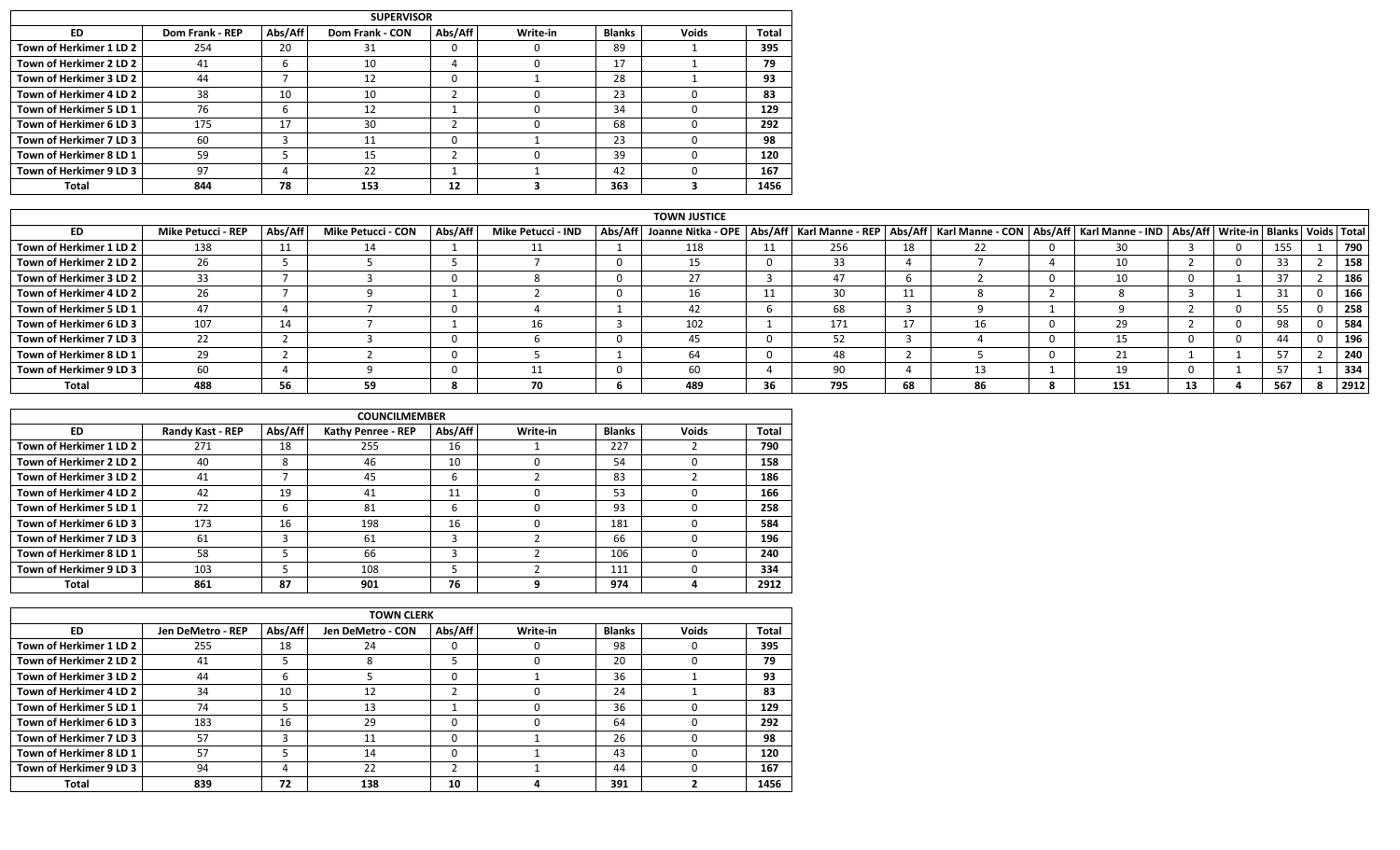|                         |                            |     |                                         |   | SUPERINTENDENT OF HIGHWAYS |         |          |               |       |       |
|-------------------------|----------------------------|-----|-----------------------------------------|---|----------------------------|---------|----------|---------------|-------|-------|
| ED.                     | <b>David McManus - REP</b> |     | Abs/Aff   David McManus - CON   Abs/Aff |   | John Cancelino - CAN       | Abs/Aff | Write-in | <b>Blanks</b> | Voids | Total |
| Town of Herkimer 1 LD 2 | 273                        | 46  | 26                                      | 0 | 58                         | 13      |          |               |       | 416   |
| Town of Herkimer 2 LD 2 | 40                         |     |                                         |   | 10                         | 0       |          | 10            |       | 79    |
| Town of Herkimer 3 LD 2 | 51                         |     |                                         | v | 10                         |         |          | 20            |       | 93    |
| Town of Herkimer 4 LD 2 | 27                         |     | 11                                      |   | 17                         | 10      |          | 11            |       | 83    |
| Town of Herkimer 5 LD 1 | 62                         |     | 12                                      |   | 25                         |         |          | 22            |       | 129   |
| Town of Herkimer 6 LD 3 | 170                        | 40  | 24                                      | v | 47                         |         |          |               |       | 292   |
| Town of Herkimer 7 LD 3 | 56                         |     | 10                                      | υ | 19                         |         |          | 10            |       | 98    |
| Town of Herkimer 8 LD 1 | 51                         |     | 14                                      |   | 26                         |         |          | 24            |       | 120   |
| Town of Herkimer 9 LD 3 | 103                        |     | 22                                      | v |                            |         |          | 25            |       | 167   |
| Total                   | 833                        | 119 | 132                                     | 8 | 223                        | 29      |          | 130           |       | 1477  |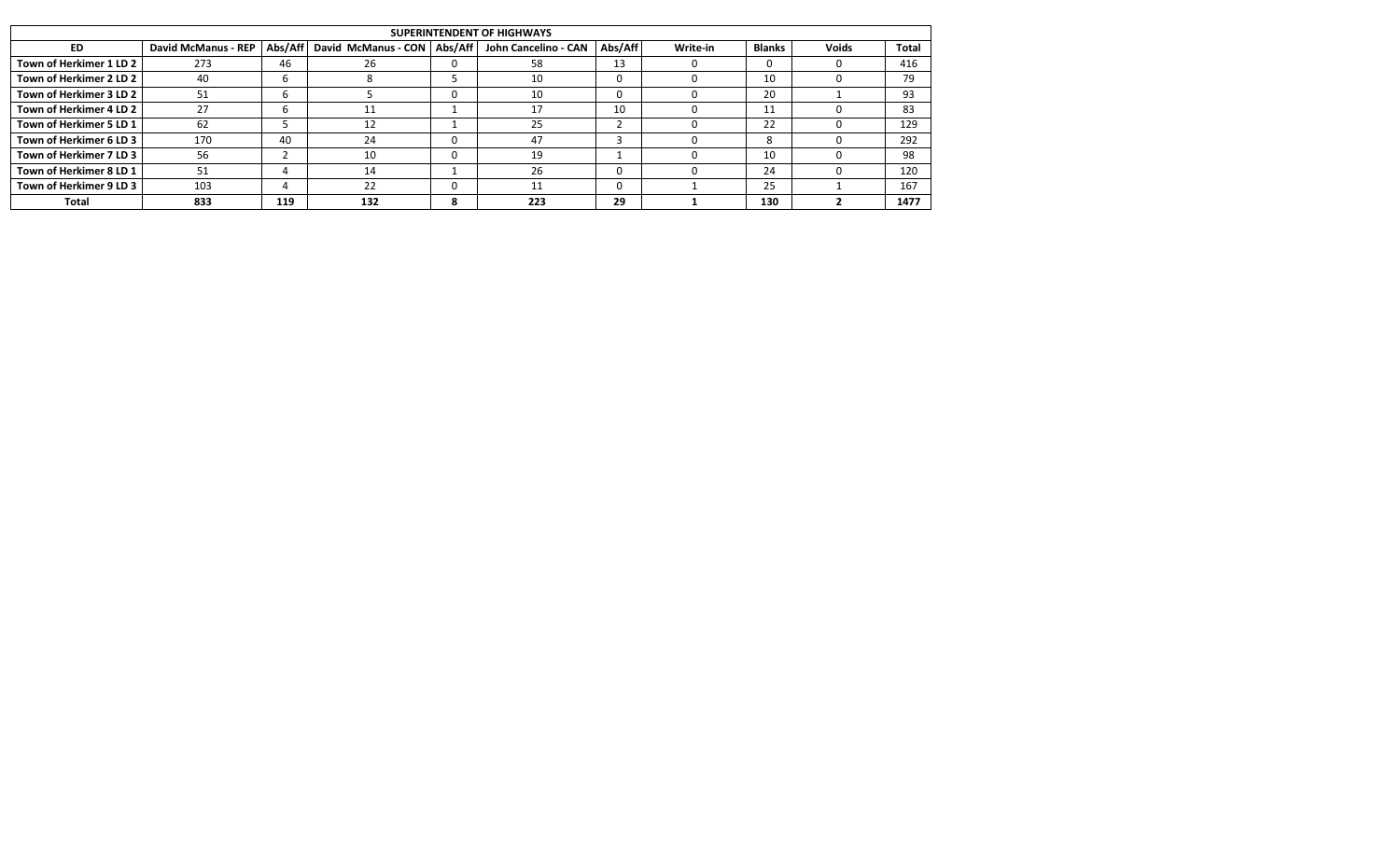|                           |                          | <b>SUPERVISOR</b> |          |               |              |              |
|---------------------------|--------------------------|-------------------|----------|---------------|--------------|--------------|
| ED                        | James D. Entwistle - DEM | Abs/Aff           | Write-in | <b>Blanks</b> | <b>Voids</b> | <b>Total</b> |
| <b>Town of Litchfield</b> | $\sim$<br>ᅩᄼᄼ            |                   |          | $\sim$<br>ےد  |              | 161          |

| <b>COUNCILMEMBER</b>      |                                                                                                           |  |               |  |  |    |  |               |  |  |  |
|---------------------------|-----------------------------------------------------------------------------------------------------------|--|---------------|--|--|----|--|---------------|--|--|--|
| ED                        | Abs/Aff   Write-in   Blanks   Voids   Total  <br>Abs/Aff<br>Jonathan Knauth - REP<br>Jones - REP<br>Terrv |  |               |  |  |    |  |               |  |  |  |
| <b>Town of Litchfield</b> | 129                                                                                                       |  | $\sim$<br>ᆂᆂᆂ |  |  | 70 |  | $\sim$<br>JLL |  |  |  |

|                           |                             | <b>TOWN CLERK</b> |          |               |              |       |
|---------------------------|-----------------------------|-------------------|----------|---------------|--------------|-------|
| ED                        | <b>Nicole Edwards - REP</b> | Abs/Aff           | Write-in | <b>Blanks</b> | <b>Voids</b> | Total |
| <b>Town of Litchfield</b> | 138                         |                   |          | $\sim$<br>ŦС  | -            | 161   |

|                           |                               |         | <b>SUPERINTENDENT OF HIGHWAY</b> |               |              |       |  |  |  |  |  |
|---------------------------|-------------------------------|---------|----------------------------------|---------------|--------------|-------|--|--|--|--|--|
| ED                        | Clifford J. Coffin, Sr. - REP | Abs/Aff | Write-in                         | <b>Blanks</b> | <b>Voids</b> | Total |  |  |  |  |  |
| <b>Town of Litchfield</b> | 161<br>136<br>--              |         |                                  |               |              |       |  |  |  |  |  |

|                           |                       | <b>TAX COLLECTOR</b> |          |               |              |       |
|---------------------------|-----------------------|----------------------|----------|---------------|--------------|-------|
| ED                        | Dorothy E. Pope - REP | Abs/Aff              | Write-in | <b>Blanks</b> | <b>Voids</b> | Total |
| <b>Town of Litchfield</b> | 139                   |                      |          | . .<br>--     |              | 161   |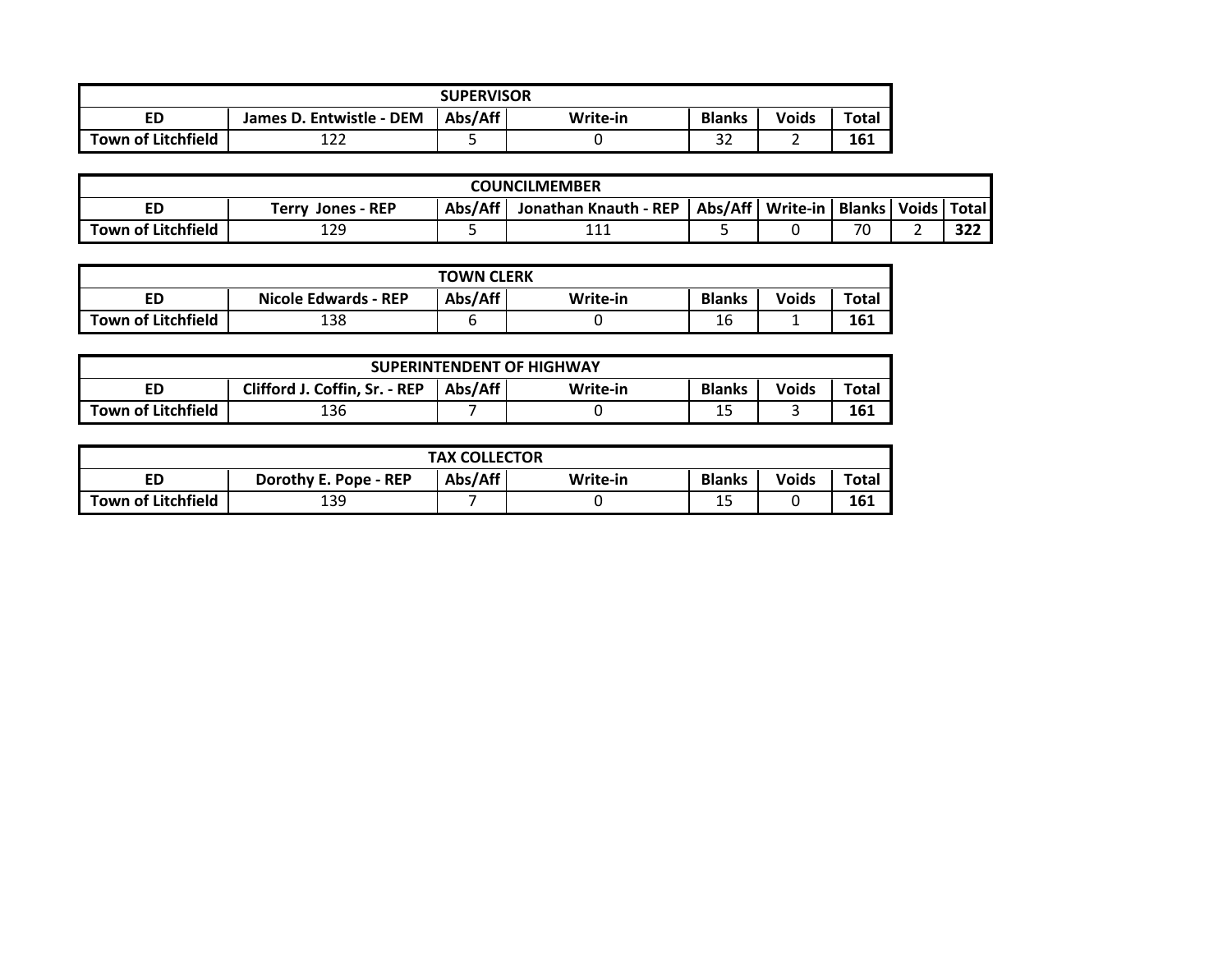|                                  |                         |         | <b>MAYOR</b>            |         |          |               |              |              |
|----------------------------------|-------------------------|---------|-------------------------|---------|----------|---------------|--------------|--------------|
| ED                               | <b>Mark Blask - DEM</b> | Abs/Aff | <b>Mark Blask - UPS</b> | Abs/Aff | Write-in | <b>Blanks</b> | <b>Voids</b> | <b>Total</b> |
| City of Little Falls D1-1        | 99                      |         | 25                      |         |          | 14            |              | 145          |
| <b>City of Little Falls D2-1</b> | 111                     | ᆠ       | 23                      |         |          | 24            |              | 172          |
| <b>City of Little Falls D3-1</b> | 36                      |         |                         |         |          |               |              | 58           |
| <b>City of Little Falls D3-2</b> | 79                      |         | 13                      |         |          | 22            |              | 122          |
| City of Little Falls D4-1        | 83                      |         | 10                      |         |          |               |              | 98           |
| <b>Total</b>                     | 408                     | 24      | 75                      |         | 13       | 68            |              | 595          |

|                                  |                        |         | <b>CITY JUDGE</b>      |         |                        |         |                 |            |              |       |
|----------------------------------|------------------------|---------|------------------------|---------|------------------------|---------|-----------------|------------|--------------|-------|
| <b>ED</b>                        | <b>Mark Rose - DEM</b> | Abs/Aff | <b>Mark Rose - REP</b> | Abs/Aff | <b>Mark Rose - CON</b> | Abs/Aff | <b>Write-in</b> | Blanks     | <b>Voids</b> | Total |
| City of Little Falls D1-1        | 69                     |         | 49                     |         |                        |         |                 | --         |              | 145   |
| City of Little Falls D2-1        | 87                     | 10      | 46                     |         | 1 Q                    |         |                 |            |              | 172   |
| <b>City of Little Falls D3-1</b> | 29                     |         |                        |         |                        |         |                 |            |              | 58    |
| <b>City of Little Falls D3-2</b> | г∩                     |         |                        | 0       |                        |         |                 | <b>. .</b> |              | 122   |
| City of Little Falls D4-1        |                        |         | 40                     |         |                        |         |                 |            |              | 103   |
| <b>Total</b>                     | 299                    | 20      | 178                    | Ð       | 48                     |         |                 | 43         |              | 600   |

|                                  |                                        |         | <b>ALDERMAN Ward 1</b>          |         |          |               |              |              |
|----------------------------------|----------------------------------------|---------|---------------------------------|---------|----------|---------------|--------------|--------------|
| <b>ED</b>                        | <b>DEM</b><br><b>Shaffer</b><br>nathan | Abs/Aff | Timothy P. Lyon -<br><b>DEM</b> | Abs/Aff | Write-in | <b>Blanks</b> | <b>Voids</b> | <b>Total</b> |
| <b>City of Little Falls D1-1</b> | 101                                    |         | 89                              |         |          | 89            |              | 290          |

|                                  | <b>ALDERMAN Ward 2</b> |         |                                  |         |          |               |              |              |  |  |
|----------------------------------|------------------------|---------|----------------------------------|---------|----------|---------------|--------------|--------------|--|--|
| cυ                               | Todd Dillon -<br>- DEM | Abs/Aff | <b>DEM</b><br>Welyczko<br>Justin | Abs/Aff | Write-in | <b>Blanks</b> | <b>Voids</b> | <b>Total</b> |  |  |
| <b>City of Little Falls D2-1</b> | 120                    | 10      | 1 C<br>---                       |         |          | 86            |              | 344          |  |  |

|                                  |                           |         |                           | <b>ALDERMAN Ward 3</b> |                          |                                                                              |  |    |     |
|----------------------------------|---------------------------|---------|---------------------------|------------------------|--------------------------|------------------------------------------------------------------------------|--|----|-----|
| ED                               | <b>Mark Ruffing - DEM</b> | Abs/Aff | <b>Mark Ruffing - MAR</b> | Abs/Aff                | <b>Roger Stock - REP</b> | Abs/Aff   Brian Marhaver - DEM   Abs/Aff   Write-in   Blanks   Voids   Total |  |    |     |
| <b>City of Little Falls D3-1</b> |                           |         |                           |                        | ۷J                       |                                                                              |  | 20 | 116 |
| <b>City of Little Falls D3-2</b> |                           |         |                           |                        | כס                       |                                                                              |  |    | 244 |
| Total                            | 100                       |         |                           |                        | 83                       | 92                                                                           |  | 54 | 360 |

| <b>ALDERMAN Ward 4</b>    |                                         |         |                             |         |                                |         |          |               |       |       |
|---------------------------|-----------------------------------------|---------|-----------------------------|---------|--------------------------------|---------|----------|---------------|-------|-------|
| ED                        | <b>DEM</b><br>. Carter<br><b>Daniel</b> | Abs/Aff | David E. Carpineti<br>- REP | Abs/Aff | · DEM<br><b>Peter Atutis -</b> | Abs/Aff | Write-in | <b>Blanks</b> | Voids | Total |
| City of Little Falls D4-7 |                                         |         | ပ⊥                          |         | סכ                             |         |          |               |       | 250   |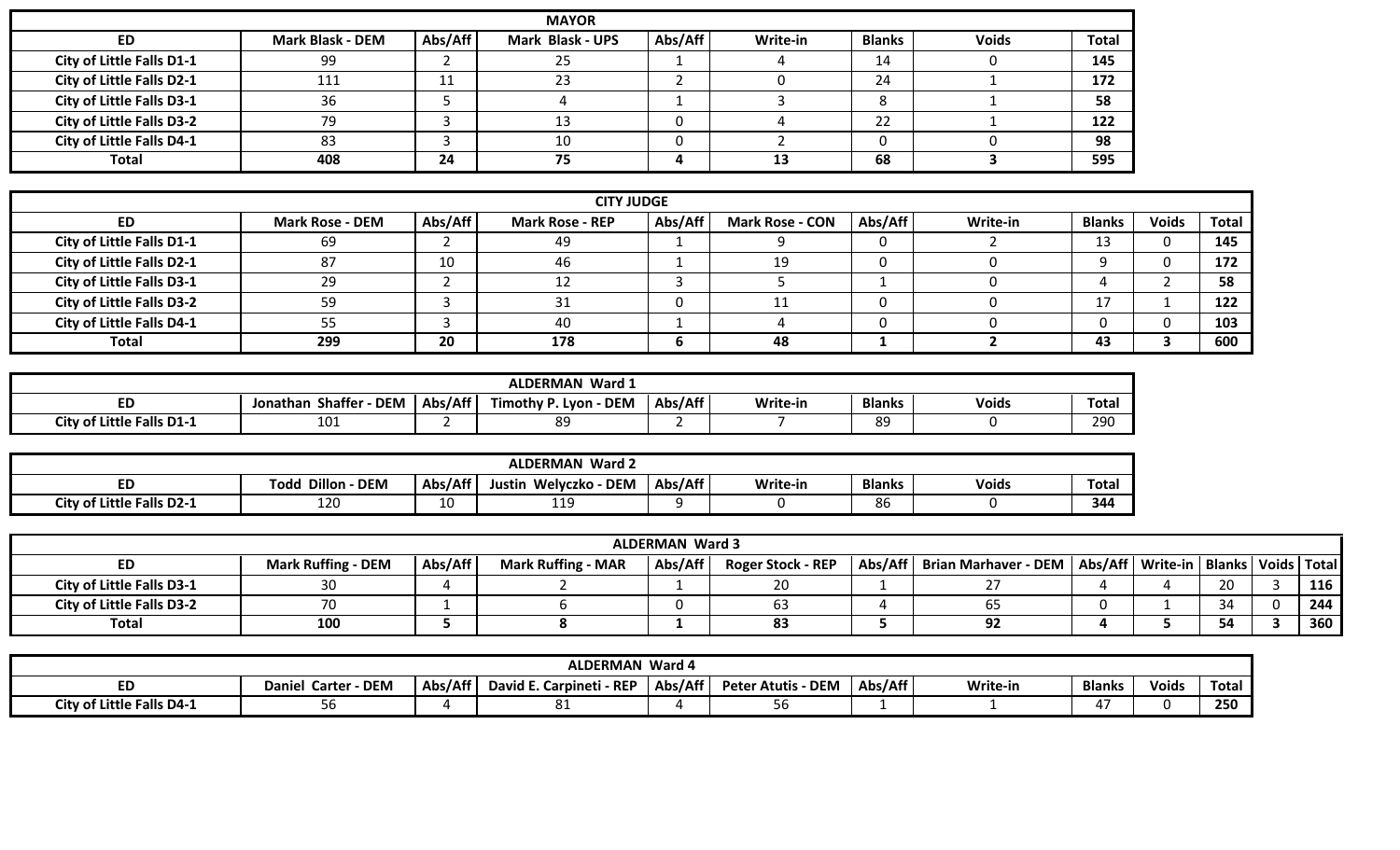| <b>SUPERVISOR</b>           |                              |                                                               |  |          |  |     |  |  |  |  |
|-----------------------------|------------------------------|---------------------------------------------------------------|--|----------|--|-----|--|--|--|--|
| ED                          | Daniel W.<br>Casler<br>- DEM | Abs/Aff<br><b>Blanks</b><br><b>Voids</b><br>Total<br>Write-in |  |          |  |     |  |  |  |  |
| <b>Town of Little Falls</b> | 115                          |                                                               |  | റി<br>دە |  | 203 |  |  |  |  |

| <b>TOWN JUSTICE</b>  |                                                                                                                                          |  |    |  |  |    |  |     |  |  |  |
|----------------------|------------------------------------------------------------------------------------------------------------------------------------------|--|----|--|--|----|--|-----|--|--|--|
| ED                   | Abs/Aff<br>Abs/Aff   Write-in<br><b>Christopher P. Farber - IND</b><br>  Blanks   Voids   Total   <br><b>Christopher P. Farber - REP</b> |  |    |  |  |    |  |     |  |  |  |
| Town of Little Falls | 129                                                                                                                                      |  | -- |  |  | 49 |  | 203 |  |  |  |

| <b>COUNCILMEMBER</b> |                                     |         |                                      |  |                    |                     |       |       |
|----------------------|-------------------------------------|---------|--------------------------------------|--|--------------------|---------------------|-------|-------|
| ED                   | Mitchell Q. Soules, Sr.<br>$.-$ REP | Abs/Aff | <b>Kirk</b><br>. - REP<br>Schwasnick |  | Abs/Aff   Write-in | <b>Blanks</b>       | Voids | Total |
| Town of Little Falls | <b>AF</b><br>ᅩᅩ                     |         | .<br>∸~                              |  |                    | $\sim$ $\sim$<br>ᅩᄼ |       | 406   |

| <b>TOWN CLERK</b>           |                    |         |          |               |              |       |  |
|-----------------------------|--------------------|---------|----------|---------------|--------------|-------|--|
| <b>ED</b>                   | Sandra Regan - REP | Abs/Aff | Write-in | <b>Blanks</b> | <b>Voids</b> | Total |  |
| <b>Town of Little Falls</b> | 164                |         |          | 34            |              | 203   |  |

| <b>SUPERINTENDENT OF HIGHWAYS</b> |                               |         |          |               |              |       |  |
|-----------------------------------|-------------------------------|---------|----------|---------------|--------------|-------|--|
| ED                                | <b>Donald F. Cotton - REP</b> | Abs/Aff | Write-in | <b>Blanks</b> | <b>Voids</b> | Total |  |
| <b>Town of Little Falls</b>       | 154                           |         |          | - -<br>4.     |              | 203   |  |

| <b>TAX COLLECTOR</b>        |                           |         |          |               |              |       |  |
|-----------------------------|---------------------------|---------|----------|---------------|--------------|-------|--|
| ED                          | Kathleen R. Sagatis - REP | Abs/Aff | Write-in | <b>Blanks</b> | <b>Voids</b> | Total |  |
| <b>Town of Little Falls</b> | $\sim$ $\sim$<br>⊥b       |         |          | $\sim$<br>ےر  |              | 203   |  |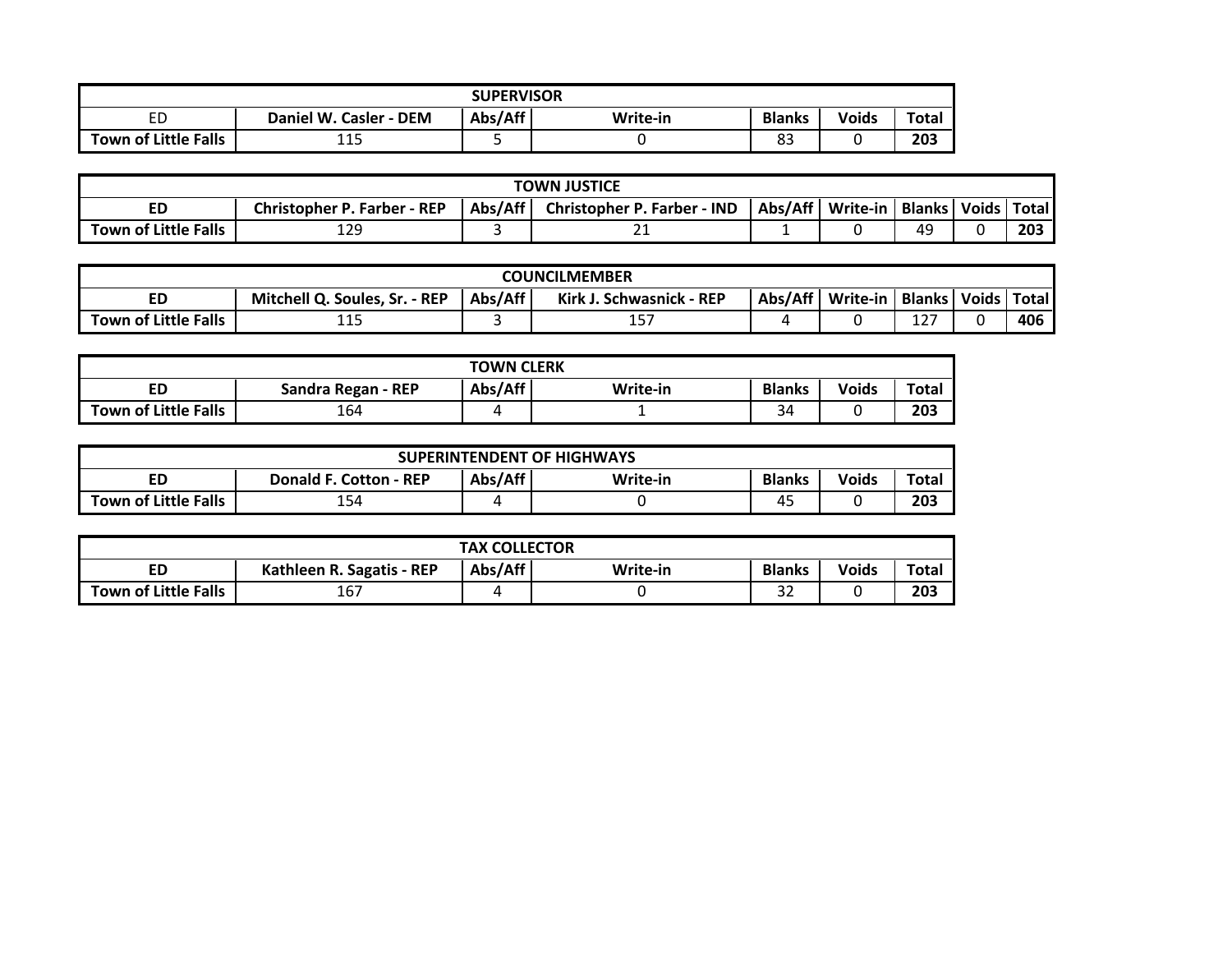|                          | <b>SUPERVISOR</b>   |         |          |               |              |       |  |  |  |
|--------------------------|---------------------|---------|----------|---------------|--------------|-------|--|--|--|
| ED                       | John Haughton - REP | Abs/Aff | Write-in | <b>Blanks</b> | <b>Voids</b> | Total |  |  |  |
| Town of Manheim 1        | 85                  |         |          | 30            |              | 117   |  |  |  |
| <b>Town of Manheim 2</b> | 224                 |         |          | 88            |              | 319   |  |  |  |
| <b>Town of Manheim 3</b> | 49                  |         |          | 15            |              | 66    |  |  |  |
| <b>Total</b>             | 358                 | 10      |          | 133           |              | 502   |  |  |  |

| <b>COUNCILMEMBER</b>     |                          |         |                   |         |          |                                 |   |      |  |
|--------------------------|--------------------------|---------|-------------------|---------|----------|---------------------------------|---|------|--|
| ED                       | <b>Kevin Snell - REP</b> | Abs/Aff | Peter Jakin - REP | Abs/Aff | Write-in | <b>Blanks   Voids   Total  </b> |   |      |  |
| Town of Manheim 1        | 86                       |         | 84                |         |          | 63                              | 0 | 234  |  |
| <b>Town of Manheim 2</b> | 196                      |         | 228               |         |          | 195                             |   | 638  |  |
| <b>Town of Manheim 3</b> | 44                       |         | 50                |         |          | 36                              | 0 | 132  |  |
| Total                    | 326                      | 10      | 362               |         |          | 294                             |   | 1004 |  |

|                          | <b>TOWN CLERK</b>           |         |          |               |              |       |  |  |
|--------------------------|-----------------------------|---------|----------|---------------|--------------|-------|--|--|
| ED                       | <b>Marie Gressler - REP</b> | Abs/Aff | Write-in | <b>Blanks</b> | <b>Voids</b> | Total |  |  |
| Town of Manheim 1        | 95                          |         |          | 21            |              | 117   |  |  |
| <b>Town of Manheim 2</b> | 244                         | 8       |          | 67            |              | 319   |  |  |
| <b>Town of Manheim 3</b> |                             |         |          | 13            |              | 66    |  |  |
| <b>Total</b>             | 390                         | 11      |          | 101           |              | 502   |  |  |

|                          | <b>SUPERINTENDENT OF HIGHWAYS</b> |         |          |               |              |       |  |  |  |
|--------------------------|-----------------------------------|---------|----------|---------------|--------------|-------|--|--|--|
| ED                       | Carl Stallman, Jr. - REP          | Abs/Aff | Write-in | <b>Blanks</b> | <b>Voids</b> | Total |  |  |  |
| <b>Town of Manheim 1</b> | 88                                |         |          | 24            |              | 117   |  |  |  |
| Town of Manheim 2        | 224                               |         |          | 85            |              | 319   |  |  |  |
| Town of Manheim 3        | 49                                |         |          | 15            |              | 66    |  |  |  |
| <b>Total</b>             | 361                               |         |          | 124           |              | 502   |  |  |  |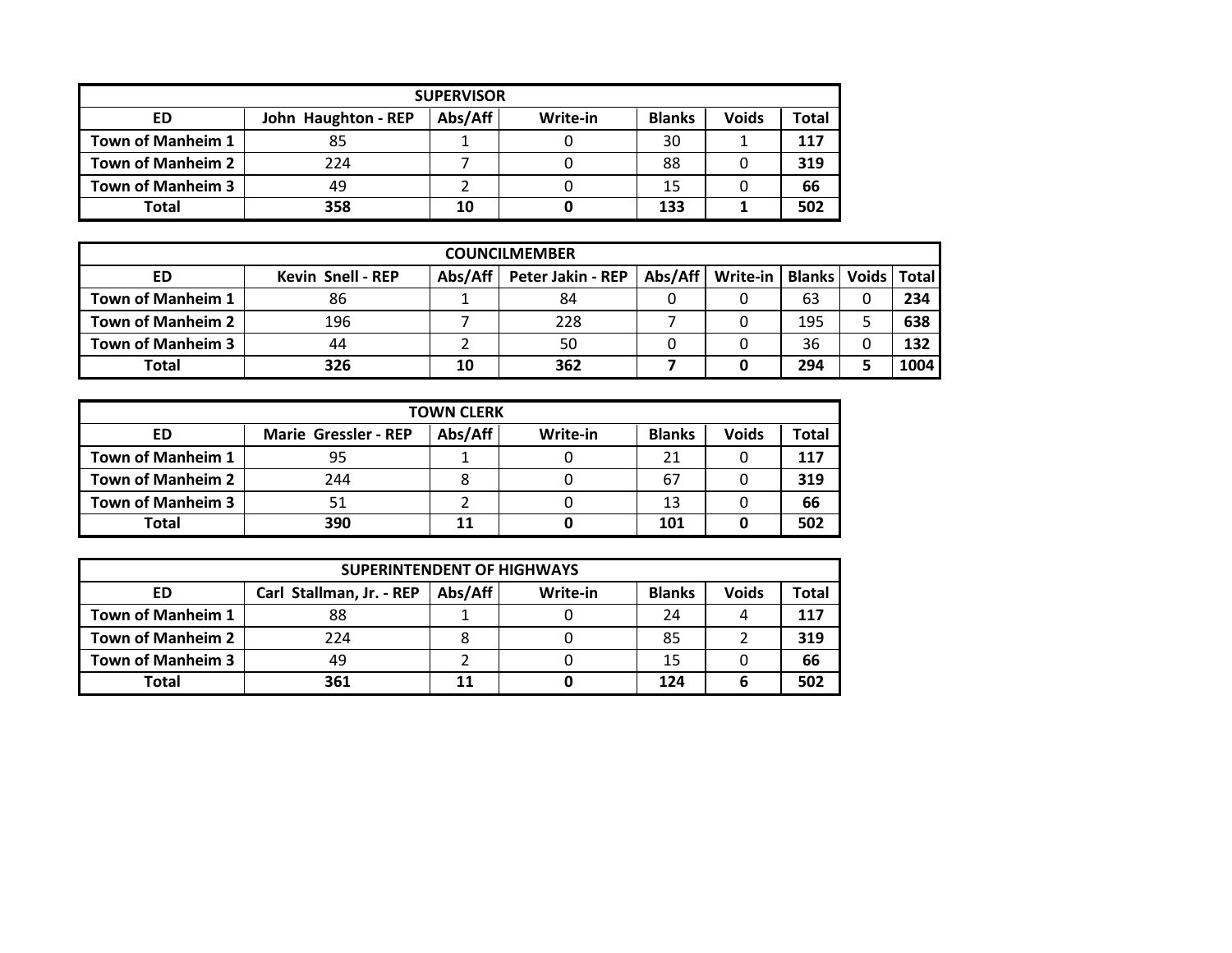| <b>SUPERVISOR</b>      |                         |         |          |               |              |       |  |
|------------------------|-------------------------|---------|----------|---------------|--------------|-------|--|
| ED                     | Michael D. McEvoy - DEM | Abs/Aff | Write-in | <b>Blanks</b> | <b>Voids</b> | Total |  |
| <b>Town of Newport</b> | 169                     |         | 16       | 64            |              | 255   |  |

|                 |                               | <b>TOWN JUSTICE</b> |          |               |              |              |
|-----------------|-------------------------------|---------------------|----------|---------------|--------------|--------------|
| ED              | <b>Malcom E. Harris - REP</b> | Abs/Aff             | Write-in | <b>Blanks</b> | <b>Voids</b> | <b>Total</b> |
| Town of Newport | 198                           |                     |          | r a<br>ر_ ر_  |              | 255          |

| <b>COUNCILMEMBER</b>   |                            |         |          |               |              |       |  |
|------------------------|----------------------------|---------|----------|---------------|--------------|-------|--|
|                        | Patricia Kay Goodman - REP | Abs/Aff | Write-in | <b>Blanks</b> | <b>Voids</b> | Total |  |
| <b>Town of Newport</b> | 197                        |         | 30       | 770<br>270    |              | 510   |  |

| <b>TOWN CLERK/ TAX COLLECTOR</b> |                         |         |          |               |              |              |  |  |
|----------------------------------|-------------------------|---------|----------|---------------|--------------|--------------|--|--|
|                                  | Josephine Coleman - JEC | Abs/Aff | Write-in | <b>Blanks</b> | <b>Voids</b> | <b>Total</b> |  |  |
| Town of Newport                  | 149                     |         |          | 103           |              | 255          |  |  |

|                        |                       | <b>SUPERINTENDENT OF HIGHWAYS</b> |          |               |              |              |
|------------------------|-----------------------|-----------------------------------|----------|---------------|--------------|--------------|
| ED                     | Jason M. Coffin - REP | Abs/Aff                           | Write-in | <b>Blanks</b> | <b>Voids</b> | <b>Total</b> |
| <b>Town of Newport</b> | 210                   |                                   |          | 4⊥            |              | 255          |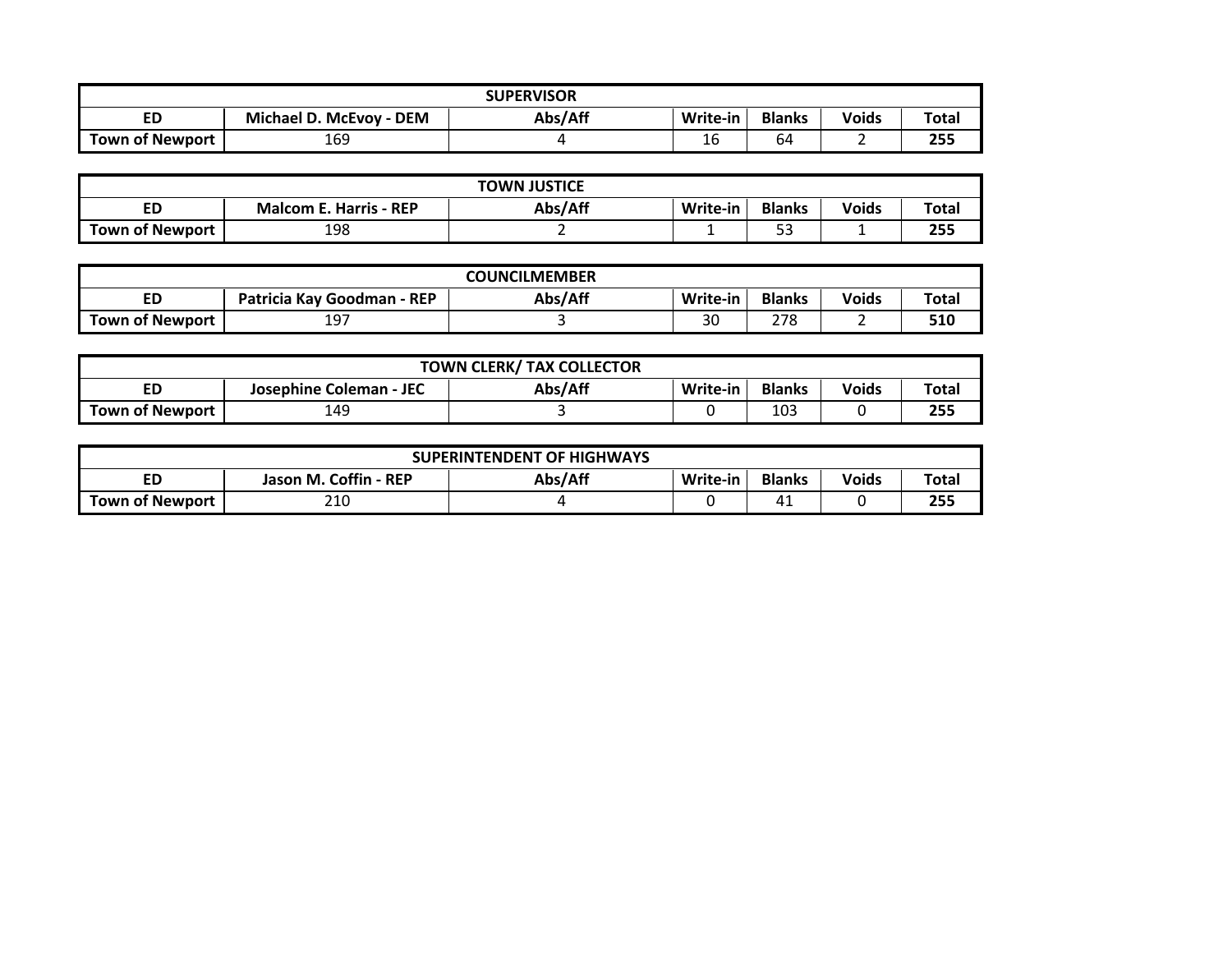| <b>SUPERVISOR</b>     |                                                                                               |  |  |          |  |          |  |  |
|-----------------------|-----------------------------------------------------------------------------------------------|--|--|----------|--|----------|--|--|
| ED                    | Abs/Aff<br><b>Voids</b><br><b>Blanks</b><br><b>Total</b><br>Judith L. Gokey - REP<br>Write-in |  |  |          |  |          |  |  |
| <b>Town of Norway</b> | --                                                                                            |  |  | 1 ດ<br>ᅩ |  | ۹Ę<br>-- |  |  |

|                |                             |         | <b>COUNCILMEMBER</b>           |         |                   |              |              |
|----------------|-----------------------------|---------|--------------------------------|---------|-------------------|--------------|--------------|
| ED             | <b>Perry R. Siver - REP</b> | Abs/Aff | <b>Scott K. Crossett - REP</b> | Abs/Aff | <b>Blanks</b>     | <b>Voids</b> | <b>Total</b> |
| Town of Norwav | --<br>-                     |         | 70                             |         | $\sim$ $-$<br>ر ر |              | 190          |

|                       |                      | <b>TOWN CLERK</b> |          |               |              |       |
|-----------------------|----------------------|-------------------|----------|---------------|--------------|-------|
| ED                    | Lora J. Grower - REP | Abs/Aff           | Write-in | <b>Blanks</b> | <b>Voids</b> | Total |
| <b>Town of Norway</b> | ັ                    |                   |          | <b></b>       |              | 95    |

|                       |                              | <b>SUPERINTENDENT OF HIGHWAYS</b> |          |               |              |       |
|-----------------------|------------------------------|-----------------------------------|----------|---------------|--------------|-------|
| ED                    | <b>Howard A. Eaton - REP</b> | Abs/Aff                           | Write-in | <b>Blanks</b> | <b>Voids</b> | Total |
| <b>Town of Norway</b> | --                           |                                   |          | --            |              | 95    |

|                       |          | <b>TAX COLLECTOR</b> |               |              |       |
|-----------------------|----------|----------------------|---------------|--------------|-------|
| ED                    | Write-in | Abs/Aff              | <b>Blanks</b> | <b>Voids</b> | Total |
| <b>Town of Norway</b> | - -      |                      | 70<br>ں ،     |              | 95    |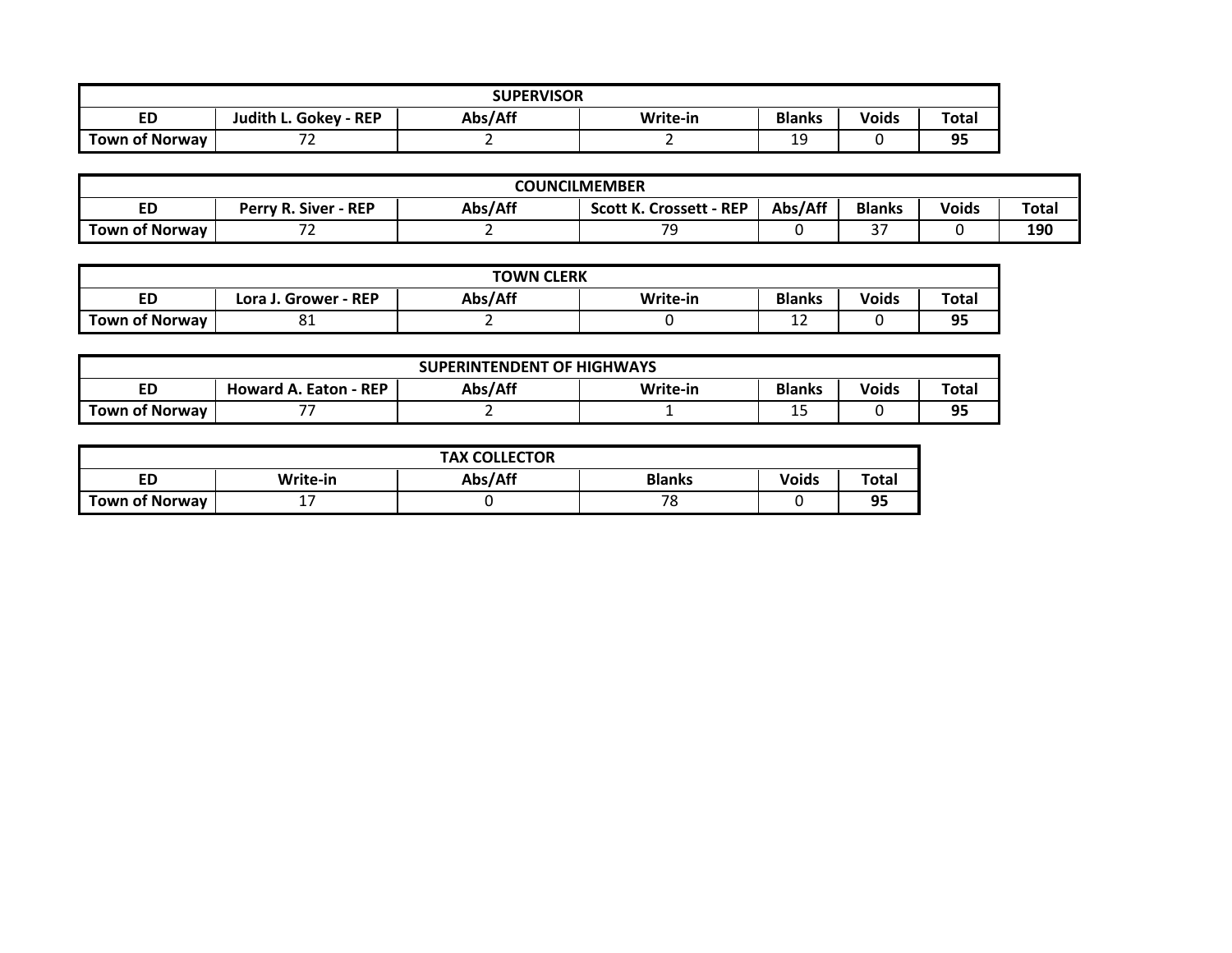| <b>SUPERVISOR</b>   |                                                                                                    |     |  |    |  |     |  |
|---------------------|----------------------------------------------------------------------------------------------------|-----|--|----|--|-----|--|
| ED                  | AFF/ABS<br><b>Voids</b><br><b>Total</b><br><b>Blanks</b><br>Write-in<br><b>Scott Bagetis - REP</b> |     |  |    |  |     |  |
| <b>Town of Ohio</b> | つらく<br>∠J⊥                                                                                         | . . |  | 76 |  | 342 |  |

|                     |                                  |                | <b>COUNCILMEMBER</b>                   |         |                           |         |          |               |              |        |
|---------------------|----------------------------------|----------------|----------------------------------------|---------|---------------------------|---------|----------|---------------|--------------|--------|
| ᄓ                   | - REP<br><b>Edward M. Luther</b> | <b>AFF/ABS</b> | <b>William D. Roark</b><br>$\cdot$ REP | AFF/ABS | William D. Roark<br>- FOR | AFF/ABS | Write-in | <b>Blanks</b> | <b>Voids</b> | 'Total |
| <b>Town of Ohio</b> | וחר<br>20J                       | --             | າລເ<br>238                             |         | --                        |         | ັ        | <b>169</b>    |              | 684    |

|                     |                       |         | <b>TOWN CLERK</b> |               |              |              |
|---------------------|-----------------------|---------|-------------------|---------------|--------------|--------------|
| ED                  | Sandra J. Gates - REP | AFF/ABS | Write-in          | <b>Blanks</b> | <b>Voids</b> | <b>Total</b> |
| <b>Town of Ohio</b> | 247                   | -<br>-- | -                 | O1<br>oц      |              | 342          |

|                     |                                  |         | <b>SUPERINTENDENT OF HIGHWAYS</b> |                |                                    |         |          |               |              |       |
|---------------------|----------------------------------|---------|-----------------------------------|----------------|------------------------------------|---------|----------|---------------|--------------|-------|
| ED                  | $-$ REP<br>Burton C. Sperry, Jr. | AFF/ABS | $-SP1$<br>Burton C. Sperry, Jr.   | <b>AFF/ABS</b> | PIN<br><b>Nightingale</b><br>James | Aff/Abs | Write-in | <b>Blanks</b> | <b>Voids</b> | Total |
| <b>Town of Ohio</b> | ⊥د⊥                              |         | __                                |                | TO.                                | 10      |          |               |              | 342   |

|                     |                              |             | <b>COLLECTOR</b><br><b>TAX</b> |               |              |              |
|---------------------|------------------------------|-------------|--------------------------------|---------------|--------------|--------------|
| <b>ED</b>           | <b>Sperry - STC</b><br>Tammy | AFF/ABS     | Write-in                       | <b>Blanks</b> | <b>Voids</b> | <b>Total</b> |
| <b>Town of Ohio</b> | 189                          | $\sim$<br>ᅩ |                                | 138           |              | 342          |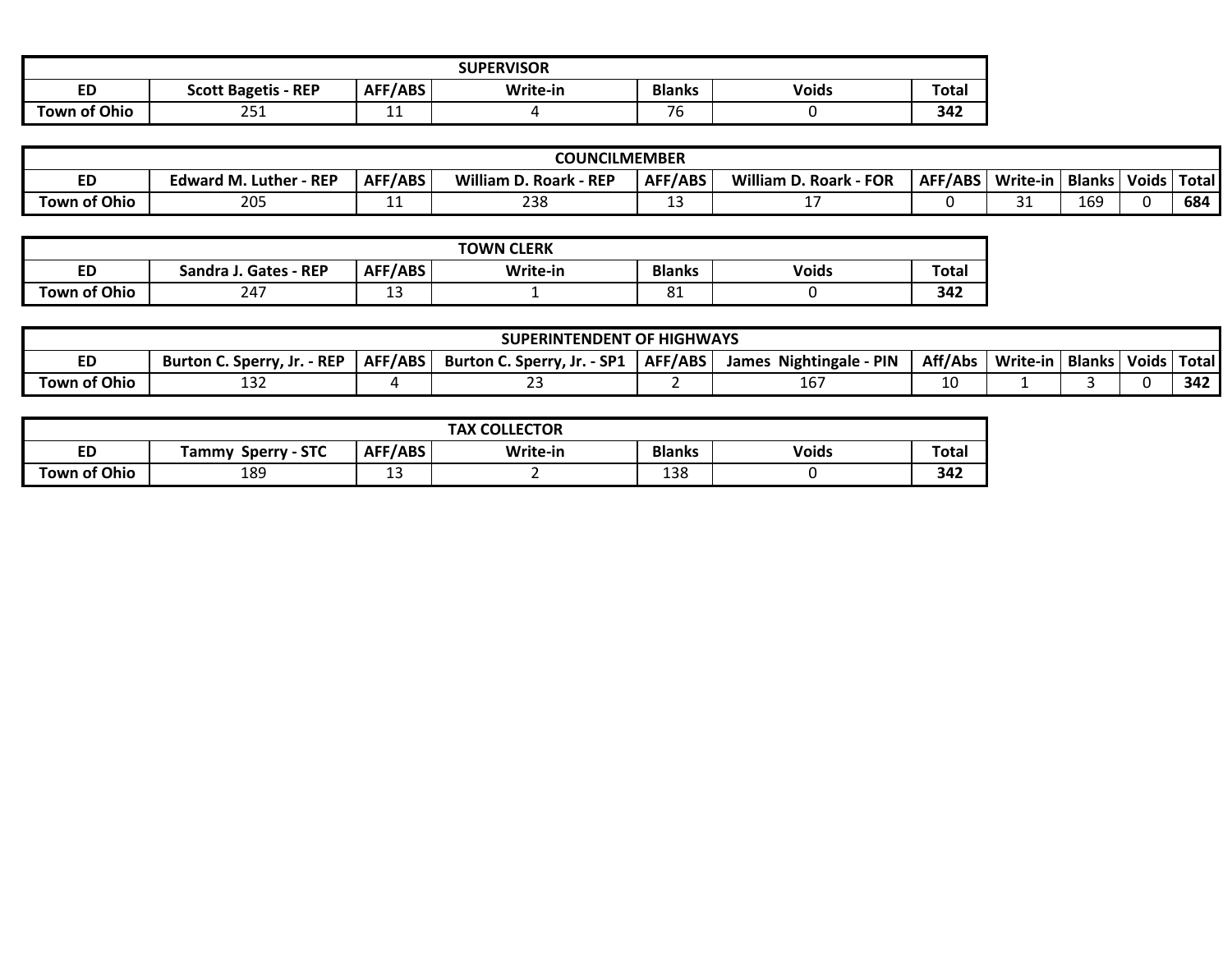|                  | <b>SUPERVISOR</b>              |         |          |               |              |       |  |  |  |  |
|------------------|--------------------------------|---------|----------|---------------|--------------|-------|--|--|--|--|
| ED               | <b>Frances J. Donley - REP</b> | Abs/Aff | Write-in | <b>Blanks</b> | <b>Voids</b> | Total |  |  |  |  |
| Town of Russia 1 | 123                            | 14      |          | 31            |              | 170   |  |  |  |  |
| Town of Russia 2 | 59                             | 14      |          | 13            |              | 87    |  |  |  |  |
| Town of Russia 3 | 39                             |         |          |               |              | 46    |  |  |  |  |
| <b>Total</b>     | フフ1                            | 29      |          | 50            |              | 303   |  |  |  |  |

|                  |                                |         | <b>COUNCILMEMBER</b>      |         |          |                                 |     |
|------------------|--------------------------------|---------|---------------------------|---------|----------|---------------------------------|-----|
| ED               | <b>Walter S. Gifford - REP</b> | Abs/Aff | Wayne G. Haver, Jr. - REP | Abs/Aff | Write-in | <b>Blanks   Voids   Total  </b> |     |
| Town of Russia 1 | 127                            | 14      | 128                       | 14      |          | 196                             | 340 |
| Town of Russia 2 | 60                             | 14      | 59                        | 13      |          | 100                             | 174 |
| Town of Russia 3 | 38                             |         | 41                        |         |          |                                 | 47  |
| Total            | 225                            | 29      | 228                       | 27      |          | 302                             | 561 |

|                  | <b>TOWN CLERK</b>    |         |          |               |              |       |
|------------------|----------------------|---------|----------|---------------|--------------|-------|
| ED               | Amy M. Clemons - REP | Abs/Aff | Write-in | <b>Blanks</b> | <b>Voids</b> | Total |
| Town of Russia 1 | 136                  | 14      |          | 20            |              | 170   |
| Town of Russia 2 | 64                   | 14      |          | 9             |              | 87    |
| Town of Russia 3 | 43                   |         |          |               |              | 46    |
| Total            | 243                  | 28      |          | 32            |              | 303   |

|                  | <b>TAX COLLECTOR</b>       |         |          |               |              |              |  |
|------------------|----------------------------|---------|----------|---------------|--------------|--------------|--|
| <b>ED</b>        | <b>LuAnn Jenkins - REP</b> | Abs/Aff | Write-in | <b>Blanks</b> | <b>Voids</b> | <b>Total</b> |  |
| Town of Russia 1 | 136                        | 14      |          | 19            |              | 170          |  |
| Town of Russia 2 | 62                         | 13      |          |               |              | 87           |  |
| Town of Russia 3 | 43                         |         |          |               |              | 46           |  |
| Total            | 241                        | 28      |          | 32            |              | 303          |  |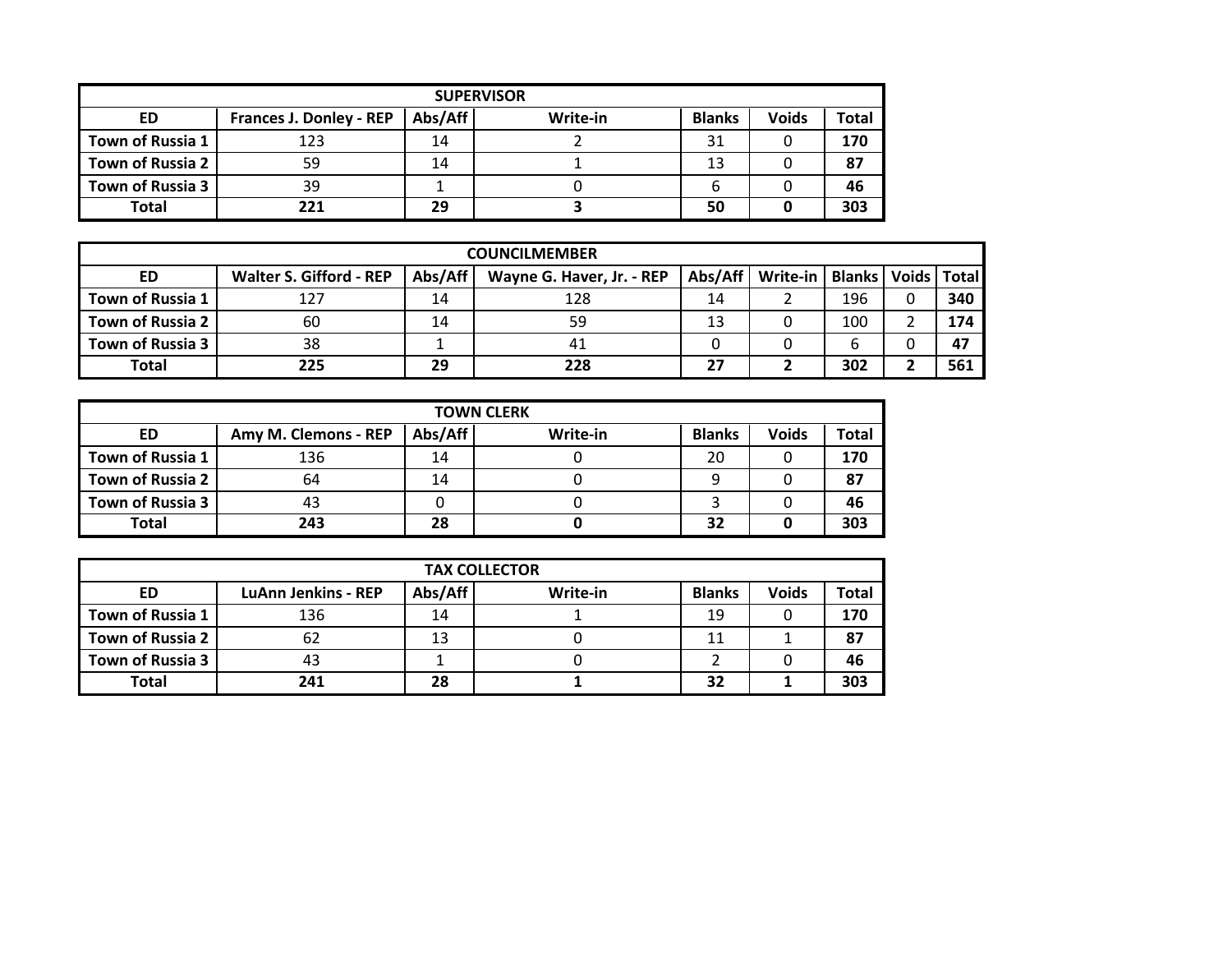|                          |                      | <b>SUPERVISOR</b> |          |               |              |              |
|--------------------------|----------------------|-------------------|----------|---------------|--------------|--------------|
| ED                       | John R. Mowers - REP | Abs/Aff           | Write-in | <b>Blanks</b> | <b>Voids</b> | <b>Total</b> |
| <b>Town of Salisbury</b> | 184                  |                   |          | $\sim$<br>36  |              | 229          |

|                          | <b>COUNCILMEMBER</b>                                                                                                                        |  |                  |  |  |     |  |     |
|--------------------------|---------------------------------------------------------------------------------------------------------------------------------------------|--|------------------|--|--|-----|--|-----|
| ED                       | Abs/Aff<br>Abs/Aff<br><b>Total</b><br><b>Blanks</b><br>Kim M. Sherwood - REP<br>Write-in<br><b>Voids</b><br><b>Richard N. Congdon - REP</b> |  |                  |  |  |     |  |     |
| <b>Town of Salisbury</b> | $\lambda = \lambda$                                                                                                                         |  | $1 - 1$<br>- 1 - |  |  | 102 |  | 458 |

|                                                                                                  |     | <b>TOWN CLERK</b> |  |    |  |     |  |  |
|--------------------------------------------------------------------------------------------------|-----|-------------------|--|----|--|-----|--|--|
| Abs/Aff<br><b>Blanks</b><br>Stanley J. Bilinski - REP<br><b>Voids</b><br>Total<br>Write-in<br>ED |     |                   |  |    |  |     |  |  |
| <b>Town of Salisbury</b>                                                                         | 186 |                   |  | 40 |  | 229 |  |  |

|                                                                                                        |     |  | <b>SUPERINTENDENT OF HIGHWAYS</b> |           |  |     |  |  |  |
|--------------------------------------------------------------------------------------------------------|-----|--|-----------------------------------|-----------|--|-----|--|--|--|
| Abs/Aff<br><b>Blanks</b><br><b>Voids</b><br>Total<br><b>Edward A. Sherwood - REP</b><br>Write-in<br>ED |     |  |                                   |           |  |     |  |  |  |
| <b>Town of Salisbury</b>                                                                               | 182 |  |                                   | ח ר<br>35 |  | 229 |  |  |  |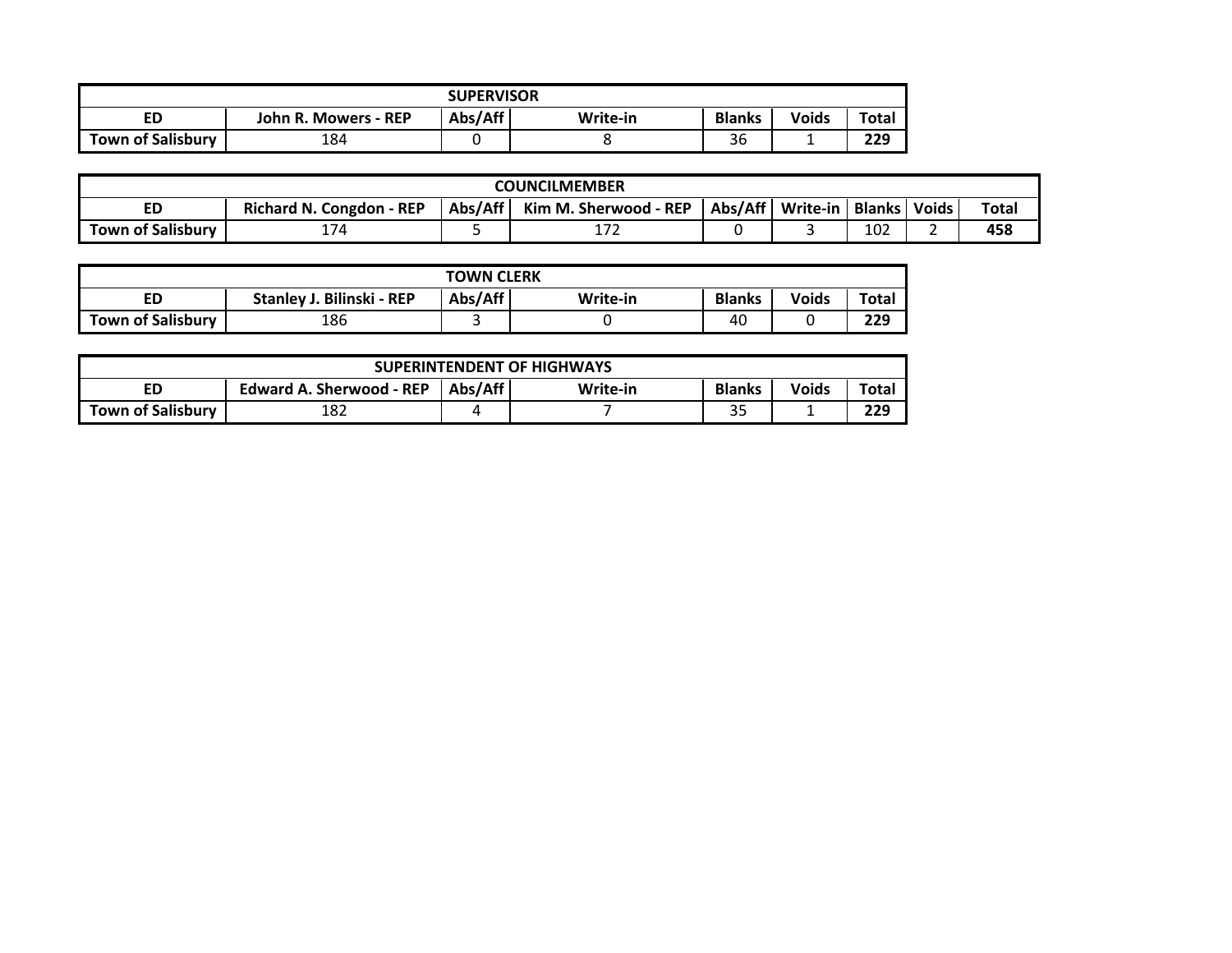|                    | <b>SUPERVISOR</b>        |         |          |               |              |              |  |  |
|--------------------|--------------------------|---------|----------|---------------|--------------|--------------|--|--|
| ED                 | Anthony J. Lucenti - REP | Abs/Aff | Write-in | <b>Blanks</b> | <b>Voids</b> | <b>Total</b> |  |  |
| Town of Schuyler 1 | 86                       |         |          | 31            | U            | 120          |  |  |
| Town of Schuyler 2 | 151                      |         |          | 23            |              | 183          |  |  |
| Town of Schuyler 3 | 115                      |         |          | 21            |              | 140          |  |  |
| <b>Total</b>       | 352                      | 16      |          | 75            |              | 443          |  |  |

|                    | <b>TOWN JUSTICE</b>    |         |          |               |              |              |  |  |
|--------------------|------------------------|---------|----------|---------------|--------------|--------------|--|--|
| <b>ED</b>          | Dale P. Christie - REP | Abs/Aff | Write-in | <b>Blanks</b> | <b>Voids</b> | <b>Total</b> |  |  |
| Town of Schuyler 1 | 85                     |         |          | 32            |              | 120          |  |  |
| Town of Schuyler 2 | 152                    |         |          | 24            |              | 183          |  |  |
| Town of Schuyler 3 | 108                    | 4       |          | 27            |              | 140          |  |  |
| <b>Total</b>       | 345                    | 14      |          | 83            |              | 443          |  |  |

|                    |                      |         | <b>COUNCILMEMBER</b>   |         |          |                         |              |
|--------------------|----------------------|---------|------------------------|---------|----------|-------------------------|--------------|
| ED                 | Joseph Juliano - REP | Abs/Aff | <b>Eric Kane - REP</b> | Abs/Aff | Write-in | <b>Blanks   Voids  </b> | <b>Total</b> |
| Town of Schuyler 1 | 86                   |         |                        |         |          | 49                      | 218          |
| Town of Schuyler 2 | 147                  |         | 144                    |         |          | 36                      | 352          |
| Town of Schuyler 3 | 125                  |         | 108                    |         |          | 13                      | 258          |
| <b>Total</b>       | 358                  | 16      | 329                    | 16      |          | 98                      | 828          |

| <b>TOWN CLERK</b>  |                         |         |          |               |              |       |  |  |
|--------------------|-------------------------|---------|----------|---------------|--------------|-------|--|--|
| ED                 | Barbara J. Boulia - REP | Abs/Aff | Write-in | <b>Blanks</b> | <b>Voids</b> | Total |  |  |
| Town of Schuyler 1 | 88                      |         |          | 29            |              | 120   |  |  |
| Town of Schuyler 2 | 153                     | Q       |          | 20            |              | 183   |  |  |
| Town of Schuyler 3 | 114                     |         |          | 22            |              | 140   |  |  |
| <b>Total</b>       | 355                     | 16      |          | 71            |              | 443   |  |  |

| <b>SUPERINTENDENT OF HIGHWAYS</b> |                         |         |          |               |              |       |  |  |
|-----------------------------------|-------------------------|---------|----------|---------------|--------------|-------|--|--|
| <b>ED</b>                         | Philip A. Johnson - REP | Abs/Aff | Write-in | <b>Blanks</b> | <b>Voids</b> | Total |  |  |
| Town of Schuyler 1                | 80                      |         |          | 37            |              | 120   |  |  |
| Town of Schuyler 2                | 153                     | a       |          | 20            |              | 183   |  |  |
| Town of Schuyler 3                | 117                     |         |          | 18            |              | 140   |  |  |
| Total                             | 350                     | 17      |          | 75            |              | 443   |  |  |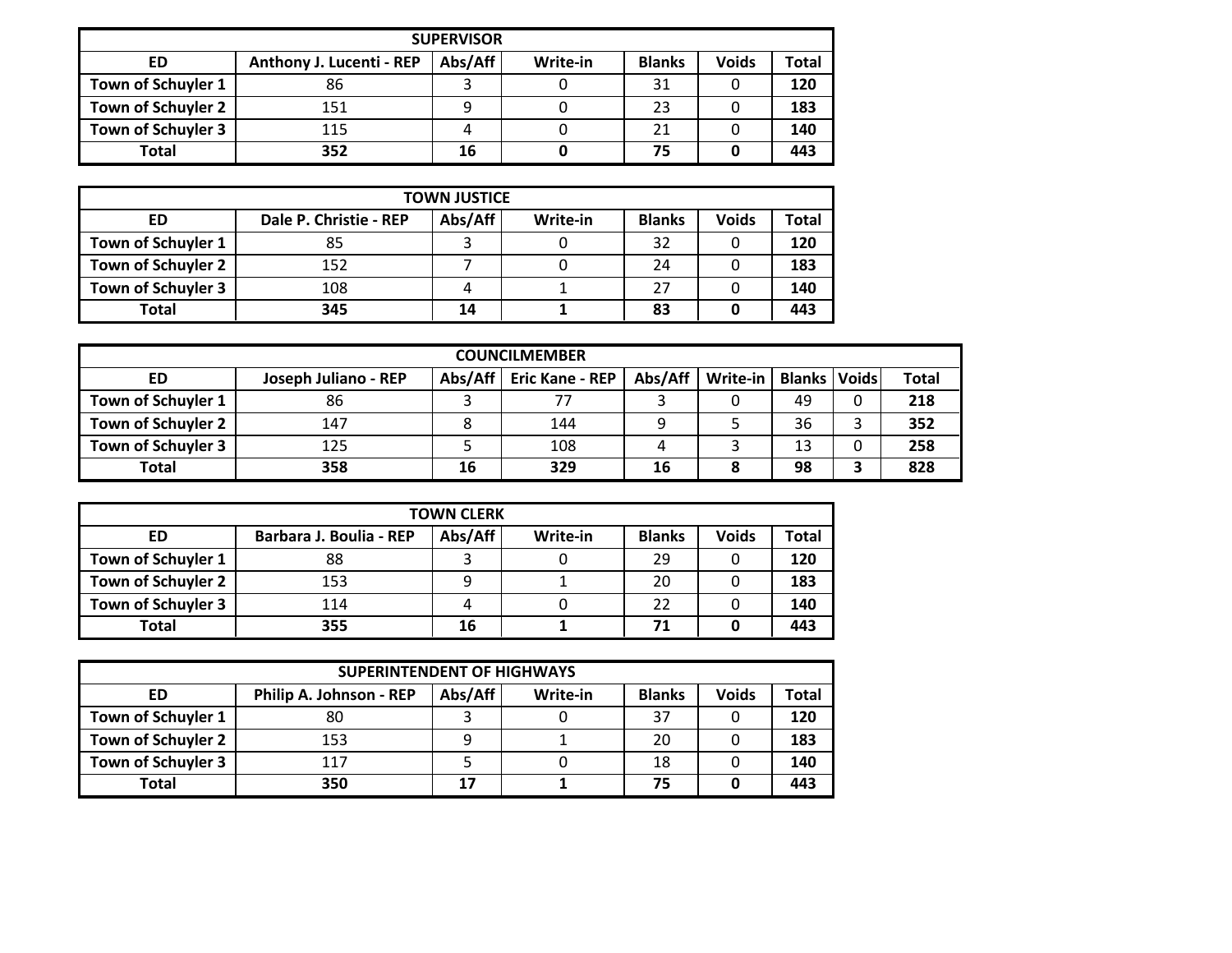|                      |                                 | <b>SUPERVISOR</b> |               |              |       |
|----------------------|---------------------------------|-------------------|---------------|--------------|-------|
| ED                   | <b>Richard E. Bronner - DEM</b> | Write-in          | <b>Blanks</b> | <b>Voids</b> | Total |
| <b>Town of Stark</b> | 108                             |                   |               |              | 137   |

|               |                               |         | <b>COUNCILMEMBER</b>          |                      |          |               |              |       |
|---------------|-------------------------------|---------|-------------------------------|----------------------|----------|---------------|--------------|-------|
| <b>ED</b>     | <b>Anthony Greschak - REP</b> | Abs/Aff | <b>Richard O. Smith - CON</b> | $Abs/Aff$   H. Voght | Write-in | <b>Blanks</b> | <b>Voids</b> | Total |
| Town of Stark |                               |         |                               |                      |          | $\sim$ $-$    |              | 274   |

|               |                   | <b>TOWN CLERK</b> |          |               |              |       |
|---------------|-------------------|-------------------|----------|---------------|--------------|-------|
| ED            | Lynn Rogers - DEM | Abs/Aff           | Write-in | <b>Blanks</b> | <b>Voids</b> | Total |
| Town of Stark | 11)<br>ᆂᆂᇦ        |                   |          | ~~<br>ے ے     |              | 137   |

|                      |                        |         | <b>SUPERINTENDENT OF HIGHWAYS</b> |               |       |       |
|----------------------|------------------------|---------|-----------------------------------|---------------|-------|-------|
| ED                   | David Hajczewski - REP | Abs/Aff | Write-in                          | <b>Blanks</b> | Voids | Total |
| <b>Town of Stark</b> | 101                    |         |                                   | 34            |       | 137   |

|               |                           |         | <b>TAX COLLECTOR (To Fill Vacancy)</b> |               |       |       |
|---------------|---------------------------|---------|----------------------------------------|---------------|-------|-------|
| ED            | <b>Elanor Smith - ELA</b> | Abs/Aff | Write-in                               | <b>Blanks</b> | Voids | Total |
| Town of Stark | 105                       |         |                                        | 30            |       | 137   |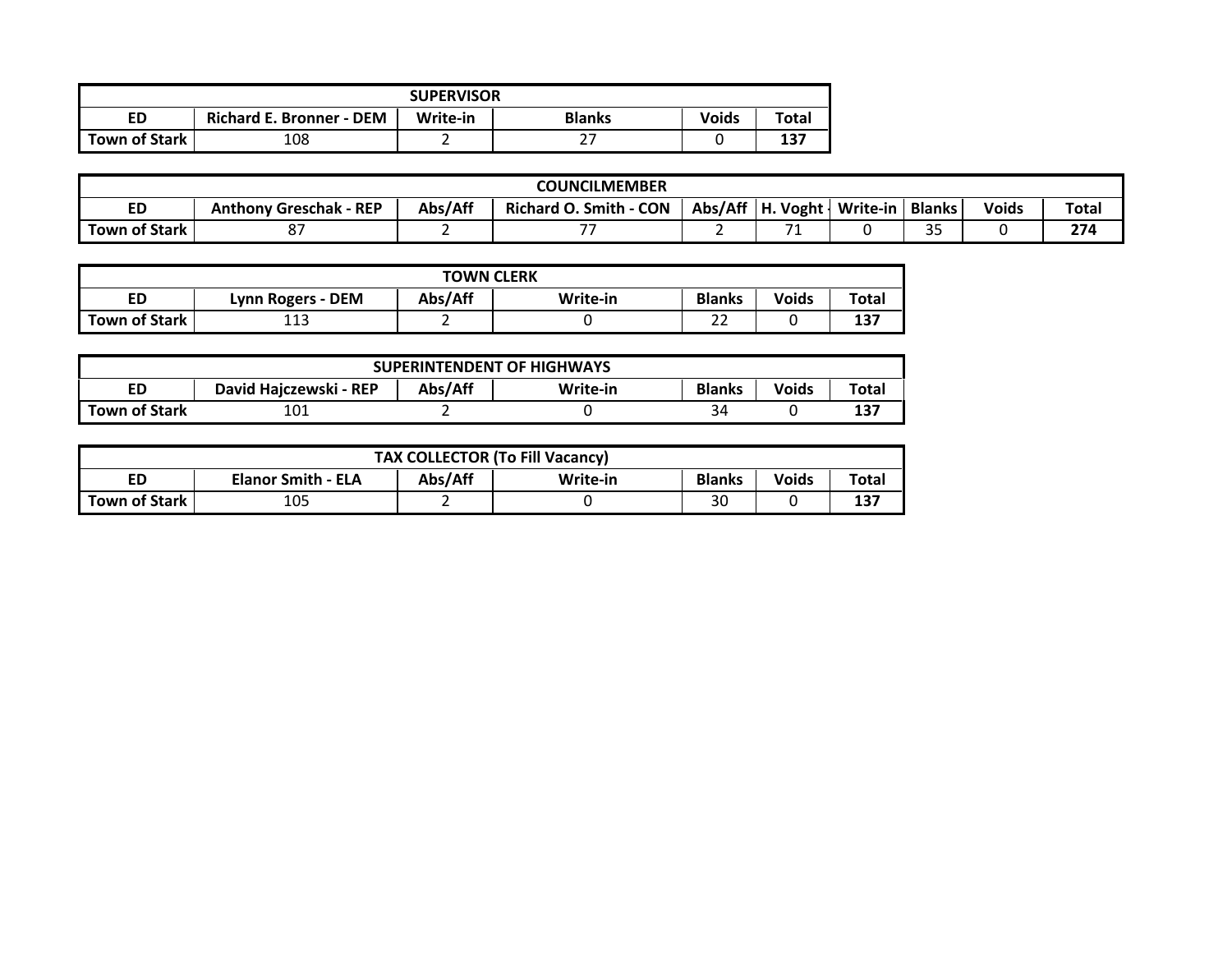|                       |                               |         | <b>SUPERVISOR</b>             |          |               |       |              |
|-----------------------|-------------------------------|---------|-------------------------------|----------|---------------|-------|--------------|
| <b>ED</b>             | Lisa M. VanWinkler -<br>- REP | Abs/Aff | Lisa M. VanWinkler -<br>· VAN | Write-in | <b>Blanks</b> | Voids | <b>Total</b> |
| <b>Town of Warren</b> | n.,<br>ч<br>--                |         | ᅩ                             |          | $\sim$<br>۷b  |       | 136          |

|                       |                         |         | <b>COUNCILMEMBER</b>       |         |          |               |              |             |
|-----------------------|-------------------------|---------|----------------------------|---------|----------|---------------|--------------|-------------|
| ED                    | Dorayne Peplinski - DEM | Abs/Aff | . Vaughn - REP<br>Roger S. | Abs/Aff | Write-in | <b>Blanks</b> | <b>Voids</b> | Total       |
| <b>Town of Warren</b> | $- -$                   |         | 98                         |         |          | 86            |              | っっっ<br>21 L |

|                       |                        |         | <b>TOWN CLERK</b> |                 |       |       |
|-----------------------|------------------------|---------|-------------------|-----------------|-------|-------|
| ED                    | Anna K. Hakowich - DEM | Abs/Aff | Write-in          | <b>Blanks</b>   | Voids | Total |
| <b>Town of Warren</b> | 105                    |         |                   | $\sim$ $-$<br>ت |       | 136   |

|                       |                      |                       | <b>SUPERINTENDENT OF HIGHWAYS</b> |         |          |               |              |       |
|-----------------------|----------------------|-----------------------|-----------------------------------|---------|----------|---------------|--------------|-------|
| ED                    | · DEM<br>Darryl Anev | Abs/Aff               | <b>ANE</b><br>Darryl Anev         | Abs/Aff | Write-in | <b>Blanks</b> | <b>Voids</b> | Total |
| <b>Town of Warren</b> | ~~<br>ပၪ             | ۵.<br><u>. на ста</u> | --                                |         |          | -<br>-        |              | 136   |

|                |                      |         | <b>TAX COLLECTOR</b>       |         |          |               |              |       |
|----------------|----------------------|---------|----------------------------|---------|----------|---------------|--------------|-------|
| <b>ED</b>      | Aubrey H. Saxe - AUB | Abs/Aff | <b>Brenda Hugick - BRE</b> | Abs/Aff | Write-in | <b>Blanks</b> | <b>Voids</b> | Total |
| Town of Warren | 46                   |         | 68                         |         |          | л<br>r<br>∸   |              | 136   |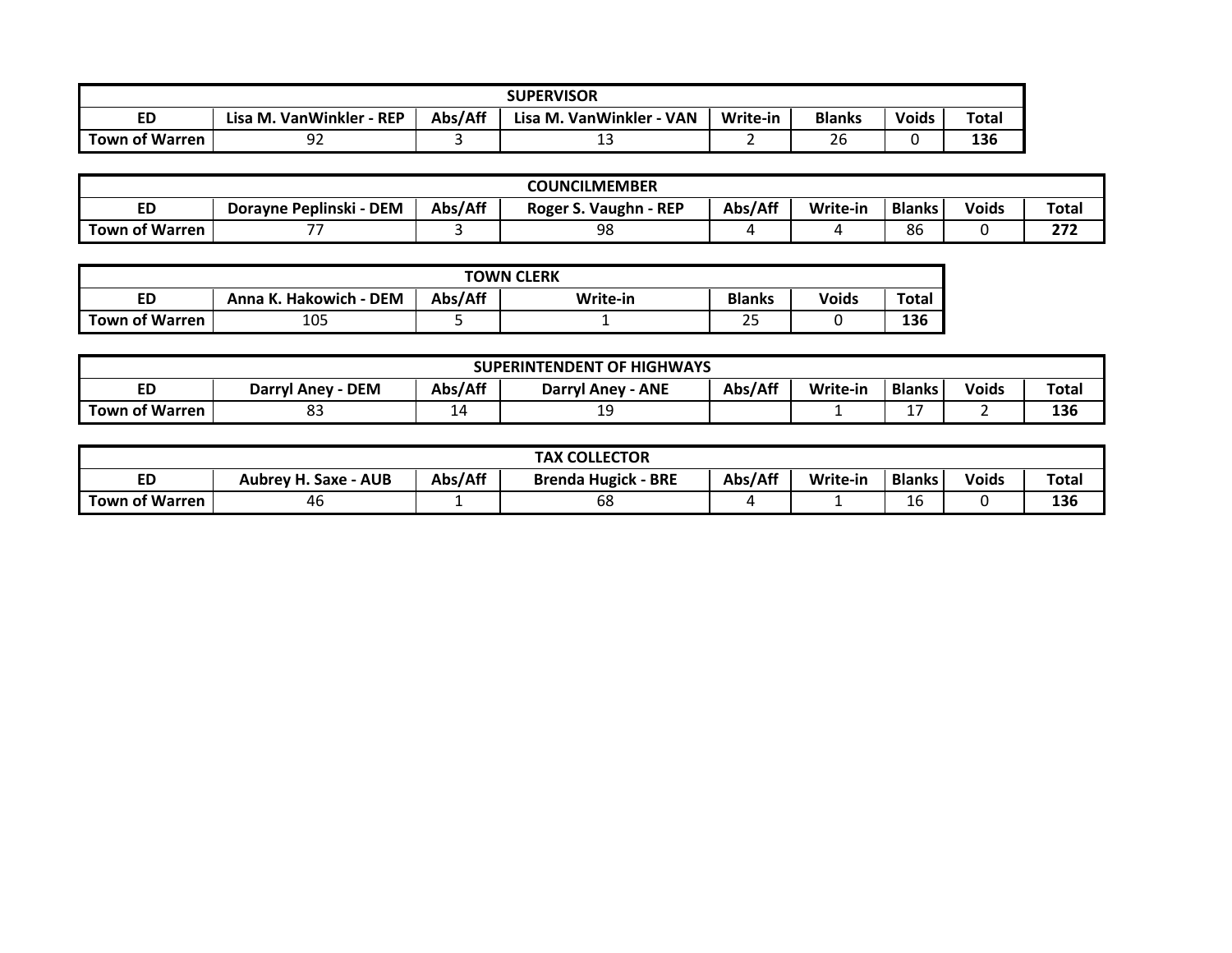|                |                         |          |                         |         |                 |                            | <b>SUPERVISOR</b> |         |                    |         |                    |                                             |     |      |
|----------------|-------------------------|----------|-------------------------|---------|-----------------|----------------------------|-------------------|---------|--------------------|---------|--------------------|---------------------------------------------|-----|------|
| ED             | Dave Berkstresser - DEM | Abs/Aff  | Dave Berkstresser - BAR | Abs/Aff | Don Haehl - REP | Abs/Aff                    | Don Haehl - FM1   | Abs/Aff | James Miller - IND | Abs/Aff | James Miller - PAT | Abs/Aff   Write-in   Blanks   Voids   Total |     |      |
| Town of Webb 1 | 770                     | $\Omega$ |                         |         | د ت ک           | $\mathbf{a}$<br><u>_ _</u> |                   |         | ΩC                 |         |                    |                                             | 273 | 983  |
| Town of Webb 2 |                         |          |                         |         |                 |                            |                   |         |                    |         |                    |                                             |     | 140  |
| Total          | 325                     | 38       |                         |         |                 | 24                         |                   |         | ΩC                 |         |                    |                                             | 288 | 1123 |

|                |                      |         | <b>TOWN JUSTICE</b> |               |              |       |
|----------------|----------------------|---------|---------------------|---------------|--------------|-------|
| ED             | John W. Graham - REP | Abs/Aff | Write-in            | <b>Blanks</b> | <b>Voids</b> | Total |
| Town of Webb 1 | 506                  | 48      |                     | 366           |              | 922   |
| Town of Webb 2 | 92                   | 10      |                     | 24            |              | 126   |
| <b>Total</b>   | 598                  | 58      |                     | 390           |              | 1048  |

|                | <b>COUNCILMEMBER</b>      |         |                    |         |                            |         |                     |         |                          |         |          |               |              |       |
|----------------|---------------------------|---------|--------------------|---------|----------------------------|---------|---------------------|---------|--------------------------|---------|----------|---------------|--------------|-------|
| <b>ED</b>      | <b>Kurt Gardner - DEM</b> | Abs/Aff | Kurt Gardner - BIG | Abs/Aff | <b>Barbara Green - REP</b> | Abs/Aff | Barbara Green - BGR | Abs/Aff | Justin Staskiewicz - FUL | Abs/Aff | Write-in | <b>Blanks</b> | <b>Voids</b> | Total |
| Town of Webb 1 |                           |         |                    |         | 341                        |         |                     |         | 213                      |         |          | 680           |              | 1844  |
| Town of Webb 2 |                           |         |                    |         |                            |         |                     |         |                          |         |          |               |              | 252   |
| Total          | 447                       | -       |                    |         | $\overline{A}$<br>413      |         |                     |         | 238                      |         |          | - - -<br>74J  |              | 2096  |

| <b>TOWN CLERK</b> |                            |          |          |                    |              |              |
|-------------------|----------------------------|----------|----------|--------------------|--------------|--------------|
| <b>ED</b>         | <b>Nanci Russell - REP</b> | Abs/Aff  | Write-in | <b>Blanks</b>      | <b>Voids</b> | <b>Total</b> |
| Town of Webb 1    | 551                        | 54       |          | 313                |              | 922          |
| Town of Webb 2    | 91                         | ໍາ<br>13 |          | $\mathbf{a}$<br>22 |              | 126          |
| Total             | 642                        | 67       |          | 335                |              | 1048         |

| <b>SUPERINTENDENT OF HIGHWAYS</b> |                           |         |          |               |              |       |
|-----------------------------------|---------------------------|---------|----------|---------------|--------------|-------|
| ED                                | <b>Casey Crofut - REP</b> | Abs/Aff | Write-in | <b>Blanks</b> | <b>Voids</b> | Total |
| Town of Webb 1                    | 574                       | 56      |          | 292           |              | 922   |
| Town of Webb 2                    | 95                        | 13      |          | 18            |              | 126   |
| Total                             | 669                       | 69      |          | 310           |              | 1048  |

| <b>TAX COLLECTOR</b> |                            |         |          |                    |              |       |
|----------------------|----------------------------|---------|----------|--------------------|--------------|-------|
| <b>ED</b>            | <b>Kelly Hunkins - DEM</b> | Abs/Aff | Write-in | Blanks             | <b>Voids</b> | Total |
| Town of Webb 1       | 550                        | 57      |          | 315                |              | 922   |
| Town of Webb 2       | 86                         | 13      |          | $\sim$<br><u>.</u> |              | 126   |
| <b>Total</b>         | 636                        | 70      |          | 342                |              | 1048  |
|                      |                            |         |          |                    |              |       |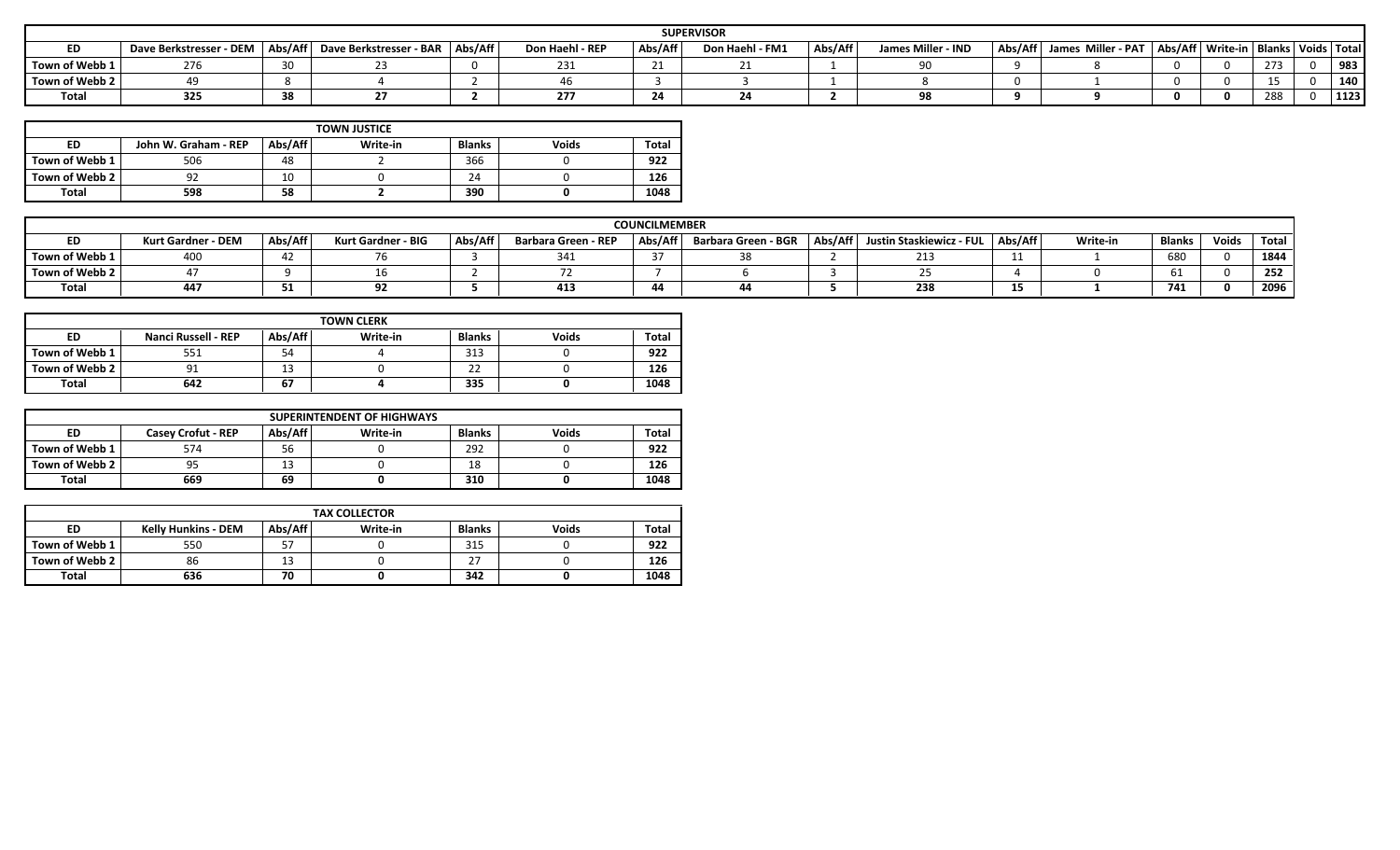| <b>SUPERVISOR</b>  |                         |         |          |               |              |       |  |
|--------------------|-------------------------|---------|----------|---------------|--------------|-------|--|
| ED                 | C. W. Budd Osborn - REP | Abs/Aff | Write-in | <b>Blanks</b> | <b>Voids</b> | Total |  |
| Town of Winfield 1 | 105                     |         |          | 28            |              | 138   |  |
| Town of Winfield 2 | 89                      |         |          | 10            |              | 104   |  |
| <b>Total</b>       | 194                     |         |          | 38            |              | 242   |  |

|                    | <b>COUNCILMEMBER</b>    |         |                           |         |                                   |     |  |     |  |  |
|--------------------|-------------------------|---------|---------------------------|---------|-----------------------------------|-----|--|-----|--|--|
| ED                 | Jay James Kulczak - REP | Abs/Aff | William Kwasniewski - GOO | Abs/Aff | Write-in   Blanks   Voids   Total |     |  |     |  |  |
| Town of Winfield 1 | 99                      |         |                           |         |                                   | 101 |  | 276 |  |  |
| Town of Winfield 2 |                         |         |                           |         |                                   | רד  |  | 208 |  |  |
| Total              | 176                     |         | 122                       |         |                                   | 173 |  | 484 |  |  |

| <b>TOWN CLERK</b>  |                              |         |          |               |              |       |  |
|--------------------|------------------------------|---------|----------|---------------|--------------|-------|--|
| ED                 | <b>Tracy L. Donley - REP</b> | Abs/Aff | Write-in | <b>Blanks</b> | <b>Voids</b> | Total |  |
| Town of Winfield 1 | 112                          |         |          | 22            |              | 138   |  |
| Town of Winfield 2 | 88                           |         |          | 11            |              | 104   |  |
| <b>Total</b>       | 200                          |         |          | 33            |              | 242   |  |

| <b>SUPERINTENDENT OF HIGHWAYS</b> |                        |         |          |               |              |              |  |
|-----------------------------------|------------------------|---------|----------|---------------|--------------|--------------|--|
| ED                                | Douglas P. Jones - REP | Abs/Aff | Write-in | <b>Blanks</b> | <b>Voids</b> | <b>Total</b> |  |
| Town of Winfield 1                | 121                    |         |          | 15            |              | 138          |  |
| Town of Winfield 2                | 85                     |         |          | 14            |              | 104          |  |
| Total                             | 206                    |         |          | 29            |              | 242          |  |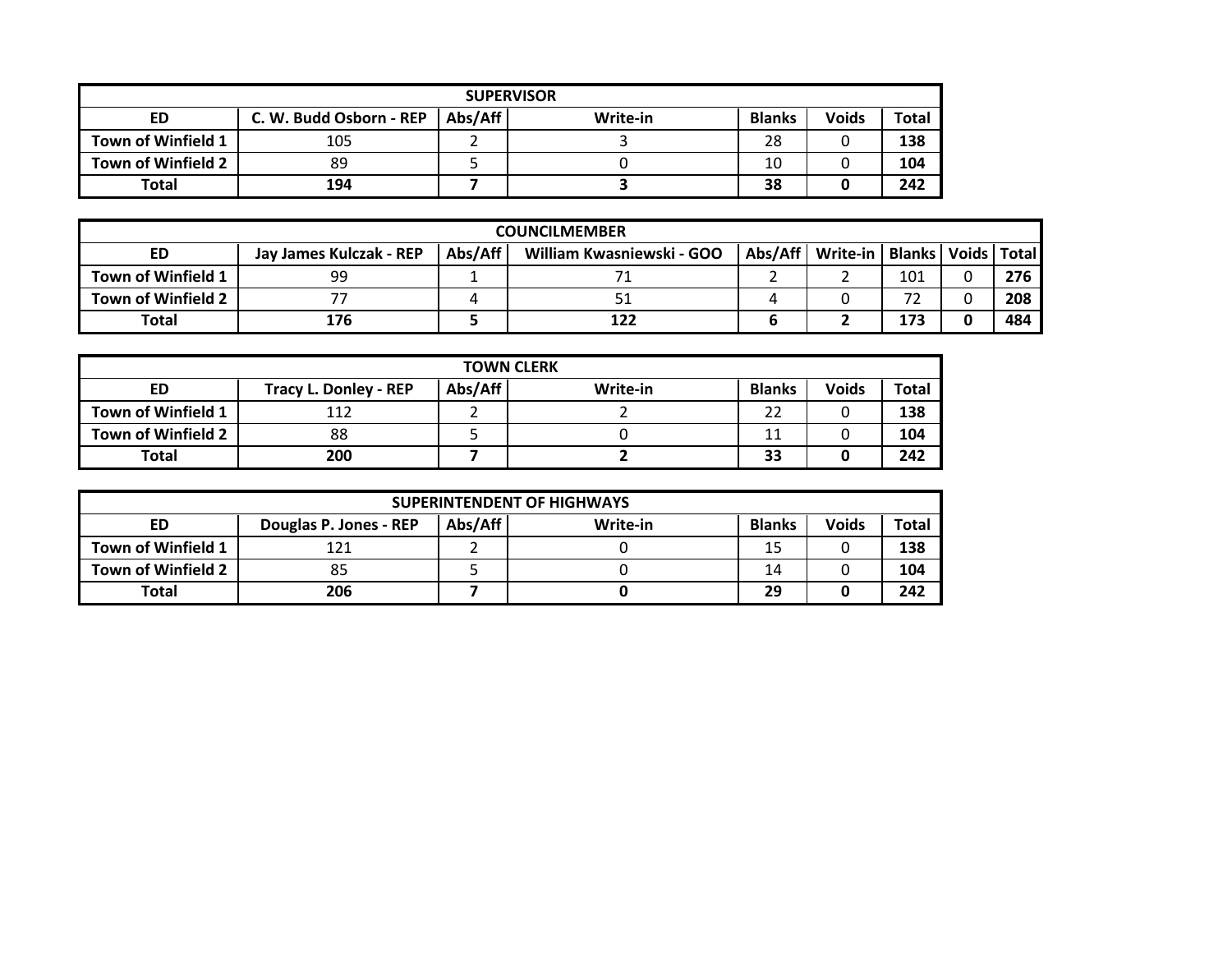|                                                                            | <b>Office</b>                                               | <b>Name</b>                                 | <b>Write-In Votes</b> |
|----------------------------------------------------------------------------|-------------------------------------------------------------|---------------------------------------------|-----------------------|
|                                                                            | State Sup. Court                                            | William Welch                               | 1                     |
|                                                                            | County Leg.                                                 | William Welch                               | 1                     |
|                                                                            | Supervisor                                                  | William Welch                               | $\mathbf 1$           |
|                                                                            | Councilmember                                               | <b>William Welch</b>                        | 1                     |
| Columbia 1                                                                 | <b>Town Clerk</b>                                           | William Welch                               | 1                     |
|                                                                            | Superintendent of Highways                                  | Ben Byma                                    | 1                     |
|                                                                            |                                                             | William Welch                               | 1                     |
|                                                                            | <b>Tax Collector</b>                                        |                                             | 1                     |
|                                                                            |                                                             |                                             |                       |
|                                                                            | <b>Town Supervisor</b>                                      | Frank Brown                                 | 45                    |
|                                                                            |                                                             | <b>Rusty Brown</b>                          | 3                     |
|                                                                            |                                                             | <b>Chad Oldick</b>                          | 2                     |
|                                                                            |                                                             | Tom Brown                                   | 2                     |
|                                                                            |                                                             | Donnie Tinkler                              | 1                     |
| <b>Danube</b>                                                              |                                                             | Jessica Hula-Fredericks                     | 1                     |
|                                                                            | Town Justice                                                | <b>Rich Scalise</b>                         | 1                     |
|                                                                            | Councilmember                                               | Jim Lasher                                  |                       |
|                                                                            | Town Clerk                                                  | Lisa Salvenini                              | 1                     |
|                                                                            | Superintendent of Highways                                  | Frank Brown                                 | 2                     |
|                                                                            |                                                             | Dan Billon                                  | 2                     |
|                                                                            |                                                             | <b>Gerald Douglas</b>                       |                       |
|                                                                            |                                                             |                                             |                       |
|                                                                            |                                                             | Donald M Maxwell                            |                       |
|                                                                            | <b>State Supreme Court Justice</b><br>County Legislator D16 | Keith Lynch                                 | 1<br>1                |
| <b>Fairfield</b>                                                           | Town Supervisor                                             | <b>Richard Souza</b>                        |                       |
|                                                                            | <b>Town Justice</b>                                         | Donald M Maxwell                            | 17                    |
|                                                                            |                                                             | Felix W Ray Sr                              | 4                     |
|                                                                            |                                                             | Daniel M Maxwell                            | 1                     |
|                                                                            |                                                             |                                             |                       |
|                                                                            | Sheriff                                                     | Cheryl Jenkins                              |                       |
|                                                                            | County Legislator                                           | Joe Latella                                 |                       |
|                                                                            | Councilmember                                               | James Nicolette                             |                       |
| Frankfort 1                                                                |                                                             | Rocky Zaffrino                              |                       |
|                                                                            | <b>Town Clerk</b>                                           | <b>Gary Sutton</b>                          |                       |
|                                                                            | Councilmember                                               | Dennis Fiorentino                           | 3                     |
|                                                                            |                                                             |                                             |                       |
|                                                                            |                                                             |                                             |                       |
| <b>Frankfort 3</b>                                                         | Superintendent of Highways                                  | <b>Gregory Austin</b>                       |                       |
|                                                                            |                                                             |                                             |                       |
| <b>Frankfort 4</b>                                                         | <b>Town Clerk</b>                                           | Raymond Orsino                              |                       |
|                                                                            |                                                             |                                             |                       |
| Frankfort 6                                                                | Sheriff                                                     | <b>Tim Klock</b>                            |                       |
|                                                                            | County Leg.                                                 | Jim Libritz                                 |                       |
|                                                                            |                                                             |                                             |                       |
|                                                                            | <b>State Supreme Court Justice</b>                          | Karl Manne                                  |                       |
|                                                                            |                                                             |                                             |                       |
|                                                                            | Leglislator D1                                              | <b>Bernie Sommer</b>                        |                       |
|                                                                            | <b>Town Clerk</b>                                           | <b>Terry Bala</b>                           |                       |
|                                                                            |                                                             |                                             |                       |
|                                                                            | Sheriff                                                     | <b>Anthony Stark</b>                        |                       |
|                                                                            | Legislator D3                                               | James Barnes                                |                       |
|                                                                            | <b>Town Justice</b>                                         | Sam Wilson                                  |                       |
|                                                                            |                                                             |                                             |                       |
|                                                                            | Sheriff                                                     | Alexandria Ocasio-Cortez                    |                       |
|                                                                            | Legislator D6                                               | <b>Mitchell Pezdek</b>                      |                       |
|                                                                            |                                                             | Kyle Delano                                 |                       |
|                                                                            |                                                             | Fred Hartman                                |                       |
|                                                                            | Town justice                                                | <b>Mitchell Pezdek</b>                      | 1                     |
| <b>German Flatts 6</b>                                                     |                                                             | <b>Barry Smith</b>                          |                       |
|                                                                            | Councilmember                                               | Kaitlyn Barlow                              |                       |
|                                                                            |                                                             | Mitchell Pezdek                             | $\mathbf 1$           |
| <b>German Flatts 1</b><br><b>German Flatts 2</b><br><b>German Flatts 3</b> | <b>Town Clerk</b>                                           | <b>Bernie Sanders</b><br><b>Alex Trubek</b> | $\mathbf 1$<br>1      |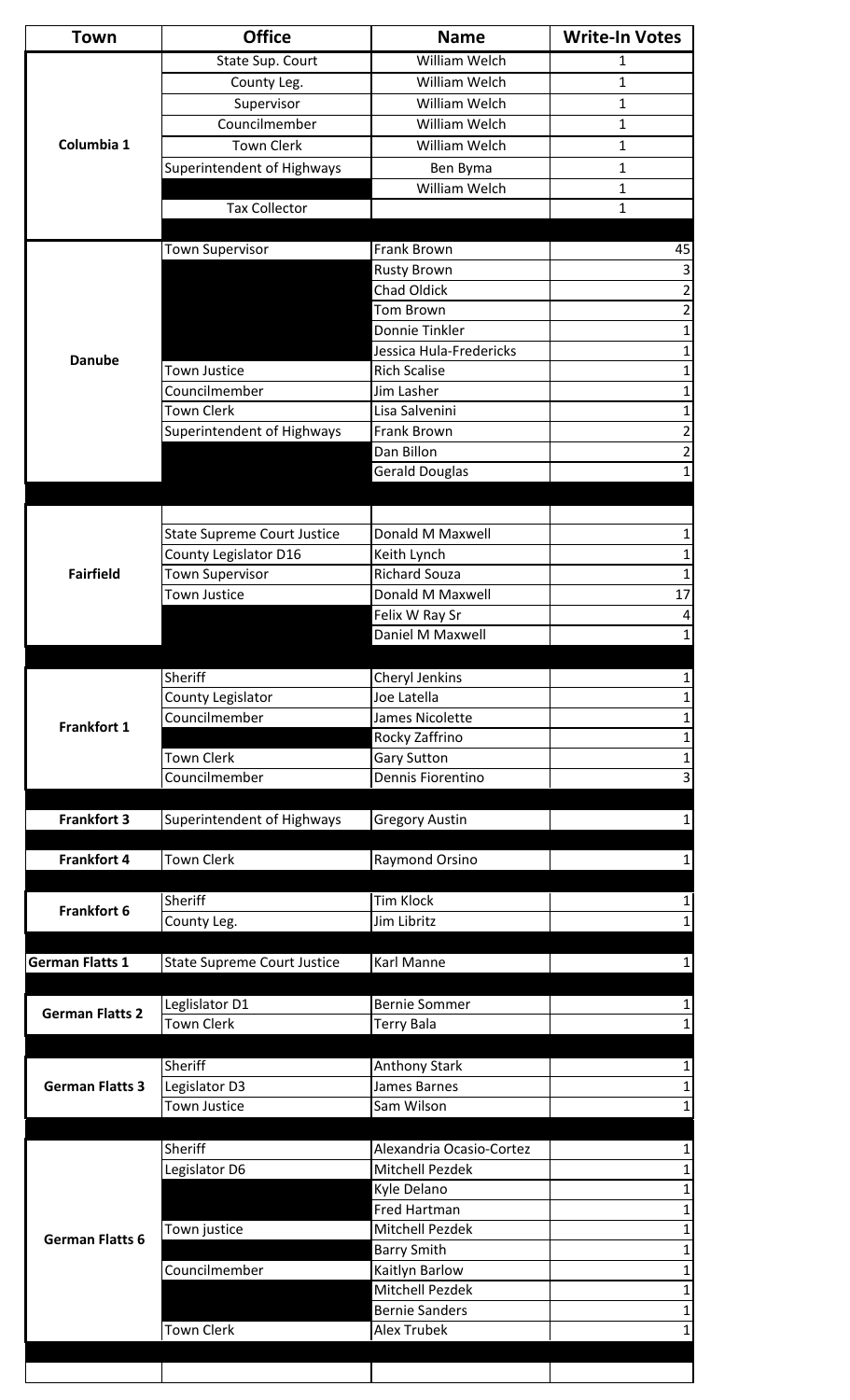| <b>German Flatts 11</b>     | <b>Town Clerk</b>                  | Zachary Yero                                | 1 |
|-----------------------------|------------------------------------|---------------------------------------------|---|
|                             |                                    |                                             |   |
|                             | Sheriff                            | <b>Timothy Klock</b>                        |   |
| <b>Herkimer 1</b>           |                                    | Justin Thompson                             |   |
|                             | Legislator D2                      | Justin Thompson                             |   |
|                             | Councilmember                      | Dominic Frank                               |   |
| <b>Herkimer 2</b>           | Sheriff                            | <b>Brian Cassidy</b>                        |   |
|                             |                                    |                                             |   |
|                             | <b>State Supreme Court Justice</b> | Ron Nadeau                                  |   |
|                             | Sheriff                            | <b>Mitchel Scherer</b>                      |   |
|                             | Legislator D2                      | Syd Pinto                                   |   |
|                             | Supervisor                         | <b>Bruce Nadeau</b>                         |   |
| <b>Herkimer 3</b>           | <b>Town Justice</b>                | Ron Young                                   |   |
|                             | Councilmember                      | Mike Bass                                   |   |
|                             |                                    | Jeff Gauthier                               |   |
|                             | <b>Town Clerk</b>                  | Pam Gauthier                                |   |
|                             |                                    |                                             |   |
| <b>Herkimer 4</b>           | Legislator D2                      | <b>Ed Harris</b>                            |   |
|                             | Town Justice                       | <b>April Harris</b>                         |   |
|                             | Legislator 1                       | Keith Rubino                                |   |
|                             | Town Justice                       | Gary Hartman                                |   |
| <b>Herkimer 8</b>           | Councilmember                      | Keith Rubino                                |   |
|                             |                                    | Gary Hartman                                |   |
|                             | <b>Town Clerk</b>                  | Jodie Giles                                 |   |
|                             |                                    |                                             |   |
|                             | <b>State Supreme Court Justice</b> | Tom German                                  |   |
| <b>Herkimer 9</b>           | Sheriff                            | <b>Rick Mann</b>                            |   |
|                             | Legislator D3                      | Mary Beth German                            | 1 |
|                             | Supervisor                         | Alex Nehl                                   |   |
|                             | <b>Town Justice</b>                | Gordon Felt                                 |   |
|                             | Councilmember                      | Jessica Tyrell                              |   |
|                             | Town Clerk                         | <b>Alister Stark</b><br><b>Adam Gardner</b> |   |
|                             | Superintendent of Highways         | <b>Bethany Gardner</b>                      |   |
|                             |                                    |                                             |   |
|                             | Legislator D12                     | John Pellerito                              |   |
|                             | Mayor                              | Roger Stock                                 | 2 |
|                             |                                    | John Pellerito                              | 1 |
| Ward 3 District 1           | Alderman                           | R.Erma                                      |   |
|                             |                                    | Mark Shepardson                             |   |
|                             |                                    | Jessica Carpetti                            |   |
|                             |                                    | John Pellerito                              |   |
|                             |                                    |                                             |   |
|                             | Mayor                              | Debra Kaufman                               |   |
| <b>Ward 3 District 2</b>    |                                    | <b>Jeff Alfred</b><br><b>Myron Terrel</b>   |   |
|                             |                                    | <b>Roger Stock</b>                          |   |
|                             | Alderman                           | Myron Terrell                               |   |
|                             |                                    |                                             |   |
| Ward 4                      | Alderman                           | Roger Stock                                 |   |
|                             |                                    |                                             |   |
| Litchfield                  | Legislator D13                     | Chris Walker                                |   |
|                             |                                    |                                             |   |
|                             | Sheriff                            | Chris Farber                                |   |
| <b>Town of Little Falls</b> |                                    | <b>Brian Cassidy</b>                        |   |
|                             | Legislator D14                     | Frank Brown                                 | 2 |
|                             | <b>Town Clerk</b>                  | Anthony Visconti                            |   |
|                             |                                    |                                             |   |
|                             |                                    |                                             |   |
|                             |                                    |                                             |   |
|                             |                                    |                                             |   |
|                             |                                    |                                             |   |
|                             |                                    |                                             |   |
|                             |                                    |                                             |   |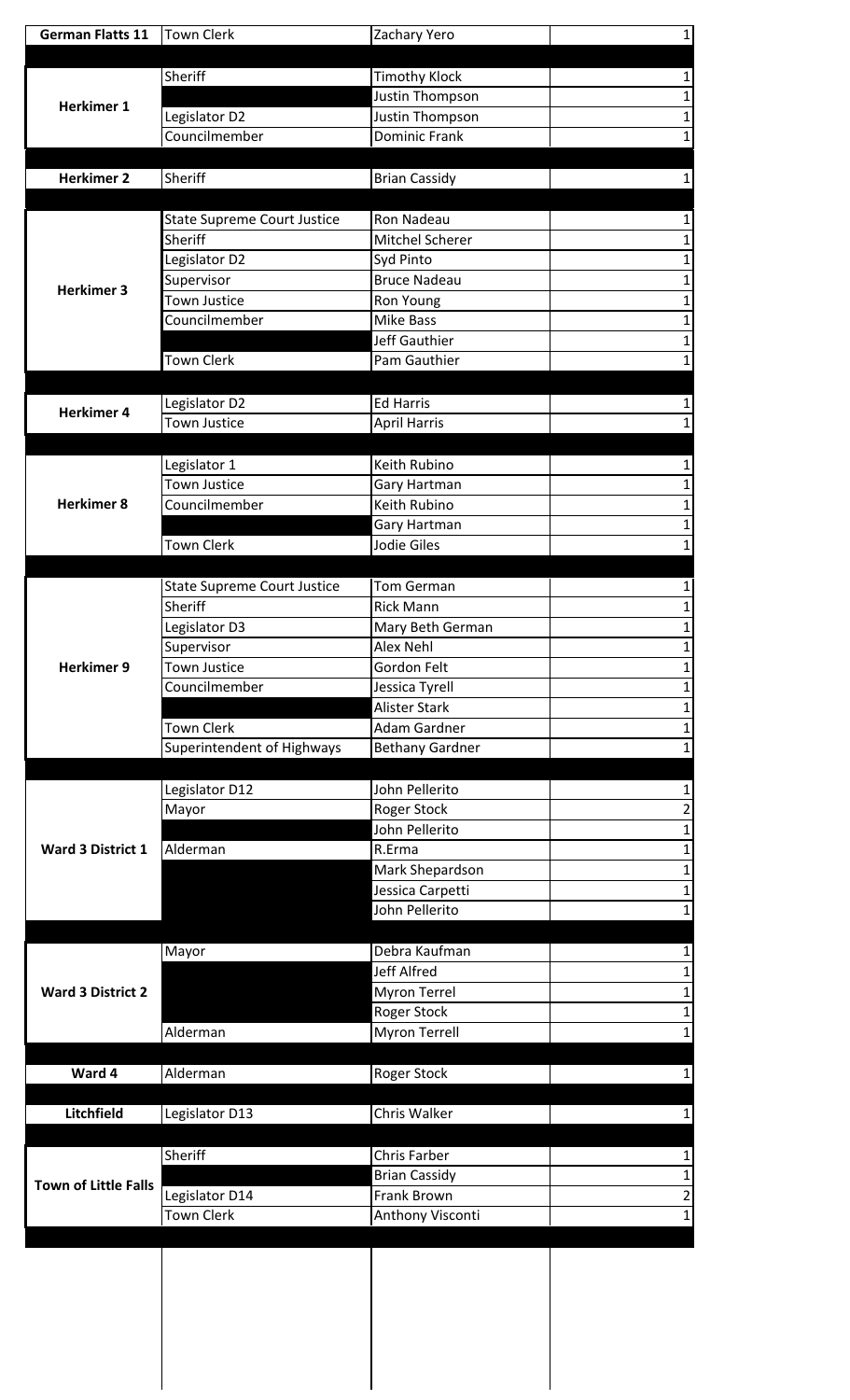|                                 | <b>State Supreme Court Justice</b> | Warren Mohr                             |    |
|---------------------------------|------------------------------------|-----------------------------------------|----|
|                                 | County Legislator D15              | Carson Mako                             |    |
|                                 |                                    | Daniel J. Enea                          | 1  |
|                                 | <b>Town Supervisor</b>             | Craig Fehlharber                        | 15 |
|                                 |                                    | <b>Warren Moore</b>                     | 1  |
|                                 | <b>Town Justice</b>                | John Butler                             |    |
|                                 |                                    | <b>Scott Scherer</b>                    | 1  |
| <b>Newport</b>                  | Councilmember                      | John Butler                             | 15 |
|                                 |                                    | Diane Lockwood                          | 9  |
|                                 |                                    | Robert Coleman                          | 1  |
|                                 |                                    | Gary Schrader                           | 1  |
|                                 |                                    | Paul Fulch                              | 1  |
|                                 |                                    | Edward Ozog Jr<br><b>Barbara Gaston</b> |    |
|                                 |                                    | <b>Scott Scherer</b>                    |    |
|                                 |                                    | <b>Gregory Lang</b>                     |    |
|                                 |                                    |                                         |    |
|                                 | Supervisor                         | Ronald Gay                              |    |
|                                 |                                    | <b>Kelly Wares</b>                      |    |
|                                 | Superintendent of Highways         | Ronald Gay                              |    |
| <b>Norway</b>                   | Tax Collector                      | Constance Kelmer                        | 14 |
|                                 |                                    | John Wulz                               |    |
|                                 |                                    | <b>Robert Granowitz</b>                 |    |
|                                 |                                    | C.Kelmer                                |    |
|                                 |                                    |                                         |    |
|                                 | <b>State Supreme Court Justice</b> | David Raphe                             |    |
|                                 |                                    | <b>Eddie Weller</b>                     |    |
|                                 | <b>County Sheriff</b>              | Chris Farber                            |    |
|                                 |                                    | John Grower                             |    |
|                                 |                                    | Harry Weller                            | 1  |
|                                 |                                    | Laura Dotton                            |    |
| Ohio                            | Coroner                            | <b>Bernie Sanders</b>                   |    |
|                                 | County Legislator D15              | Nate Beach                              |    |
|                                 |                                    | Kyle Delano                             |    |
|                                 |                                    | Karen Mower                             |    |
|                                 | <b>Town Supervisor</b>             | <b>Barry Bates</b><br>Jeff Green        | 2  |
|                                 |                                    | Dana Johnson                            |    |
|                                 |                                    | <b>Bernie Sanders</b>                   |    |
|                                 |                                    |                                         |    |
|                                 | Supervisor                         | James Doyle                             |    |
|                                 |                                    |                                         |    |
| Russia 1                        |                                    | Chris Walker                            |    |
|                                 | Councilmember                      | Emma Branigin                           |    |
|                                 |                                    | Dave Buhite                             |    |
|                                 | <b>Tax Collector</b>               | Connie Hallenbeck                       |    |
|                                 |                                    |                                         |    |
|                                 | Supervisor                         | <b>Robert Gross</b>                     |    |
|                                 |                                    | Gary Farquhar                           |    |
|                                 |                                    | Debra Foster                            |    |
| Salisbury                       |                                    | <b>Gean Daily</b>                       |    |
|                                 | Councilmember                      | Nora Cool-Guinup                        | 3  |
|                                 | Superintendent of Highways         | Carl Nichols Jr                         |    |
|                                 |                                    | Alan Daley                              |    |
|                                 |                                    |                                         |    |
|                                 |                                    |                                         |    |
|                                 |                                    |                                         |    |
|                                 | Legislator D11<br>Councilmember    | John Werczynski                         | 5  |
|                                 | Town Clerk                         | Robert Wasylski<br>Shauna Jones         |    |
|                                 | Superintendent of Highways         | George Luther III                       | 1  |
| Schuyler 1<br><b>Schuyler 2</b> |                                    |                                         |    |
|                                 | Town Justice                       | James Goldsmith                         | 1  |
| Schuyler 3                      | Councilmember                      | Robert Wasyleski                        | 3  |
|                                 | Legislator D14                     |                                         |    |